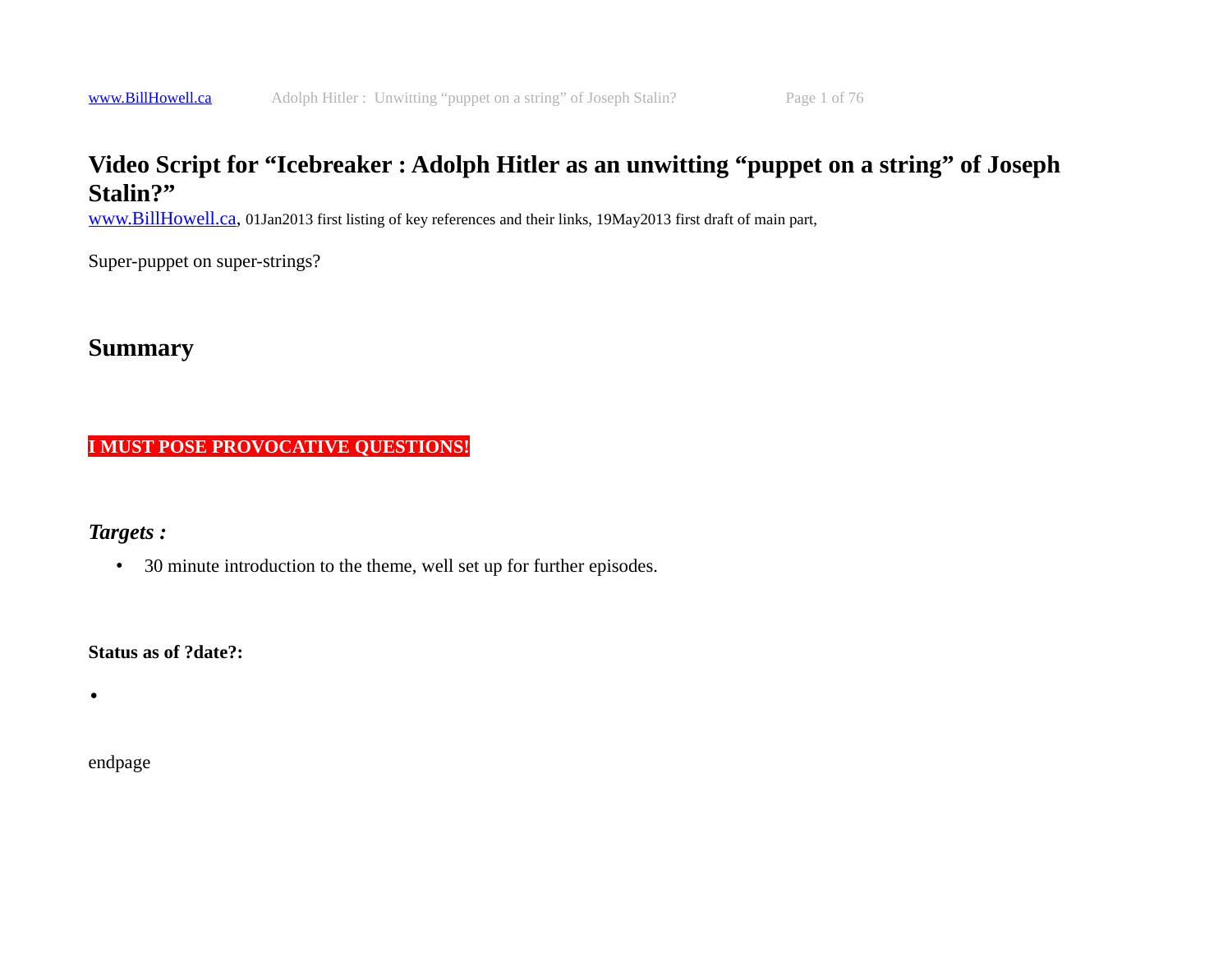#### \*\*\*\*\*\*\*\*\*\*\*\*\*\*\*\*\*\*\*\*\*\*\*\*\*\*\*\*\*\*\*\*\*\*\*\*\*\*\*\*\*\*\*\*\*\*\*\*\*\*\*\*\*\*\*\*\*\*\*\*\*\*\*\*\*\*\*\*\*\*\*\*\*\*\*\*

#### *Waiver/ Disclaimer*

The contents of this document do NOT reflect the policies, priorities, directions, or opinions of any of the author's past current, or future employers, work colleagues family, friends, or acquaintances, nor even of the author himself. The contents (including but not restricted to concepts, results, recommendations) have NOT been approved nor sanctioned at any level by any person or organization.

The reader is warned that there is no warranty or guarantee as to the accuracy of the information herein, nor can the [analysis, conclusions, and recommendations] be assumed to be correct. The application of any concepts or results herein could quite possibly result in losses and/or damages to the readers, their associates, organizations, or countries, or the entire human species. The author accepts no responsibility for damages or loss arising from the application of any of the concepts herein, neither for the reader nor third parties.

#### \*\*\*\*\*\*\*\*\*\*\*\*\*\*\*\*\*\*\*\*\*\*\*\*\*\*\*\*\*\*\*\*\*\*\*\*\*\*\*\*\*\*\*

#### *Copyright © 2013 Bill Howell of Calgary, Alberta, Canada*

Exceptions:

- All papers cited are the property of the publisher or author as specified in the books and papers.
- All information from conversations with other individuals are potentially the property of that individual, or of third parties.

#### **Permission is granted to copy, distribute and/or modify ONLY the non-third-party content of this document under either:**



**The GNU Free Documentation License [\(http://www.gnu.org/licenses/\)](http://www.gnu.org/licenses/); with no Invariant Sections, Front-Cover Texts, or Back-Cover Texts.**



Attribution-NonCommercial-ShareAlike 3.0 Unported (CC BY-NC-SA 3.0)

**[Creative Commons Attribution-Noncommercial-Share Alike 3.0 Unported License.](http://creativecommons.org/licenses/by-nc-sa/3.0/)**

It is expected that users of the content will:

- Acknowledge William Neil Howell and/or the specific author of content or images on this page as indicated, as the source of the image.
- Provide a link or reference back to this specific page.
- Allow any modifications made to the content to also be reused under the terms of one or both of the licenses noted above.

\*\*\*\*\*\*\*\*\*\*\*\*\*\*\*\*\*\*\*\*\*\*\*\*\*\*\*\*\*\*\*\*\*\*\*\*\*\*\*\*\*\*\*\*\*\*\*\*\*\*\*\*\*\*\*\*\*\*\*\*\*\*\*\*\*\*\*\*\*\*\*\*\*\*\*\*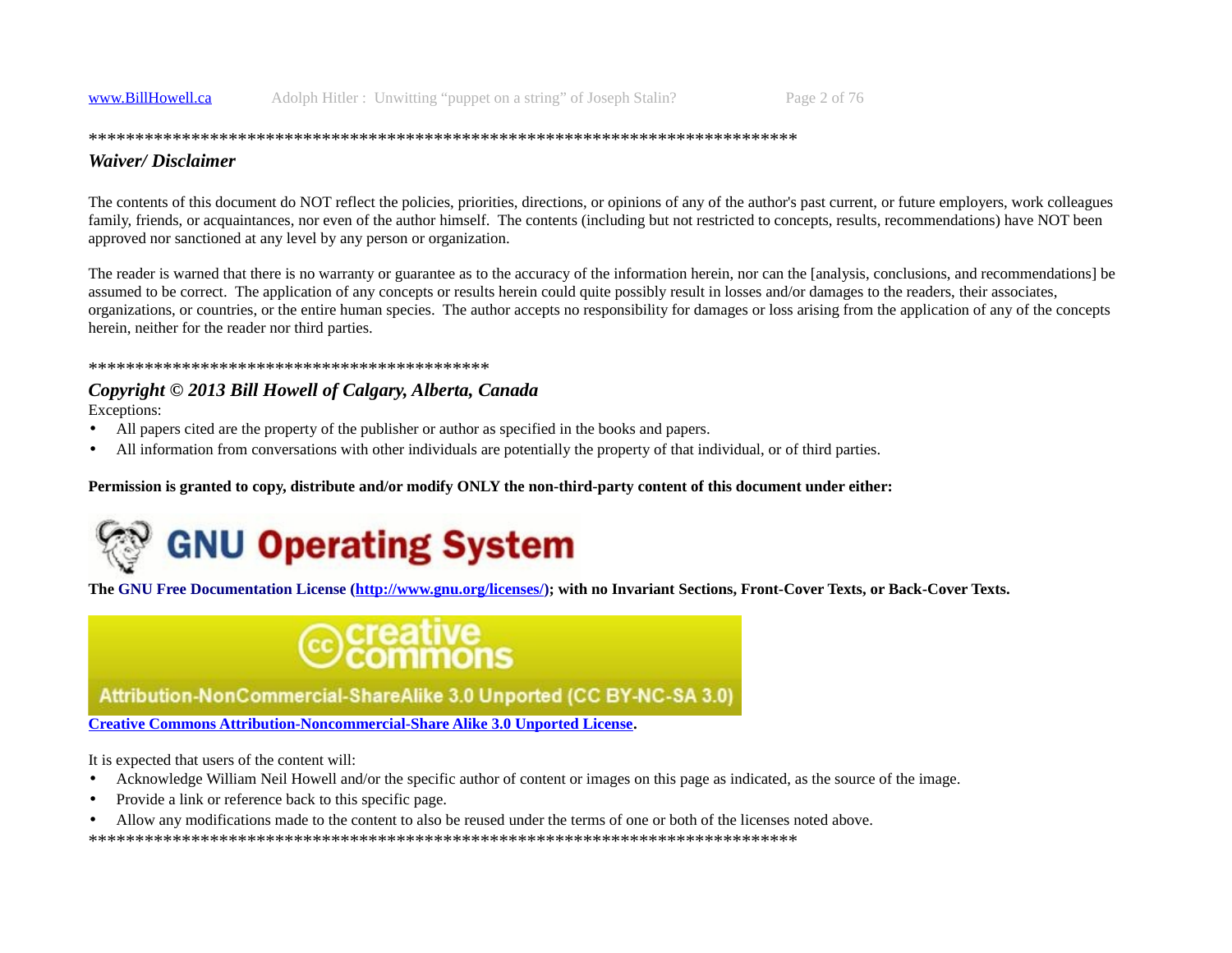# **Table of Contents**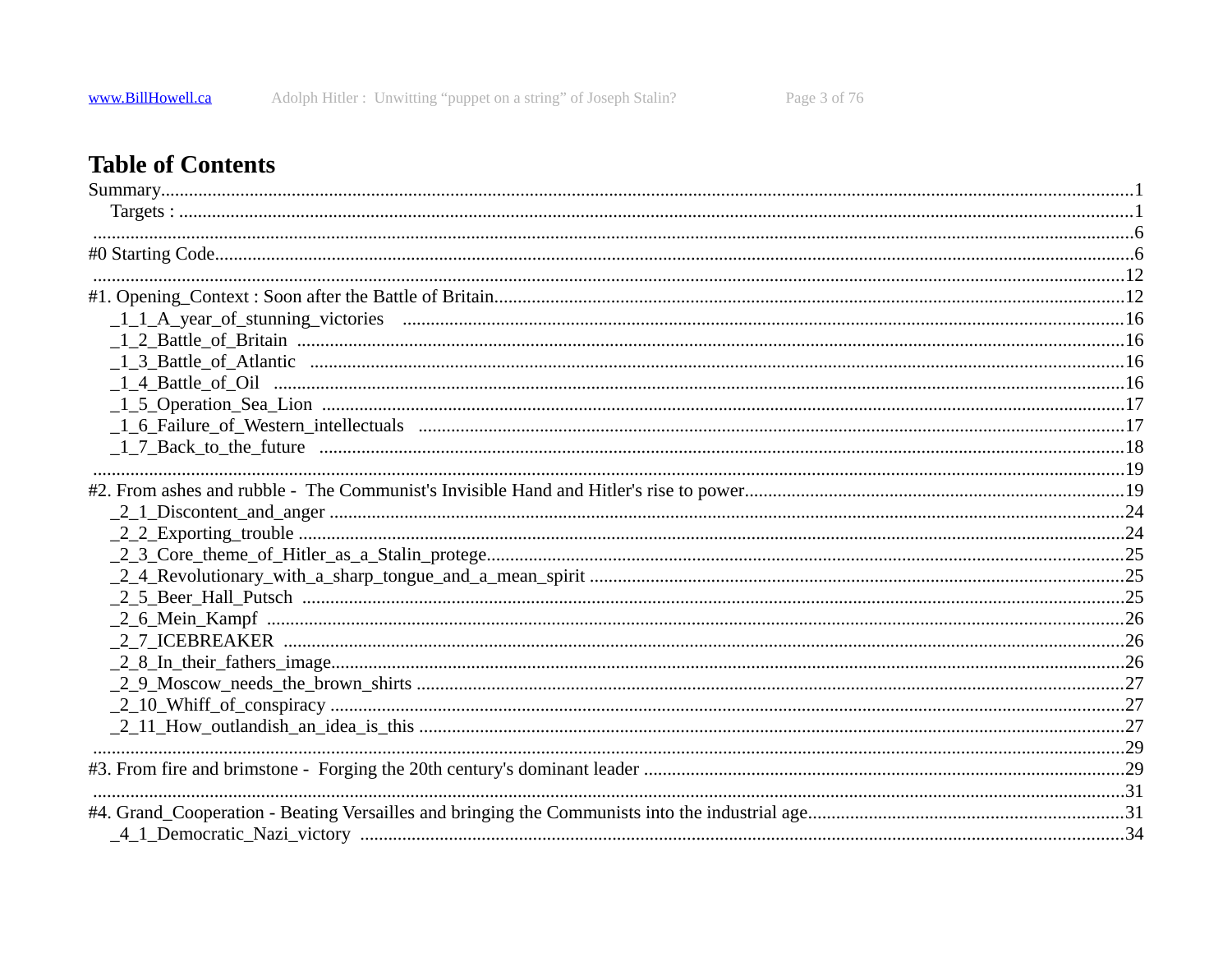| www.BillHowell.ca |  |  |  |  | Adolph Hitler: Unwitting "puppet on a string" of Joseph Stalin? |
|-------------------|--|--|--|--|-----------------------------------------------------------------|
|-------------------|--|--|--|--|-----------------------------------------------------------------|

| _4_6_You_cant_see_what_you_dont_want_to_see !!!!nyet - the buildups were overt and broadcast - not hidden!!!!36 |  |
|-----------------------------------------------------------------------------------------------------------------|--|
|                                                                                                                 |  |
|                                                                                                                 |  |
|                                                                                                                 |  |
|                                                                                                                 |  |
|                                                                                                                 |  |
|                                                                                                                 |  |
|                                                                                                                 |  |
|                                                                                                                 |  |
|                                                                                                                 |  |
| _5_7_Joint_attack_in_the_perfect_direction_under_perfect_conditions……………………………………………………………………………………43           |  |
|                                                                                                                 |  |
|                                                                                                                 |  |
|                                                                                                                 |  |
|                                                                                                                 |  |
|                                                                                                                 |  |
|                                                                                                                 |  |
|                                                                                                                 |  |
|                                                                                                                 |  |
|                                                                                                                 |  |
|                                                                                                                 |  |
|                                                                                                                 |  |
|                                                                                                                 |  |
|                                                                                                                 |  |
|                                                                                                                 |  |
|                                                                                                                 |  |
|                                                                                                                 |  |
|                                                                                                                 |  |
|                                                                                                                 |  |
|                                                                                                                 |  |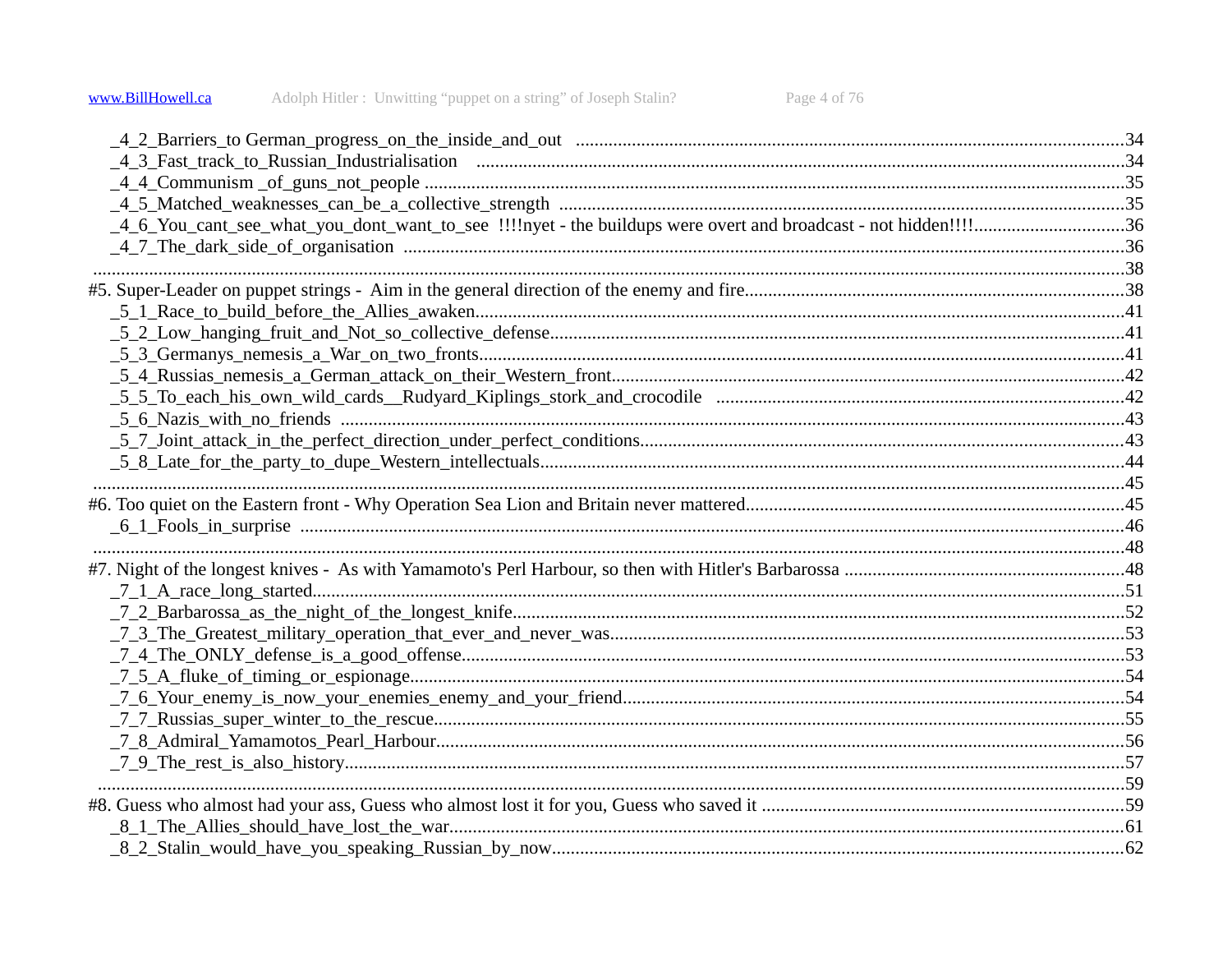| $\label{eq:2.1} \underline{\hbox{8\_3\_Roose} }$<br>$\underline{\hbox{9\_4\_Churchill\_and\_Hitler\_as\_co\_heroes\;}}$ $\hfill \underline{\hbox{63\_63\_Roose} }$                                       |  |
|----------------------------------------------------------------------------------------------------------------------------------------------------------------------------------------------------------|--|
|                                                                                                                                                                                                          |  |
|                                                                                                                                                                                                          |  |
|                                                                                                                                                                                                          |  |
|                                                                                                                                                                                                          |  |
|                                                                                                                                                                                                          |  |
|                                                                                                                                                                                                          |  |
|                                                                                                                                                                                                          |  |
| <u>9.5</u> Multiple_conflicting_hypothesis_always_include_convention_convention_convention_convention_convention_convention_convention_convention_convention_0.<br>0.9 Lts_the_questions_not_the_answers |  |
|                                                                                                                                                                                                          |  |
|                                                                                                                                                                                                          |  |
|                                                                                                                                                                                                          |  |
|                                                                                                                                                                                                          |  |
|                                                                                                                                                                                                          |  |
|                                                                                                                                                                                                          |  |
|                                                                                                                                                                                                          |  |
|                                                                                                                                                                                                          |  |

Page 5 of 76

Adolph Hitler: Unwitting "puppet on a string" of Joseph Stalin?

www.BillHowell.ca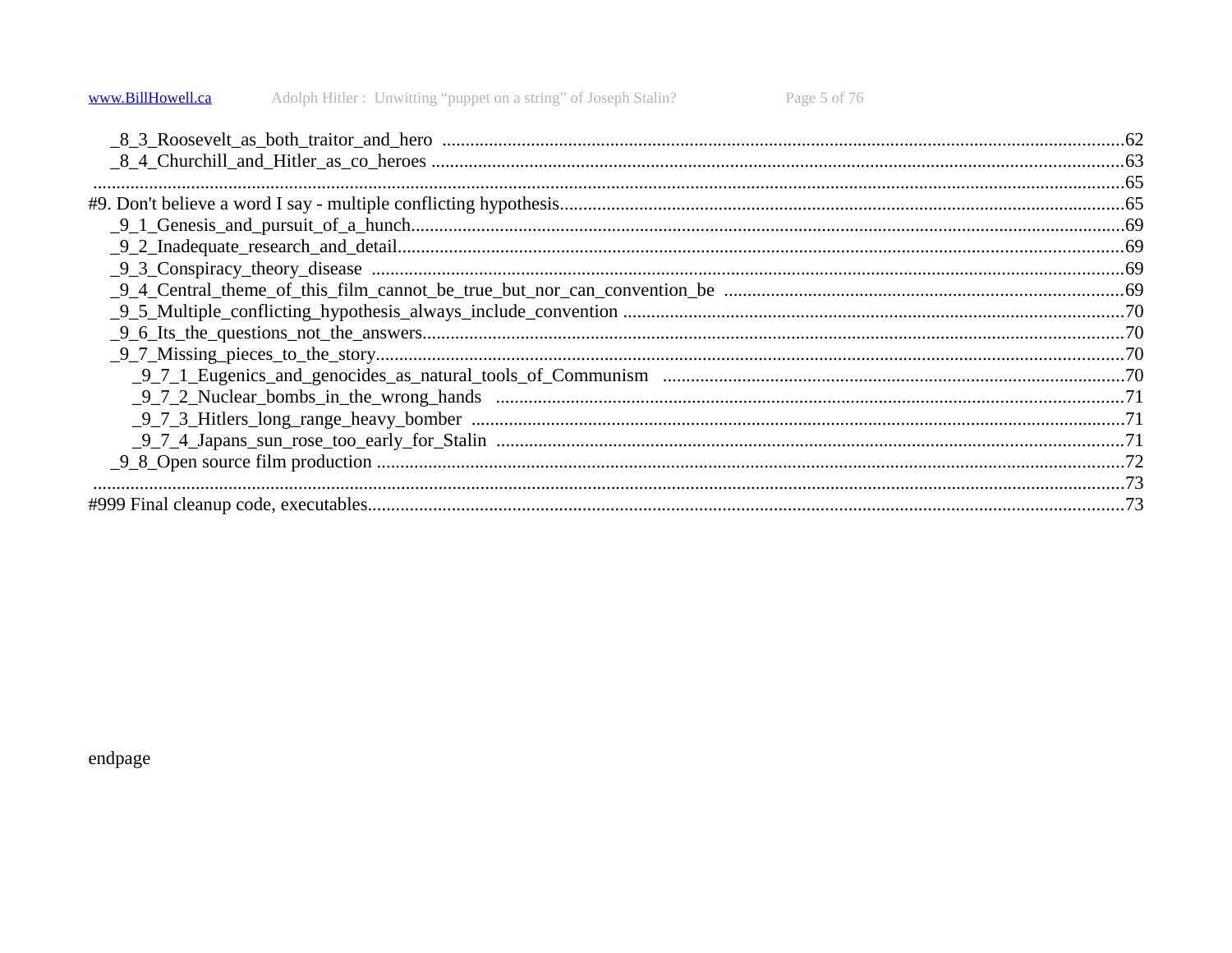### <span id="page-5-1"></span><span id="page-5-0"></span>**#0 Starting Code**

# /home/bill/Projects/Mythology/Mythology.ndf # Mythology.ndf to script Mythology video

#### ##################################################################################################### # DEBUGGING tools

# Debugging - problem with trapping faults: From: /home/bill/Qnial/v6testing/0a notebook.txt 7. Command line options OK -s supresses fault triggering

routine := 'routine' ; flag writescreen := o ; flag\_break := l ; % Set this to track things or not at break point ;

# Copy this to the desired breakpoint. Can toggle off in debug mode to continue routine. # IF flag break THEN BREAK ; ENDIF ; # IF flag writescreen THEN Writescreen routine ; ENDIF ; # IF flag\_writescreen THEN writescreen link routine ' ' (string line count); ENDIF ;

#\*\*\*\*\*\*\*\*\*\*\*\*\*\*\*\*\*\*\*\*\*\*\*\*\*\*\*\*\*\*\*\*\*\*\*\*\*\*\*\*\*\*\*\*\*\*\*\*\*\*\*\*\*\*\*\*\*\*\* # Howell's routines lf\_strings IS loaddefs '/home/bill/Qnial/MY\_NDFS/strings.ndf' 0

IF NOT in "TOWORDS1 (EACH first symbols 0) THEN set "sketch ; lf\_strings ;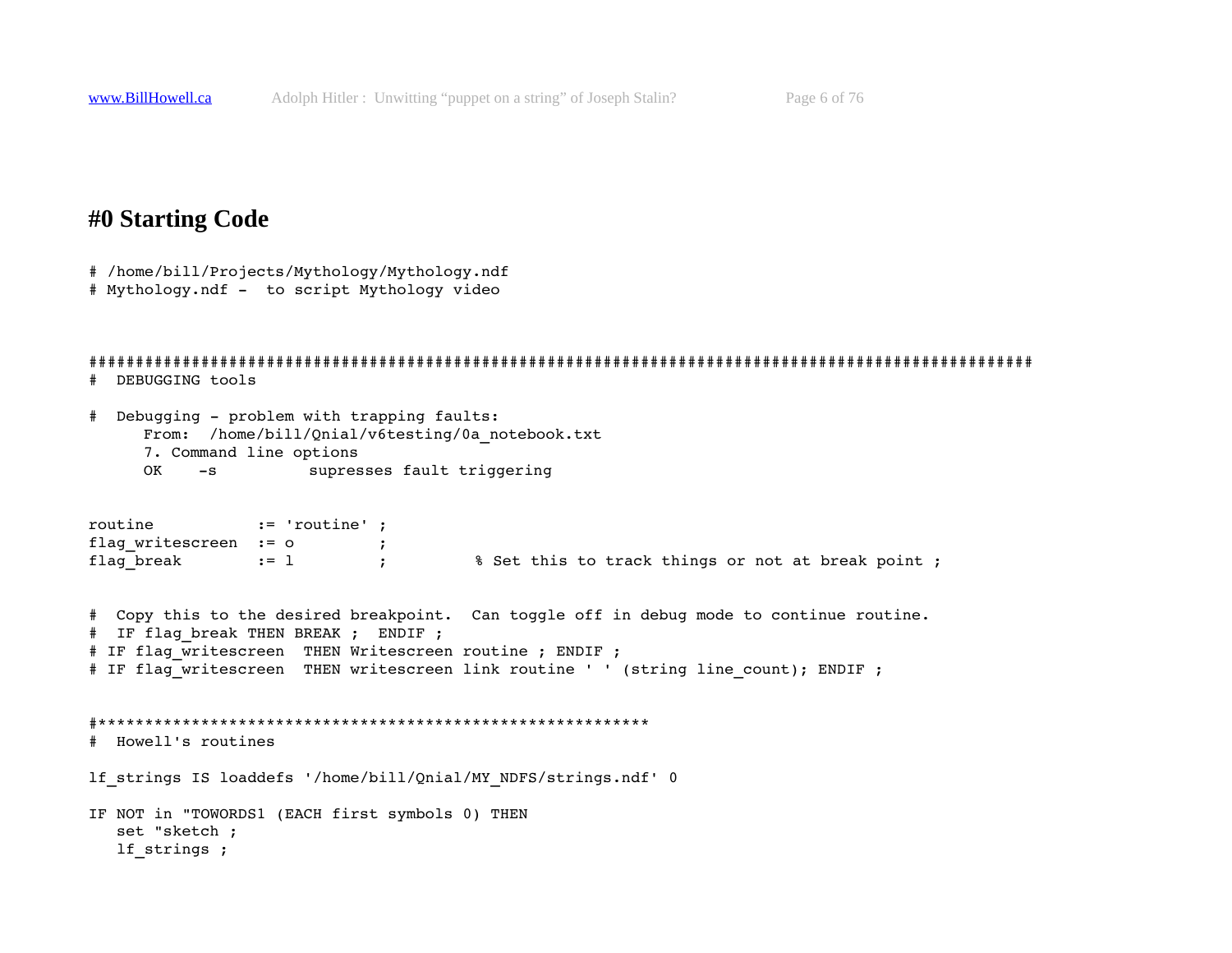```
www.BillHowell.ca Adolph Hitler : Unwitting "puppet on a string" of Joseph Stalin? Page 7 of 76
      ENDIF ;  
dirBase := '/home/bill/Projects/Mythology/' ;  
%  This file ;  
f :=  link dirBase 'Mythology.ndf'
lf IS loaddefs f
# ***************************
%  Library directories  ; 
lib QNial := '/home/bill/Qnial/niallib/' ;
lib_Stats := '/home/bill/Qnial/Smillie UAlberta - statistics 1987/' ;
lib Howell := '/home/bill/Qnial/MY_NDFS/' ;
# these are defined in the project program
dir working := link dirBase '' ;
dir inputs := link dirBase '' ;
dir results := link dirBase '' ;
dir calc_t := link dirBase '' ;
# froms strings.ndf
chrcd char := 96 ; % back-slanting apostrophe ;
char char := char chrcd char ;
# ***************************************************************
# Preparations
   pname winID := link dirBase 'winID.txt' ;
   pname script := link dirBase 'winID script.txt' ;
   pname log := link dirBase 'log.txt' ;
pgm_delays := 3 2 reshape 
   'eog' 1
```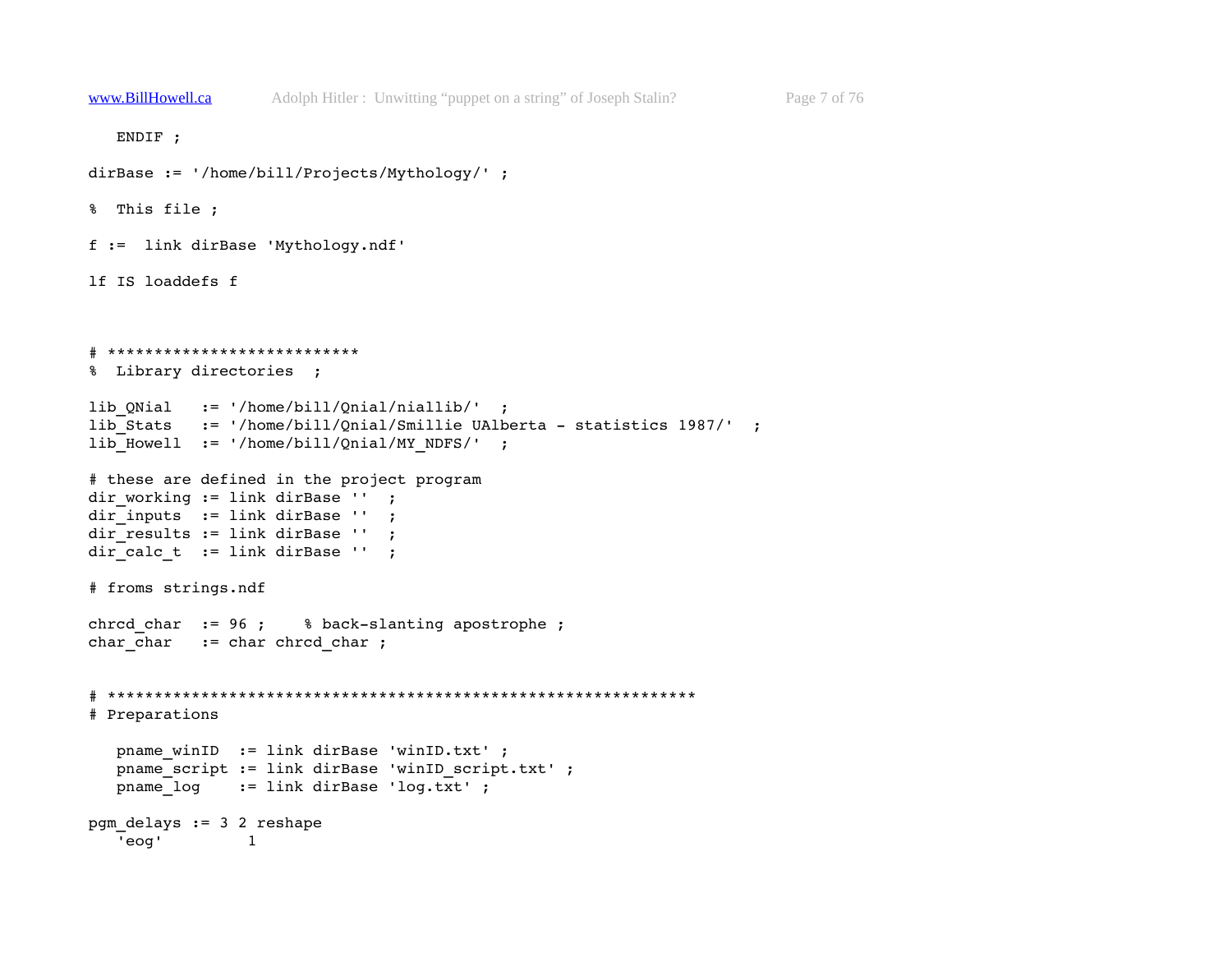```
www.BillHowell.ca Adolph Hitler : Unwitting "puppet on a string" of Joseph Stalin? Page 8 of 76
   'totem' 2
      'audacious'   2  
  ;  
pgm_delays := cols pgm_delays ;  
get_sec IS 
{ Hour Minute Second :=  (11 12) (14 15) (17 18) EACHLEFT choose timestamp ; 
  (hour * 3600) + (minute * 60) + second} 
timestamp start := timestamp ;
t start := get sec ;
ID Blue := 0 ;
ID wild := 0 ;
get_sec IS time ; 
# Kino - to pull video segments off of DVD
#********************************
Main part of routines - initial draft version
windowsize IS OP  winID  width height  
{ 
      host (link 'xdotool windowsize ' winID ' ' width ' ' height) ;  
}  
windowmove IS OP winID x y
{
   host (link 'xdotool windowmove ' winID ' ' x ' ' y ) ;
}  
win siz mov  IS OP  winID  size  positn
{  width height :=  size ;  
   x \t y \t := \text{ position};
                                                  % ;   
   IF size \sim = 0 THEN
```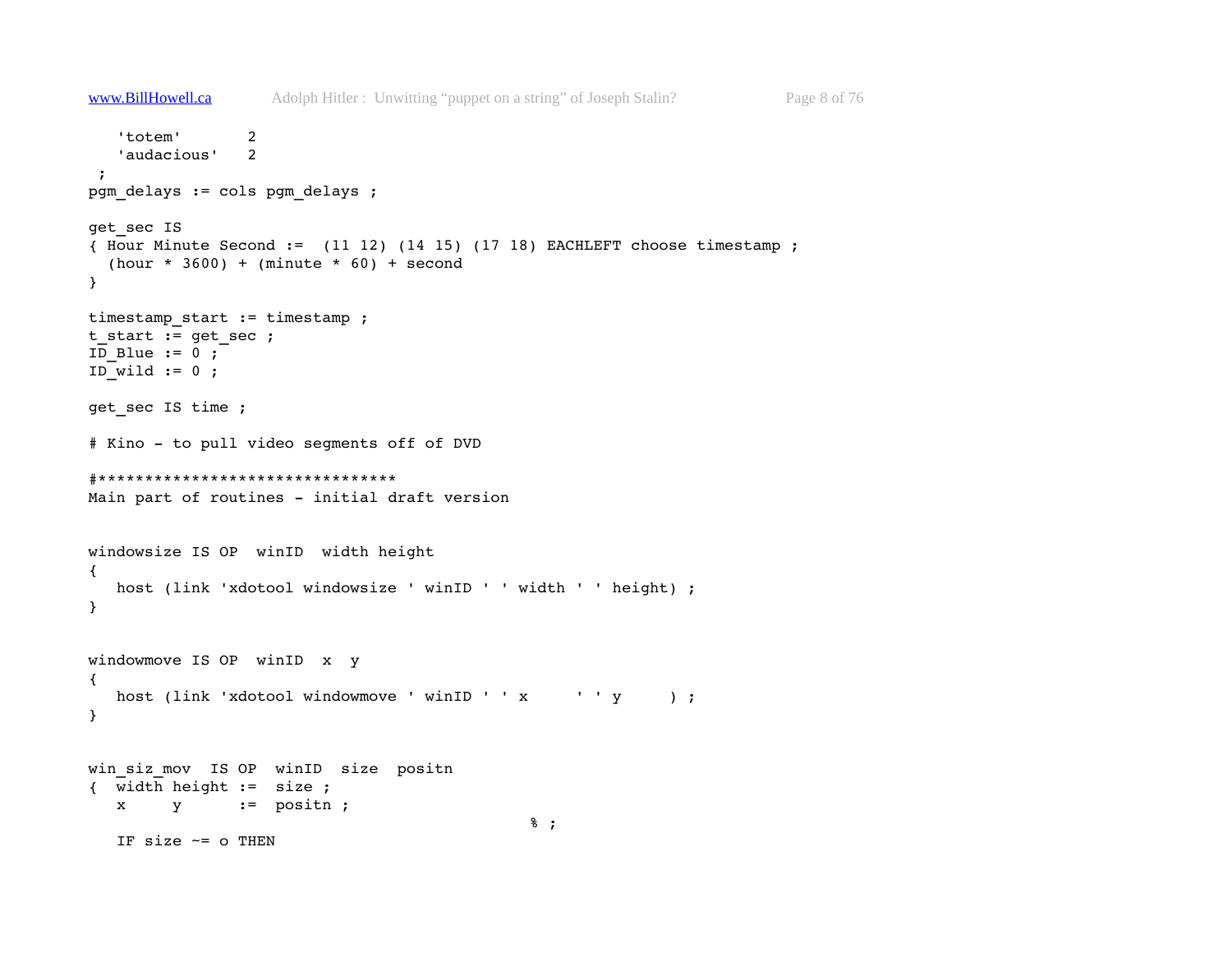```
width height := EACH string size ;
      windowsize winID width height ;
            ENDIF ; 
   IF positn \sim = o THEN<br>x \qquad y := 1
                  := EACH string positn ;
      windowmove winID x y ;
            ENDIF ;  
}  
#  The duration of a voice recording at the resolution I have been using, is ~5 Mb per minute of talking.
# IF flag break THEN BREAK ; ENDIF ;
media start IS OP  prgm  size  positn  sub path  fname
{  NONLOCAL dirbase  pname_winID  pname_script ;  
\frac{8}{6};
  prgm delay := link 'sleep ' (string ((find prgm (first pgm delays)) pick second pgm delays)) 's' ;
\frac{8}{6};
   host (link prgm ' "' dirbase sub path fname '" & ') ;
      host prgm_delay ;  
   command line := (link 'winID='  char  char  'xdotool search "' fname  '"'  char  char) ;
                                                % ;   
   fot := open pname script "w ;
   writefile fot command line ;
  writefile fot (link 'echo >"' pname winID '" $winID') ;
   close fot :
                                                % ;   
  host pname script ;
                                                % ;   
   fin := open pname winID "r ;
   winID := readfile fin ;
      write (link 'winID: ' winID) ;  
      close    fin ; 
                                                % ;   
  win siz mov  winID  size  positn ;
                                                % ;
```
[www.BillHowell.ca](http://www.BillHowell.ca/) Adolph Hitler : Unwitting "puppet on a string" of Joseph Stalin? Page 9 of 76

winID

}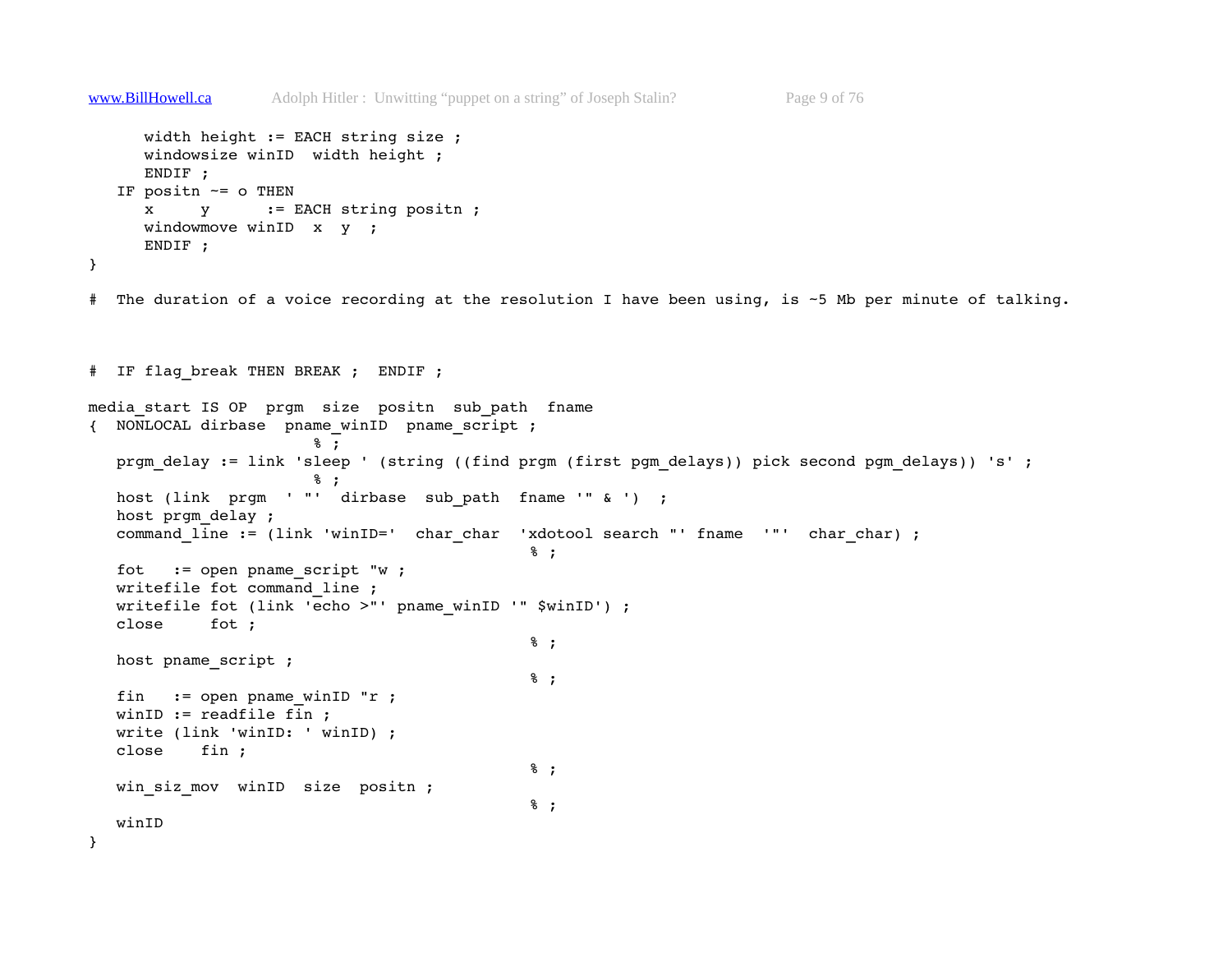```
# IF flag break THEN BREAK ; ENDIF ;
media_kill IS OP  winID  
{  host (link 'xdotool windowfocus ' winID) ; 
      host 'sleep 1s ' ;  
      host 'xdotool key Control+Q  ' ;  
}   
wait IS OP t voice
{  NONLOCAL t_start ;  
                                                 % ;   
   IF t voice = '0:00'THEN t start := get sec ;
      ELSE mins secs := EACH tonumber (string cut by char `: t_voice) ;
           secs := (60 * mins) + secs;
           delta := t start + secs - get sec ;
           IF delta > 0 THEN host (link 'sleep ' (string delta) 's') ; ENDIF ;
            ENDIF ;  
}  
Video duration IS
{ timestamp factors := (60* 60) 60 1 ;
      Day Month Year Hour Minute Second := (8 9) (4 5 6) (22 23) (11 12) (14 15) (17 18) EACHLEFT choose 
timestamp ; 
      sum (timestamp factors EACHBOTH * (EACH tonumber Hour Minute Second))
}  
# ***************************************************************
#  Startup & Title page
#  WARNING!!! (,*,   many characters in filenames will cause problems withregexp when searching for windows!  
Startup IS 
{  NONLOCAL timestamp_start  ID_Blue  ID_wild ;  
   timestamp start := timestamp ;
```
[www.BillHowell.ca](http://www.BillHowell.ca/) Adolph Hitler : Unwitting "puppet on a string" of Joseph Stalin? Page 10 of 76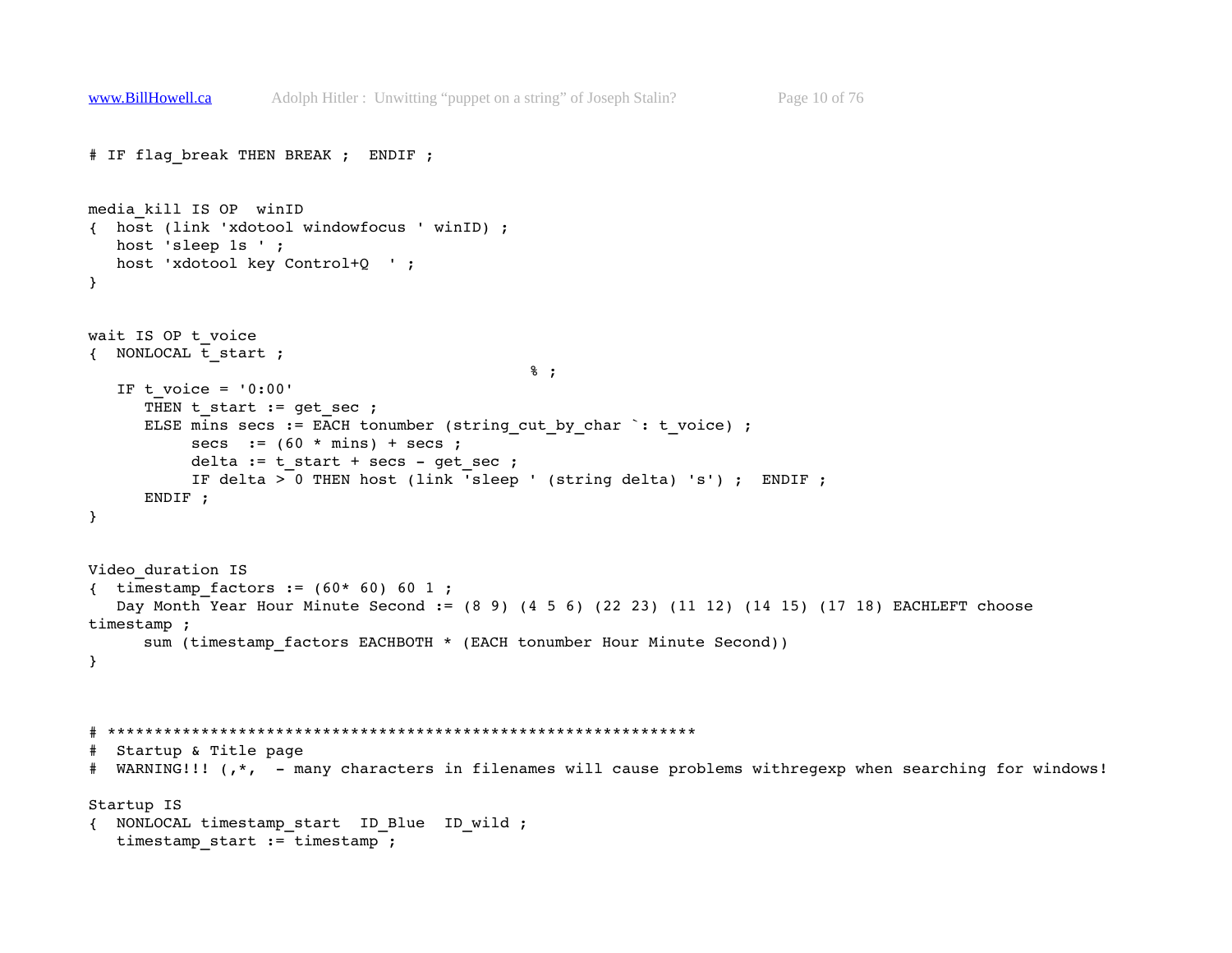```
www.BillHowell.ca Adolph Hitler : Unwitting "puppet on a string" of Joseph Stalin? Page 11 of 76
   host (link 'echo >>"' pname log '" " "') ;
  host (link 'echo >>"' pname log '" "' 'start: ' timestamp_start '"') ;
     wait '0:00' ;  ID_Blue      := media_start 'eog'        (1280 1024) o           'images/'  'Blue screen 1280
1024.png' ;  
  wait '0:02' ; ID wild := media start 'totem'                                   o (780 524) 'videos/' '110213
A Walk On The Wild Side 4ml1s.flv' ;
  wait '0:10' ;
}  
# ***************************************************************
#  Title page
#  WARNING!!! (,*,   many characters in filenames will cause problems with regexp when searching for windows!  
Title page IS
{  
   wait '0:00' ;  ID_Slide     := media_start 'eog'        o           o           'slides/'  'Title page.png' ;
wait '0:02' ;  ID_Voice       := media_start 'audacious'   o                         'voices/'  'Venus et Mars -
au dela dune histoire damour 2m19s.wav';
     wait '0:00' ;  
   wait '0:10' ;                  win_siz_mov ID_Slide     ( 500  500) ( 780    0) ; 
   wait '0:10' ;  ID_V_Statue  := media_start 'eog'        o           (   0    0) 'images/'  'Venus statue 518
835.png' ;  
     wait '1:10' ;  
                                   media kill ID V Statue ;
                                   media kill ID Slide ;
}
```
# endpage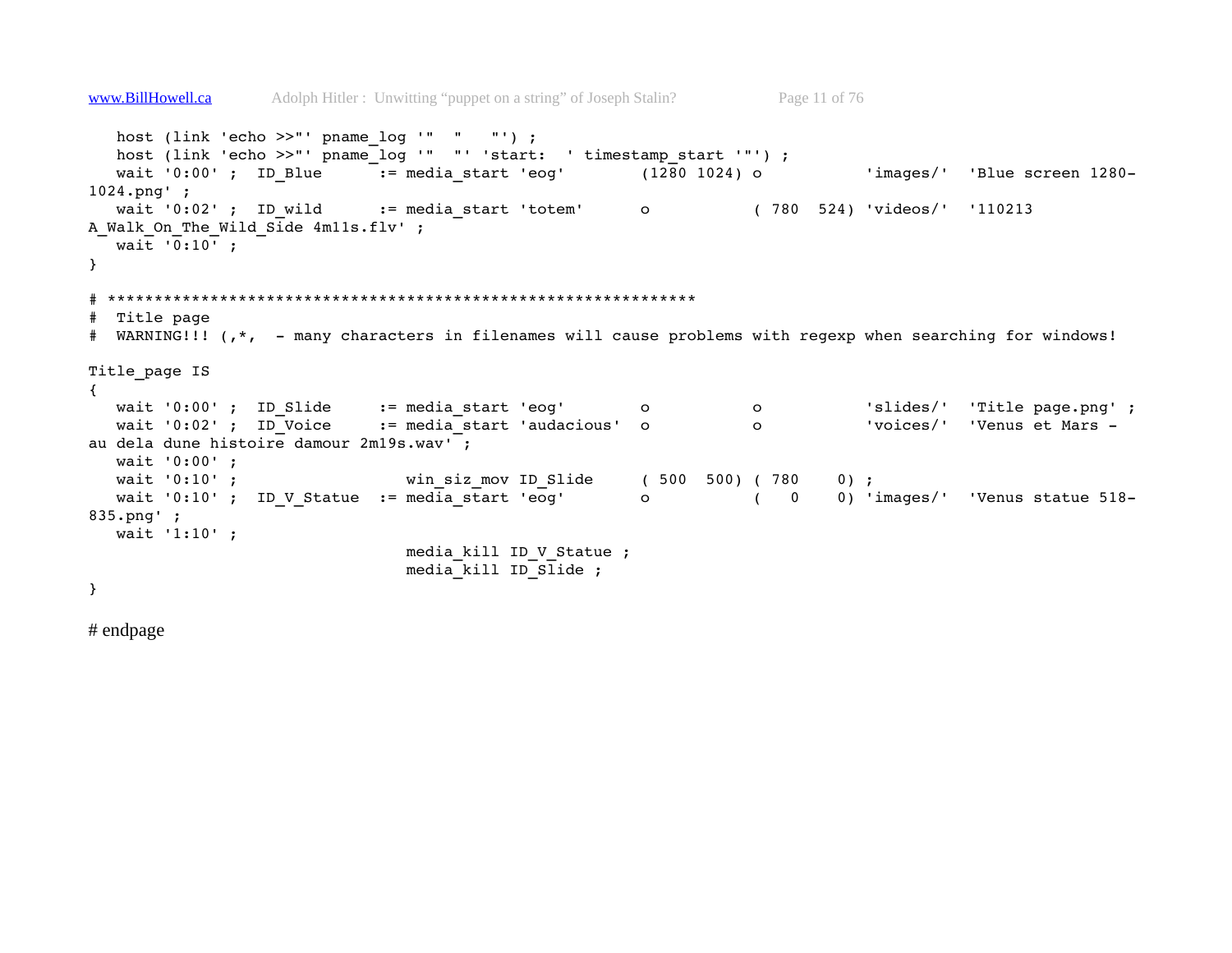#### <span id="page-11-1"></span><span id="page-11-0"></span>**#1. Opening\_Context : Soon after the Battle of Britain**

```
Opening_Context IS 
{  
      wait '0:00' ;  ID_Slide     := media_start 'eog'        o           o           'slides/'  'Context 
Mythologique.png' ;  
      % ********************************************  ;  
      wait '0:02' ;  ID_Voice     := media_start 'audacious'  o           o            'voices/'
   '_1_1_A_year_of_stunning_victories.wav' ;
   wait 0:04'; \frac{1}{10} \frac{1}{10} \frac{1}{100} \frac{1}{100} \frac{1}{100} \frac{1}{100} \frac{1}{100} \frac{1}{100} \frac{1}{100} \frac{1}{100} \frac{1}{100} \frac{1}{100} \frac{1}{100} \frac{1}{100} \frac{1}{100} \frac{1}{100} \frac{1}{100} \frac{1wait '0:06' ; ID VenusMars := media start 'eog' \overline{O} o (0 \ 0)'images/' 'Venus & Mars - Greek marriage of Aphrodite and Ares in Homers Odyssey
                                  570 - 425.png' ;
   wait '1:21' ; hedia kill ID Slide ;
   wait '1:23' ; ID Slide := media start 'eog' \qquad \circ \qquad \qquad o
                                  'slides/' 'Conclusions - approche.png' ;
   wait '1:52' ; held in media kill ID Slide ;
      wait '1:54' ;  ID_Slide     := media_start 'eog'        o           o           
                                  'slides/'  'Sources & references.png' ;  
      % ********************************************  ;  
      wait '0:02' ;  ID_Voice     := media_start 'audacious'  o           o            'voices/'
   ' 1 2 Battle of Britain.wav' ;
      wait '0:00' ;  
      wait '0:04' ;                  win_siz_mov ID_Slide     ( 500  500) ( 780    0) ; 
   wait '0:06' ; ID VenusMars := media start 'eog' \qquad \qquad 0 ( \qquad 0 \qquad 0)'images/' 'Venus & Mars - Greek marriage of Aphrodite and Ares in Homers Odyssey
                                  570425.png' ;  
   wait '1:21' ; hedia kill ID Slide ;
      wait '1:23' ;  ID_Slide     := media_start 'eog'        o           o           
                                  'slides/' 'Conclusions - approche.png' ;
      wait '1:52' ;                  media_kill ID_Slide ;  
      wait '1:54' ;  ID_Slide     := media_start 'eog'        o           o           
                                  'slides/'  'Sources & references.png' ;  
      % ********************************************  ;  
      wait '0:02' ;  ID_Voice     := media_start 'audacious'  o           o            'voices/'
```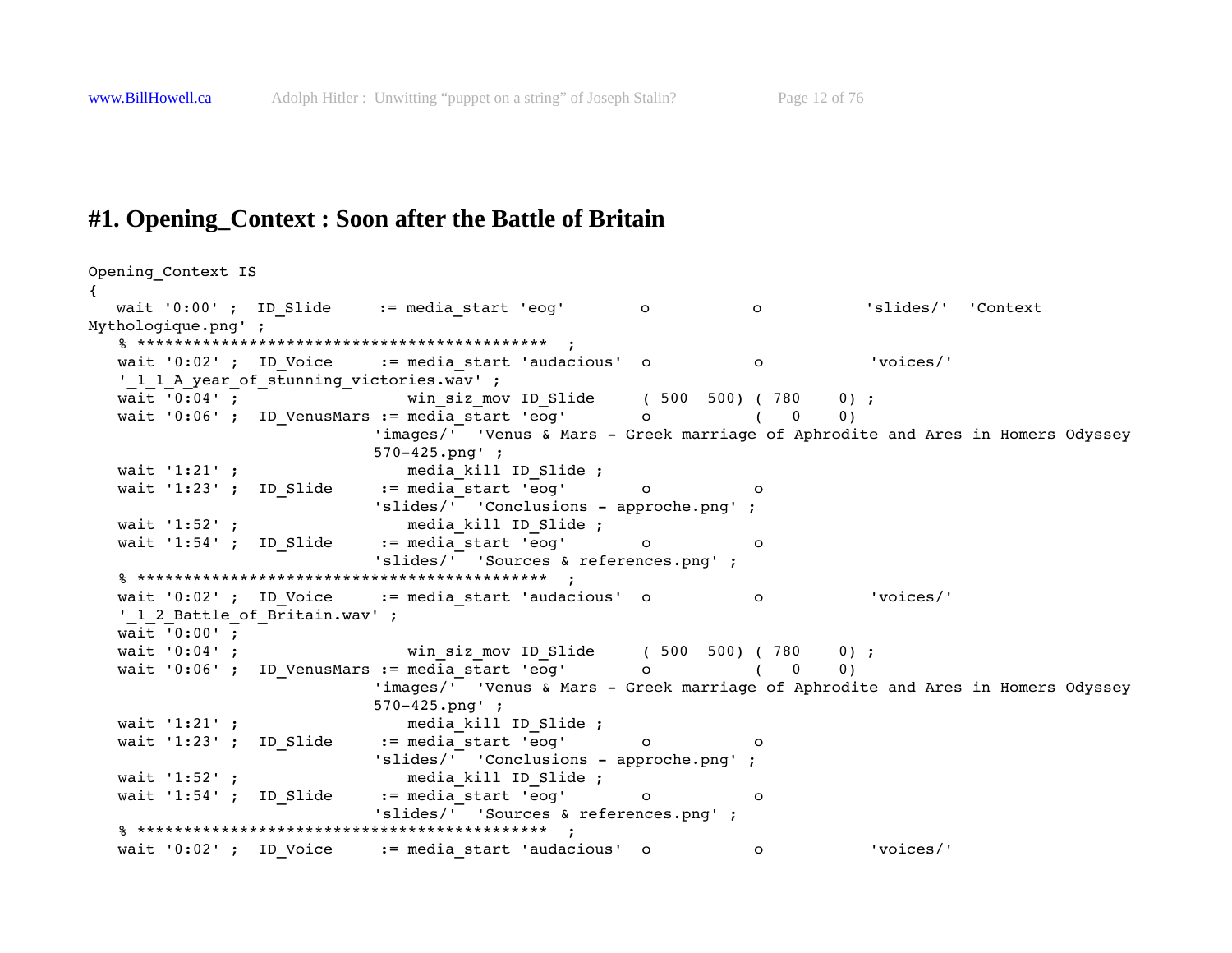[www.BillHowell.ca](http://www.BillHowell.ca/) Adolph Hitler : Unwitting "puppet on a string" of Joseph Stalin? Page 13 of 76

```
' 1 3 Battle of Atlantic.wav' ;
   wait '0:00' ;  
   wait '0:04' ;                  win_siz_mov ID_Slide     ( 500  500) ( 780    0) ; 
wait '0:06' ; ID VenusMars := media start 'eog' \overline{O} o (0 \ 0)'images/' 'Venus & Mars - Greek marriage of Aphrodite and Ares in Homers Odyssey
                            570425.png' ;  
wait '1:21' ; hedia kill ID Slide ;
   wait '1:23' ;  ID_Slide     := media_start 'eog'        o           o           
                            'slides/'  'Conclusions  approche.png' ;  
wait '1:52' ; here media kill ID Slide ;
   wait '1:54' ;  ID_Slide     := media_start 'eog'        o           o           
                            'slides/'  'Sources & references.png' ;  
   % ********************************************  ;  
   wait '0:02' ;  ID_Voice     := media_start 'audacious'  o           o            'voices/'
' 1 4 Battle of Oil.wav' ;
   wait '0:00' ;  
   wait '0:04' ;                  win_siz_mov ID_Slide     ( 500  500) ( 780    0) ; 
wait '0:06' ; ID VenusMars := media start 'eog' \overline{O} o (0 \ 0)'images/' 'Venus & Mars - Greek marriage of Aphrodite and Ares in Homers Odyssey
                            570425.png' ;  
   wait '1:21' ;                  media_kill ID_Slide ;  
wait '1:23' ; ID Slide \qquad := media start 'eog' \qquad \qquad o \qquad \qquad'slides/' 'Conclusions - approche.png' ;
wait '1:52' ; health media kill ID Slide ;
   wait '1:54' ;  ID_Slide     := media_start 'eog'        o           o           
                            'slides/'  'Sources & references.png' ;  
   % ********************************************  ;  
   wait '0:02' ;  ID_Voice     := media_start 'audacious'  o           o            'voices/'
' 1 5 Operation Sea Lion.wav' ;
   wait '0:00' ;  
   wait '0:04' ;                  win_siz_mov ID_Slide     ( 500  500) ( 780    0) ; 
wait '0:06' ; ID VenusMars := media start 'eog' \qquad \qquad 0 ( \qquad 0 \qquad 0)'images/' 'Venus & Mars - Greek marriage of Aphrodite and Ares in Homers Odyssey
                            570 - 425.png' ;
wait '1:21' ; hedia kill ID Slide ;
   wait '1:23' ;  ID_Slide     := media_start 'eog'        o           o           
                            'slides/' 'Conclusions - approche.png' ;
wait '1:52' ; https://wait '1:52' ; https://wait '1:52' ;
   wait '1:54' ;  ID_Slide     := media_start 'eog'        o           o           
                            'slides/'  'Sources & references.png' ;
```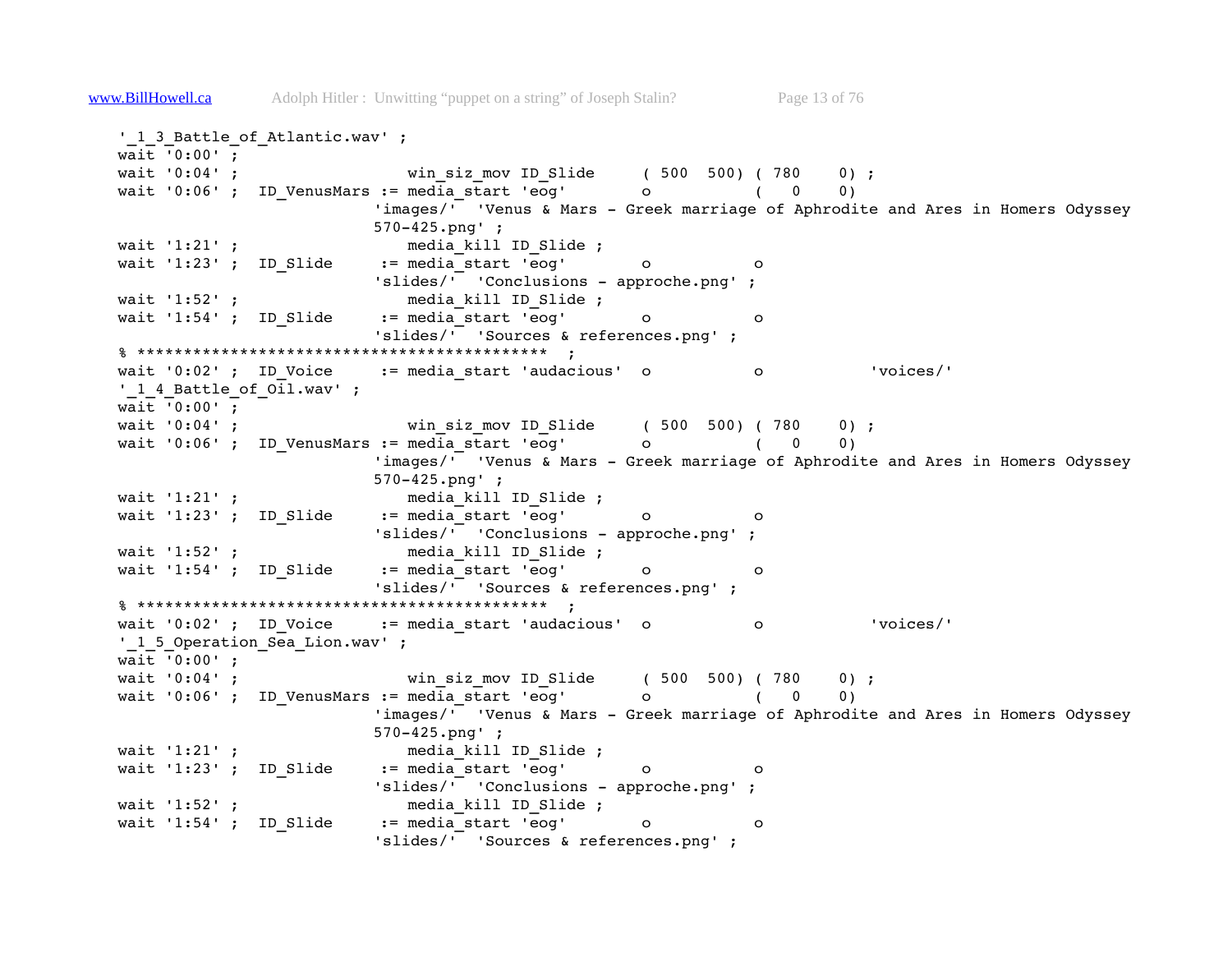[www.BillHowell.ca](http://www.BillHowell.ca/) Adolph Hitler : Unwitting "puppet on a string" of Joseph Stalin? Page 14 of 76 % \*\*\*\*\*\*\*\*\*\*\*\*\*\*\*\*\*\*\*\*\*\*\*\*\*\*\*\*\*\*\*\*\*\*\*\*\*\*\*\*\*\*\*\* ; wait '0:02' ; ID\_Voice := media\_start 'audacious' o o 'voices/' ' 1 6 Failure of Western intellectuals.wav' ;  $\sqrt{a}$ it '0:00' ; wait '0:04' ; win\_siz\_mov ID\_Slide ( 500 500) ( 780 0) ; wait '0:06' ; ID VenusMars := media start 'eog'  $\qquad \qquad$  0  $\qquad \qquad$  (  $\qquad \qquad$  0  $\qquad \qquad$  0) 'images/' 'Venus & Mars - Greek marriage of Aphrodite and Ares in Homers Odyssey  $570 - 425.$ png' ; wait '1:21' ; hedia kill ID Slide ; wait '1:23' ; ID\_Slide := media\_start 'eog' o o 'slides/' 'Conclusions - approche.png'; wait '1:52' ; headia kill ID Slide ; wait '1:54' ; ID\_Slide := media\_start 'eog' o o 'slides/' 'Sources & references.png' ; % \*\*\*\*\*\*\*\*\*\*\*\*\*\*\*\*\*\*\*\*\*\*\*\*\*\*\*\*\*\*\*\*\*\*\*\*\*\*\*\*\*\*\*\* ; wait '0:02' ; ID\_Voice := media\_start 'audacious' o o 'voices/' ' 1 7 Back to the future.wav' ;  $\sqrt{a}i\overline{b}$   $\overline{b}$   $\overline{c}$   $\overline{c}$   $\overline{c}$   $\overline{c}$   $\overline{c}$   $\overline{c}$   $\overline{c}$   $\overline{c}$   $\overline{c}$   $\overline{c}$   $\overline{c}$   $\overline{c}$   $\overline{c}$   $\overline{c}$   $\overline{c}$   $\overline{c}$   $\overline{c}$   $\overline{c}$   $\overline{c}$   $\overline{c}$   $\overline{c}$   $\overline{c}$  wait '0:04' ; win\_siz\_mov ID\_Slide ( 500 500) ( 780 0) ; wait '0:06' ; ID VenusMars := media start 'eog'  $\overline{O}$  o  $(0 \ 0)$ 'images/' 'Venus & Mars - Greek marriage of Aphrodite and Ares in Homers Odyssey 570425.png' ; wait '1:21' ;<br>wait '1:23' ; ID Slide := media start 'eog' wait '1:23' ; ID\_Slide := media\_start 'eog' o o 'slides/' 'Conclusions - approche.png' ; wait '1:52' ; media\_kill ID\_Slide ; wait '1:54' ; ID Slide  $\qquad :=$  media start 'eog'  $\qquad \qquad$  o  $\qquad \qquad$ 'slides/' 'Sources & references.png' ; % \*\*\*\*\*\*\*\*\*\*\*\*\*\*\*\*\*\*\*\*\*\*\*\*\*\*\*\*\*\*\*\*\*\*\*\*\*\*\*\*\*\*\*\* ; wait '3:07' ; media kill ID Jung ; media kill ID Slide ; win  $\overline{\text{size}}$  mov ID Video  $\overline{\text{O}}$  o (780 524); wait '3:11' ;

# endpage

}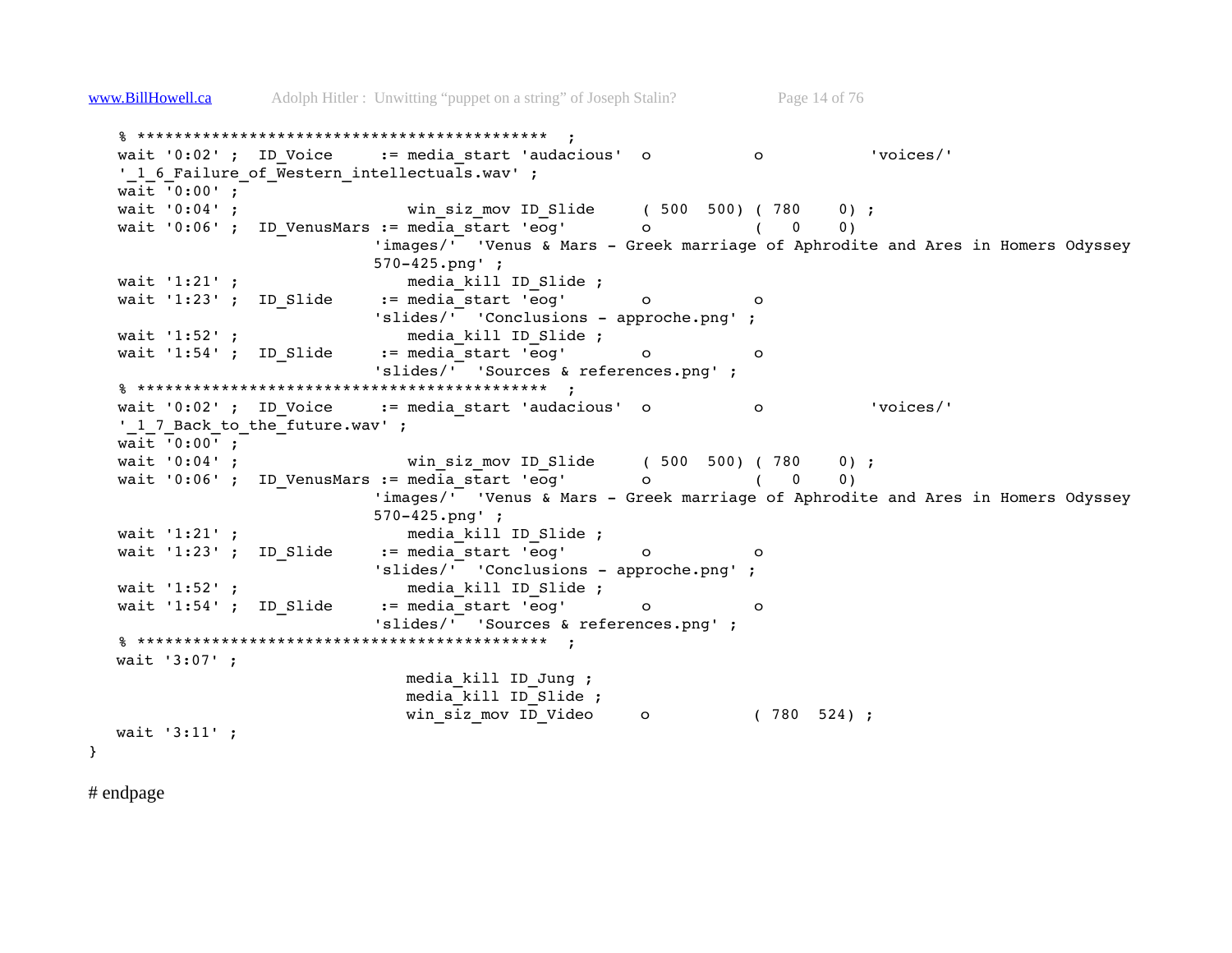[www.BillHowell.ca](http://www.BillHowell.ca/) Adolph Hitler : Unwitting "puppet on a string" of Joseph Stalin? Page 15 of 76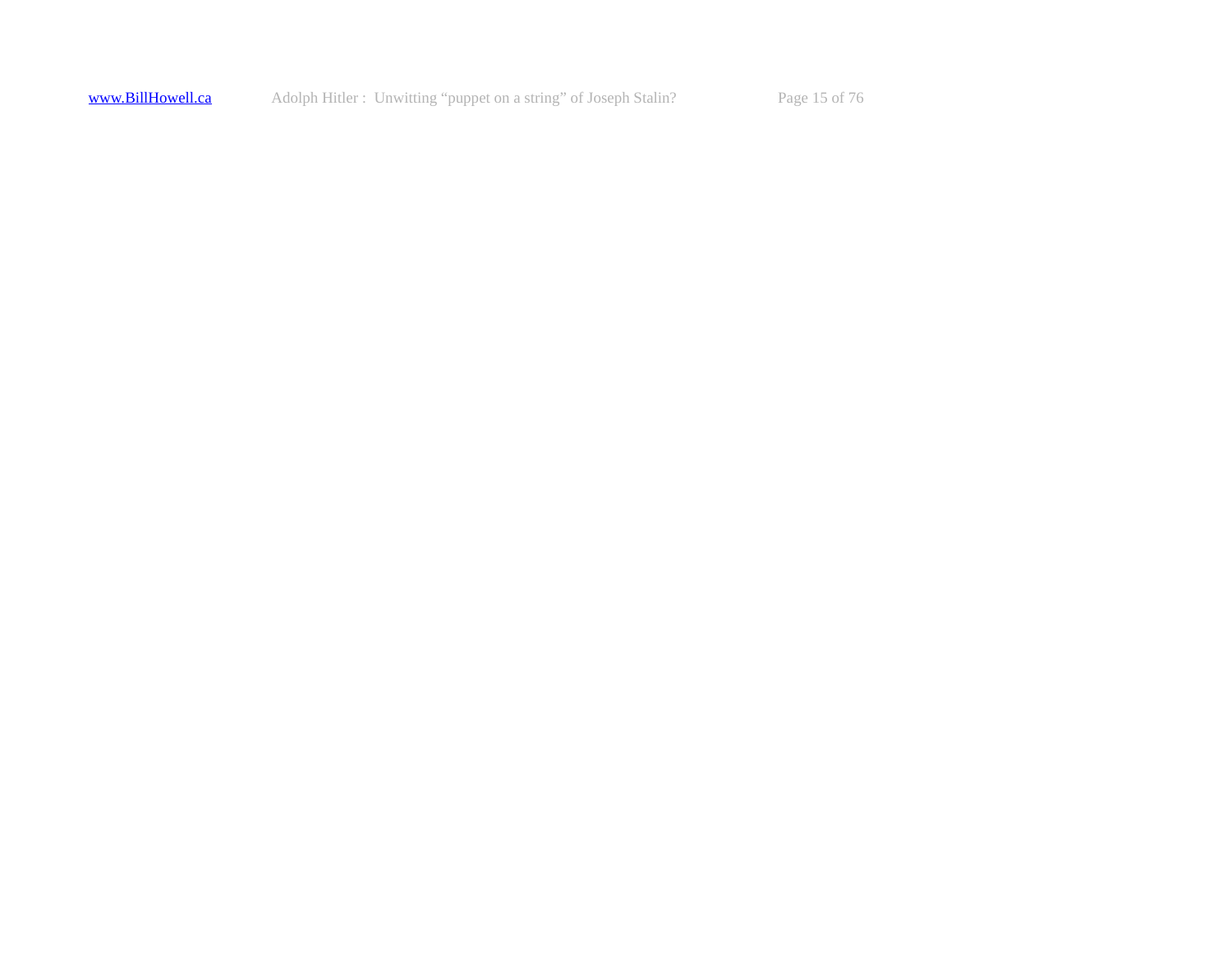#### <span id="page-15-0"></span>*\_1\_1\_A\_year\_of\_stunning\_victories*

:= ' Following the invasion of Poland on September ?2nd? 1939, during the first year of the Second World War Nazi Germanys superb [leadership, innovations, planning, preparations, and war machine] mercilessly pounded out one stunning victory after another. The Japanese steam-rolled through South-East Asia with equal speed and superiority. British moral was close to rock bottom. There was a tangible fear that defeat was close, that the Nazis could not be defeated. '

\_1\_1\_A\_year\_of\_stunning\_victories\_refs := "Great Battles of World War II" DVD 3 disk series, Madacy Entertainment ?Montreal?, 2006 Disk 2 : The Battle of Britain USA War Department, Special Services Division, S.O.S. with cooperation of The Signal Corps "Why we fight : A series of seven information films" Information film #4 : The Battle of Britain  $\mathbf{u}$  :

# 00:01:43 Hitler ready at Channel nyet 00:02:17 - 00:02:39 map visual of Nazi conquests

### <span id="page-15-1"></span>*\_1\_2\_Battle\_of\_Britain*

:= ' But by the end of the first year of war, the Nazi momentum was halted in three strategic areas. The first, and perhaps most famous, strategic hurdle was the stalling of the invasion of Britain. The Luftwaffe had driven the British air force to the brink of collapse during the Battle of Britain, but the emotional bombing of London had diverted the Luftwaffe from finishing off the RAF, and the commencement of British bombing of Berlin and Germanys industrial centers was starting to take a serious toll. In spite of all odds, the Royal Air Force had prevailed. '

\_1\_2\_Battle\_of\_Britain\_refs := '"Great Battles of World War II" DVD 3 disk series, Madacy Entertainment ?Montreal?, 2006 Disk 2 : The Battle of Britain USA War Department, Special Services Division, S.O.S. with cooperation of The Signal Corps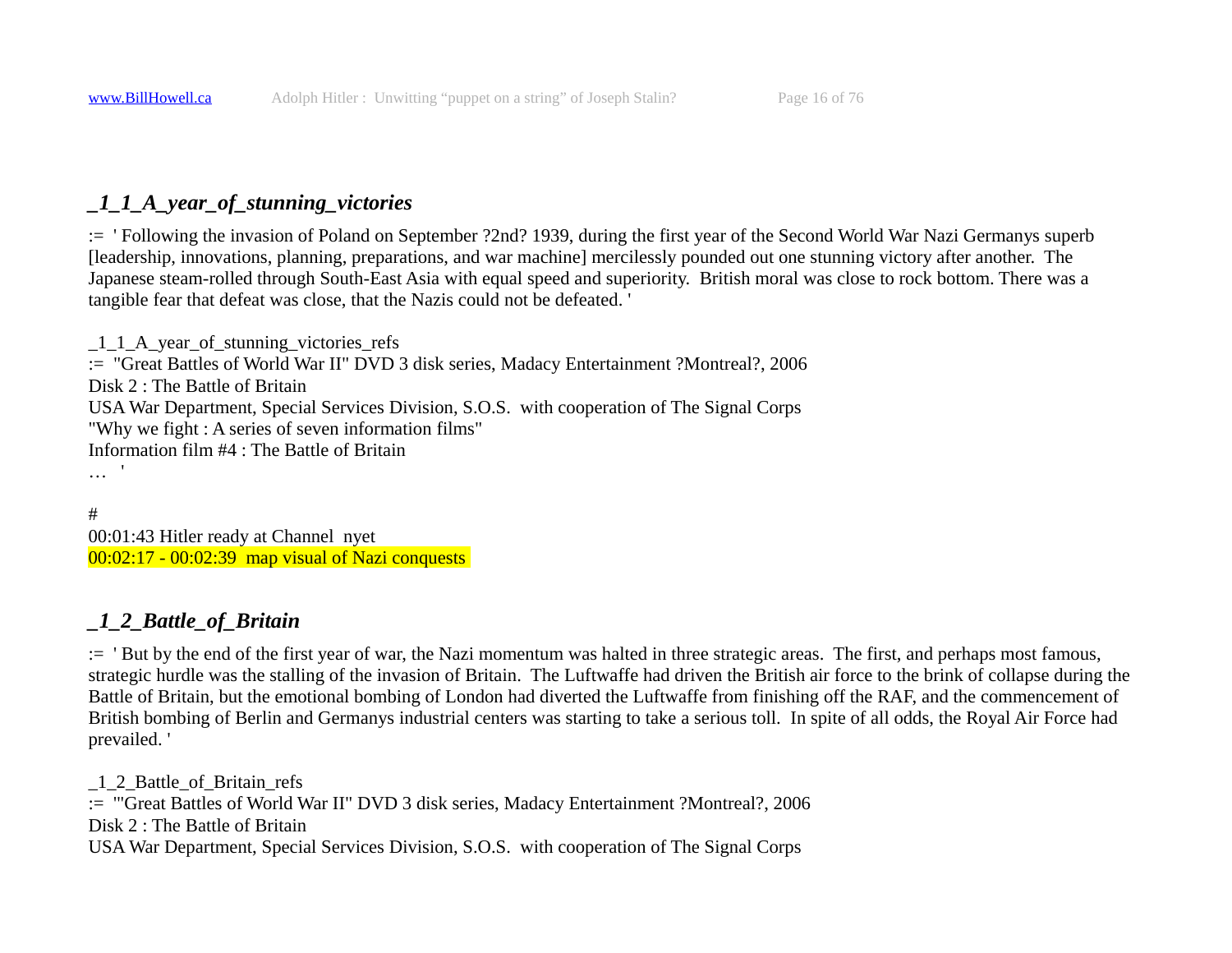"Why we fight : A series of seven information films" Information film #4 : The Battle of Britain

… <u>'</u>

#

00:01:43 Hitler ready at Channel nyet

00:02:17 - 00:02:39 map visual of Nazi conquests

00:02:52 - 00:04:54 Hitler : will succeed where Napolean failed, generals plan: Phase I, II, III

00:06:37 - 00:07:?? In all of Britain not enough equipment for one division (vs 100 German stated earlier)

00:07:11 - British airforce outnumbered 10 to 1 by Germans

00:10:40 - 00:10:57 Churchill we will never surrender

00:23:25 Invasion plans were going completely haywire - redirect to bombing of London

00:25:25 1st London attack 07Sep1940, 15Sep1940 Luftwaffe's greatest attacks 500 bombers & fighters >1/3 shot down 135 aircraft

00:34:38 - Over 28 days Nazis lost 900 planes and their crews

 $\sim$  00:35:00 06Oct1940 Nazis switched to night attacks - RAF not much help at night

British night bombed Bremen shipyards

00:41:46 Hitler responds - all night bombers to air 14Nov2013, bombed Coventry 1 M# bombs, smashed like Warsww & Rotterdam COMMON grave!!

00:44:55 Xmas 1940 fire bombing of London - "greatest fire in recorded history" Thames river one of lowest ebb tides on record had been selected - months to come many more bombings

2,300 German planes and crews lost in Battle of Britain, 40,000 British killed, but no Nazi soldiers on British soil 00:51:00 - 00:51:15 Churchill "never in the field of human conflict, was so much, owed by so many, to so few"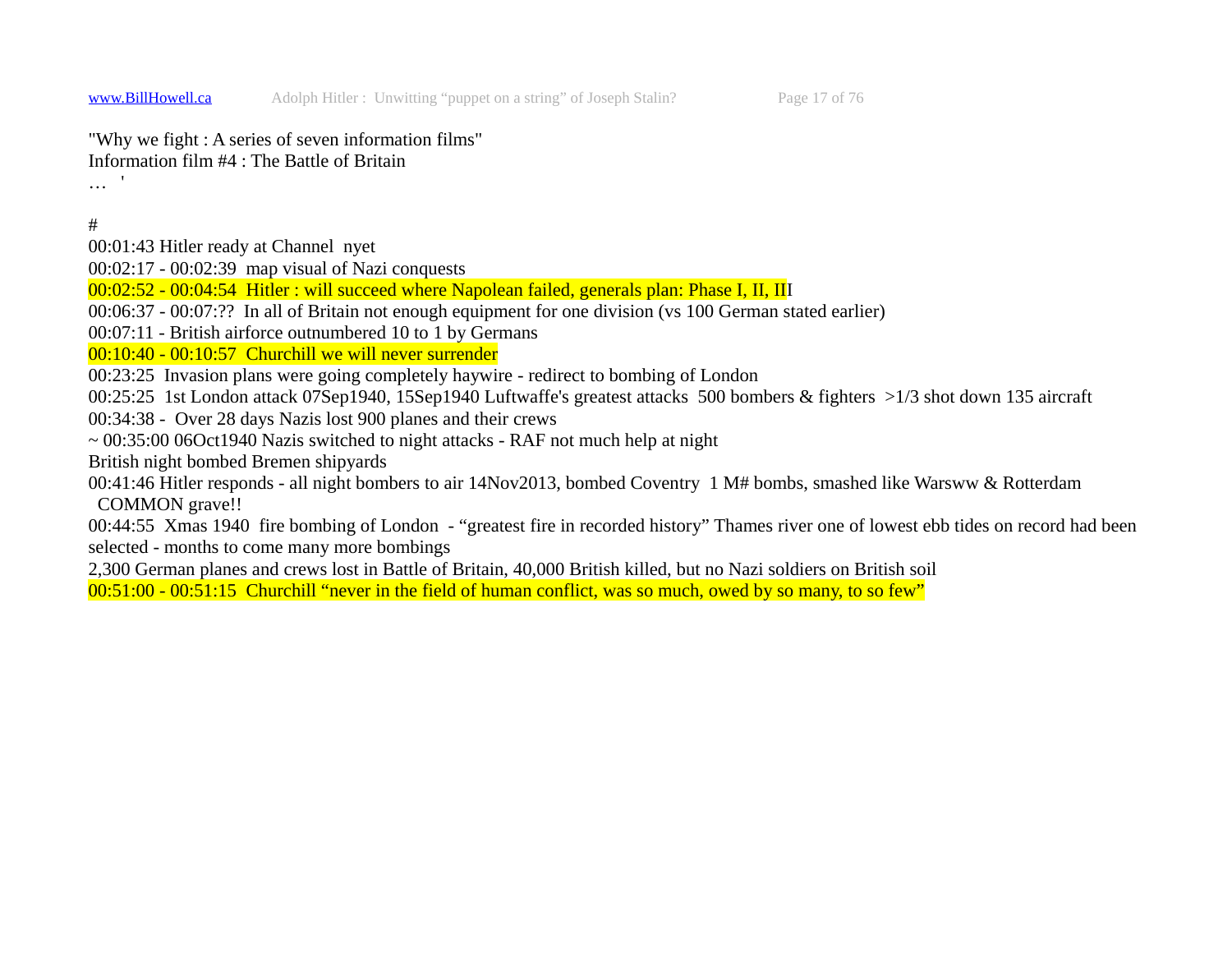## <span id="page-17-0"></span>*\_1\_3\_Battle\_of\_Atlantic*

:= ' The second strategic hurdle of the Nazi advance was the beginning of more effective defenses against the U-boat submarine attacks against Allied shipping in the North Atlantic. While the Nazi surface fleet, lead by the Bismark and Tirpiz, had quickly been neutralized by the British navy, the Nazi submarines had throttled the American-British convoys, and were close to strangling the British war efforts. '

\_1\_3\_Battle\_of\_Atlantic\_refs := ' "Great Battles of World War II" DVD 3 disk series, Madacy Entertainment ?Montreal?, 2006 Disk 2 : The Battle of Britain USA War Department, Special Services Division, S.O.S. with cooperation of The Signal Corps "Why we fight : A series of seven information films" Information film #4 : The Battle of Britain

… get the "War at Sea" DVD  $\cdots$ <sup>'</sup>

## <span id="page-17-1"></span>*\_1\_4\_Battle\_of\_Oil*

:= ' The third strategic hurdle, perhaps more important than commonly recognized, was Field Marshall Erwin Rommels failure to consolidate control over North African oil sources, in spite of brilliant victories fed by fantastic espionage. The British navy and the Royal Air Force on Malta were vital to choking off Rommels supplies.

…

The Nazis had always know that their greatest vulnerability was oil, which they sourced mainly from Romania, as well as their Russian allies. Romanian oil was very well protected by distance from British air bases, and was well within the land controlled by the Nazis and their Russian Axis partners. The Russian oil was Russian, and not subject to direct Nazi control. A fall-back source was the production of oil from coal in Germany, a source that was now subject to bombing by British Lancaster and ?Hamilton? aircraft, and which in any case was hideously expensive. Above all, the Nazis needed oil.

…

Curiously, a very important source of oil was available in the early stages from the Allies themselves. ???The ever-unpopular American oil companies such as ?Texaco and Standard Oil? retrospectively bear the brunt of this criticism, a convenient ploy to take attention off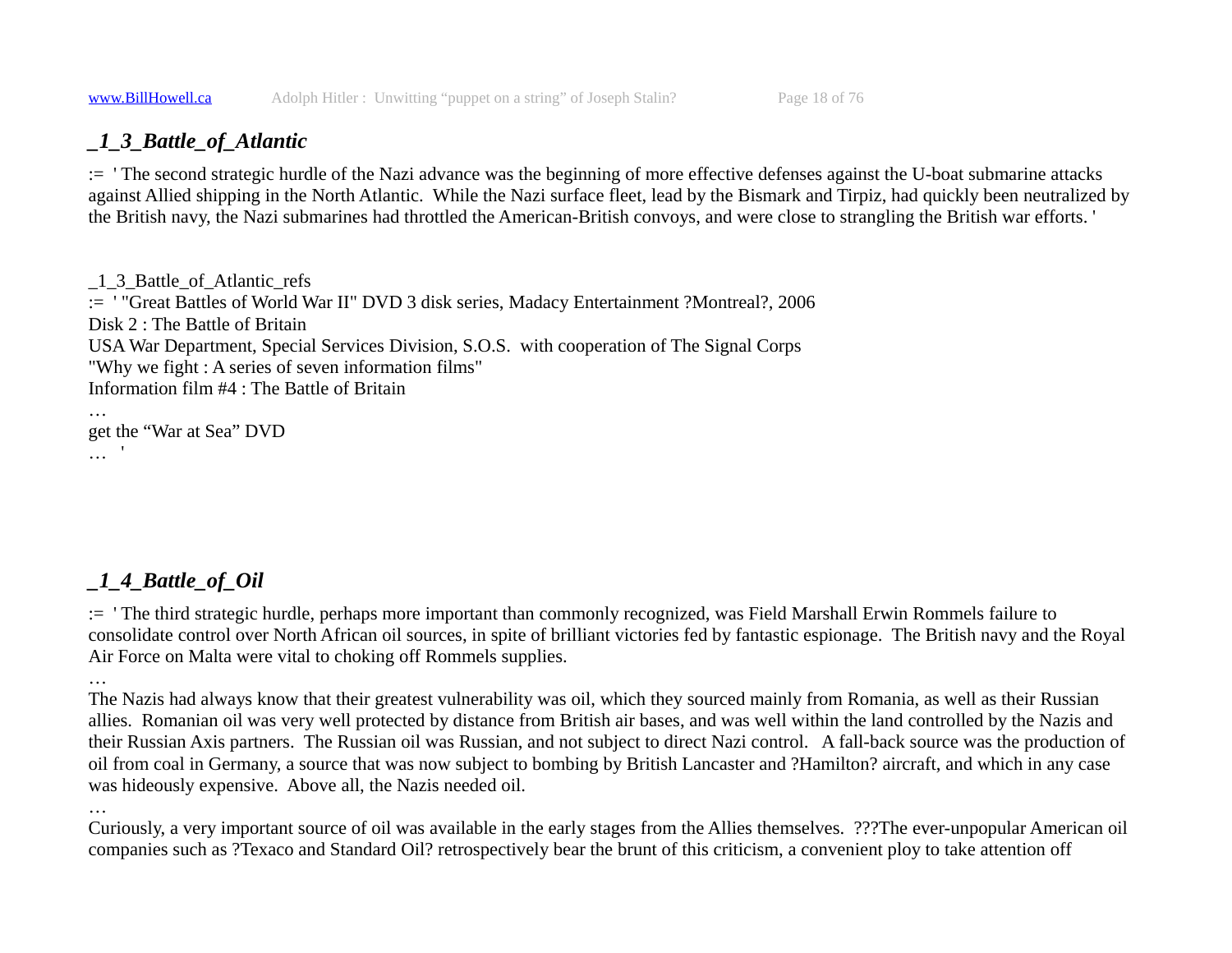#### [www.BillHowell.ca](http://www.BillHowell.ca/) Adolph Hitler : Unwitting "puppet on a string" of Joseph Stalin? Page 19 of 76

everyone else, who were all playing the same game. Rarely is mention made of Jack Kennedy, father of John F. Kennedy who would later become President of the US. ????Kennedy was the owner of a the massive US Steel empire, built with Prohibition profits.. Kennedy openly called for the US government to abandon a doomed Britain, and side with the Nazis ???

…

On the other side of the world, Japanese strategy also had to center around oil. ?was Manchuria the initial source? Malaysia, Burma, Thailand, and Indonesia were the main sources, and their capture would also result in the destruction of British, Dutch, French, and American bases in the region, giving the Japanese control over the Eastern Pacific and Indian Ocean, with a clear route to the oil, coal, iron ore, and aluminum of Australia.

…

Oil certainly isn't the only strategic resource, but its a big one. If this was a top strategic priority of the Allies, then preventing their axis to oil also had to be a top strategic priority for the Allies. '

#### <span id="page-18-0"></span>*\_1\_5\_Operation\_Sea\_Lion*

:= ' Not surprisingly, the key to Nazi breakthrough for ALL of these strategic hurdles was the invasion and conquering of Britain. An undefeated Nazi army, and a still over-powering Nazi air force were poised at the English channel. Operation Sea Lion was the code name for the invasion of Britain, and the plans were still viable and far more likely to succeed than the Allies first attempts at Dieppe several years later. But Hitler decided NOT to invade. Why? Why would he turn back from a challenge, however daunting,that was vital to his ultimate success? Why would a super-leader who had based his own political career AND his thousand-year Reich on huge but measured gambles, based on [thorough, brilliant, and solid] planning, turn away from what CLEARLY had to be done? To be sure, commentary abounds for the motives and actions at this point in time. We can list several themes : Hitler persistently respected the British and was reluctant to invade. The Nazis felt that an invasion would be disastrous, not the least because of the nations recently proven resolve, and Winston Churchills proven super-leadership and inspiration for his people, that was absent elsewhere in the Allied world. Hitler was manifesting signs of madness that later overtook him and led to Nazi defeat. ?others - I should mention up to ten main themes here? '

## <span id="page-18-1"></span>*\_1\_6\_Failure\_of\_Western\_intellectuals*

:= ' But in this film WE are not going to pursue the huge mainstream consensus thinking of Western [historians, military and political] analysts. We are going to pursue concepts grounded in Russian Communist thinking, which was an [inspiration, foundation, and parent] of Nazist thinking. Think of that statement for a minute. Western intellectuals and experts have for a long time wrongly classified Nazism as right-wing. But as we shall see later in this film, Nazism was always left-wing, and didn't even have to wear a disguise to permanently dupe Westerners into thinking Nazism was right-wing. This is merely one of many similar examples of the failures of Western intellectual interpretations. In other words, in order to understand the [motivations, leaders who drove the Second World War, we cannot rely on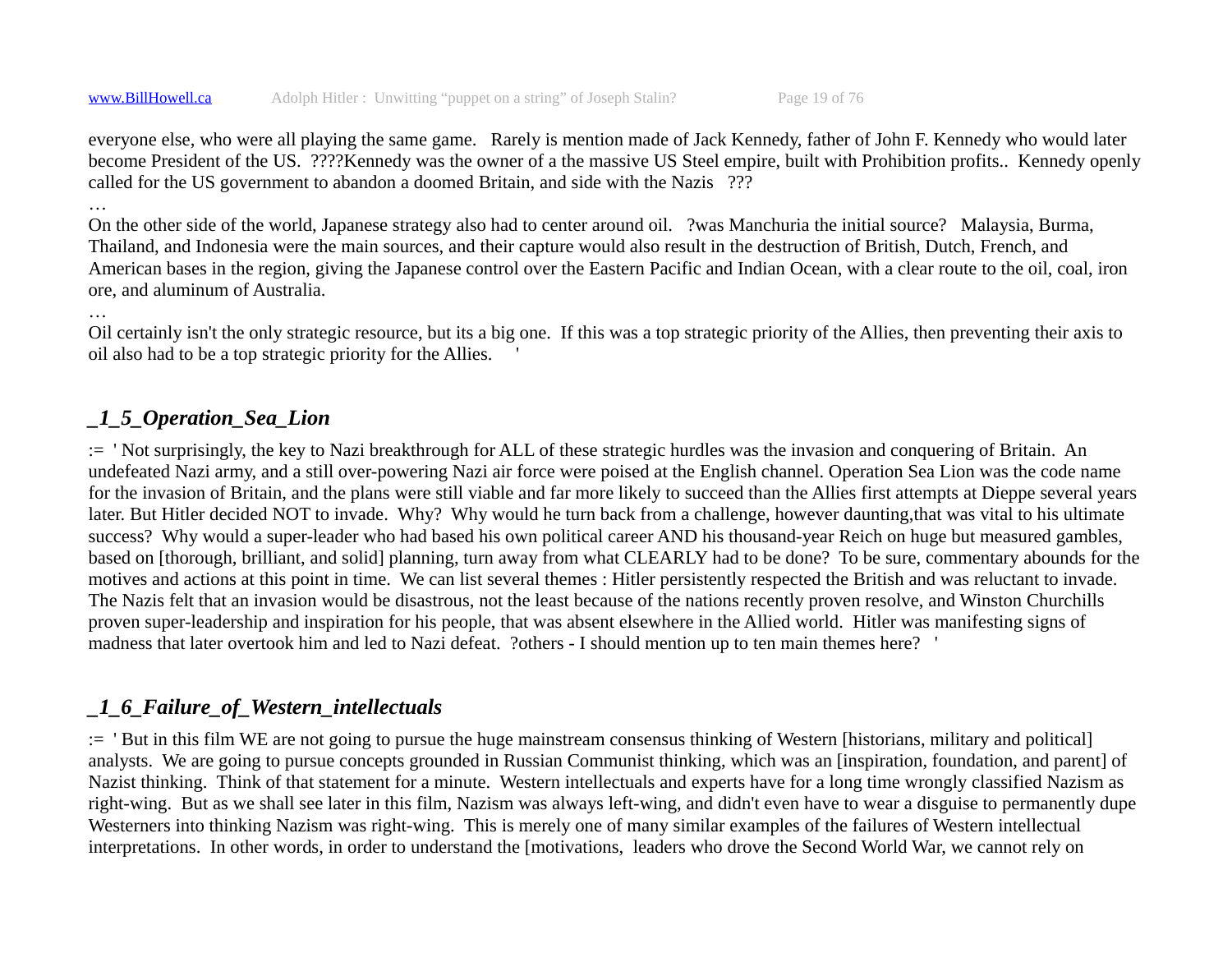[www.BillHowell.ca](http://www.BillHowell.ca/) Adolph Hitler : Unwitting "puppet on a string" of Joseph Stalin? Page 20 of 76

Western intellectuals. '

#### <span id="page-19-0"></span>*\_1\_7\_Back\_to\_the\_future*

:= ' In order to understand Hitler's decision NOT to invade Britain, we must go back in time two decades before the war. We will reinterpret Nazisms origins, Hitlers career, and the origins and foundations of the Second World War. Perhaps we will be wrong, but one often learns the most from provocative, wrong questions. And learning is sometimes less important than thinking and questioning. '

# endsection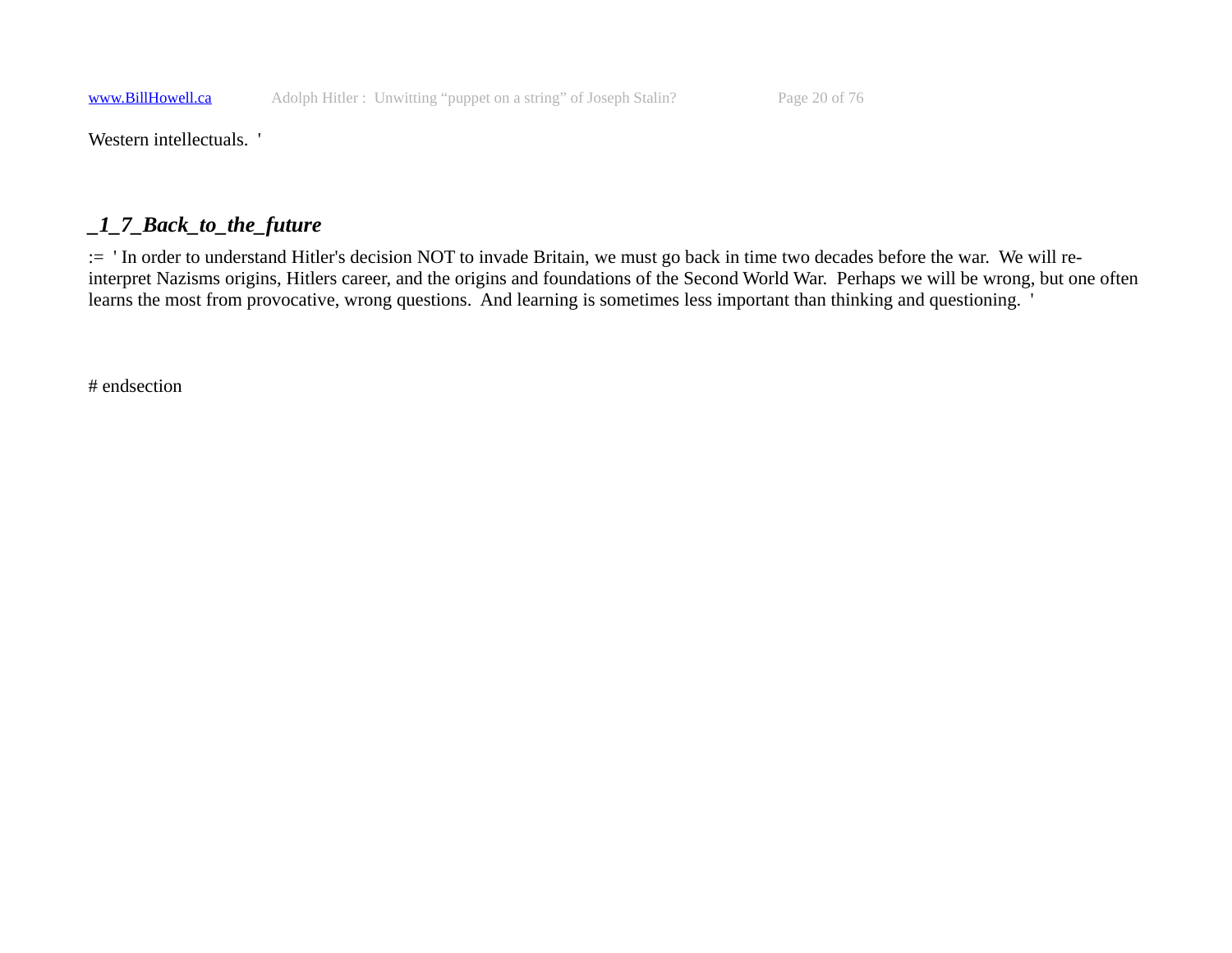#### <span id="page-20-1"></span><span id="page-20-0"></span>**#2. From ashes and rubble - The Communist's Invisible Hand and Hitler's rise to power**

```
From ashes and rubble IS
{  
     wait '0:00' ;  ID_Slide     := media_start 'eog'        o           o           'slides/'  'Mythologie de 
base.png' ;  
      % ********************************************  ;  
      wait '0:02' ;  ID_Voice     := media_start 'audacious'  o           o            'voices/'
   ' 2 1 Discontent and anger.wav' ;
      wait '0:00' ;  
      wait '0:04' ;                  win_siz_mov ID_Slide     ( 500  500) ( 780    0) ; 
   wait '0:06' ; ID VenusMars := media start 'eog' \overline{O} o (0 \ 0)'images/' 'Venus & Mars - Greek marriage of Aphrodite and Ares in Homers Odyssey
                               570-425.png' ;<br>media kill ID Slide ;
   wait '1:21' ;                  media_kill ID_Slide ;  
   wait '1:23' ;  ID_Slide     := media_start 'eog'        o           o           
                              'slides/' 'Conclusions - approche.png';
      wait '1:52' ;                  media_kill ID_Slide ;  
      wait '1:54' ;  ID_Slide     := media_start 'eog'        o           o           
                               'slides/'  'Sources & references.png' ;  
      % ********************************************  ;  
      wait '0:02' ;  ID_Voice     := media_start 'audacious'  o           o            'voices/'
   ' 2 2 Exporting trouble.wav' ;
      wait '0:00' ;  
      wait '0:04' ;                  win_siz_mov ID_Slide     ( 500  500) ( 780    0) ; 
   wait '0:06' ; ID VenusMars := media start 'eog' \overline{O} o (0 \ 0)'images/' 'Venus & Mars - Greek marriage of Aphrodite and Ares in Homers Odyssey
                                570 - 425.png' ;
   wait '1:21' ; hedia kill ID Slide ;
      wait '1:23' ;  ID_Slide     := media_start 'eog'        o           o           
                                'slides/ \cdot 'Conclusions - approche.png' ;
      wait '1:52' ;                  media_kill ID_Slide ;  
      wait '1:54' ;  ID_Slide     := media_start 'eog'        o           o           
                               'slides/'  'Sources & references.png' ;  
      % ********************************************  ;
```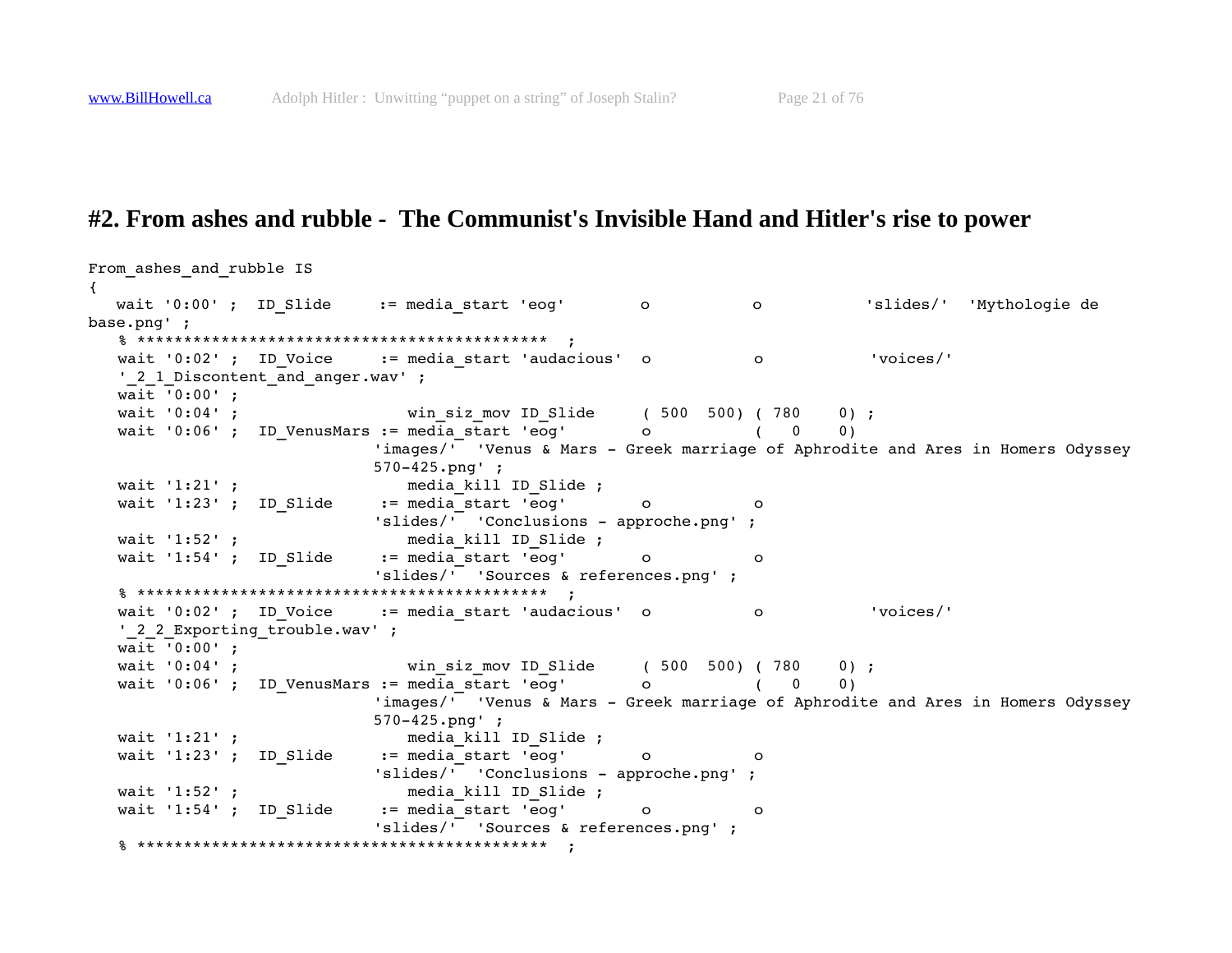[www.BillHowell.ca](http://www.BillHowell.ca/) Adolph Hitler : Unwitting "puppet on a string" of Joseph Stalin? Page 22 of 76

```
   wait '0:02' ;  ID_Voice     := media_start 'audacious'  o           o            'voices/'
' 2 3 Core theme of Hitler as a Stalin protege.wav' ;
   wait '0:00' ;  
   wait '0:04' ;                  win_siz_mov ID_Slide     ( 500  500) ( 780    0) ; 
wait '0:06' ; ID VenusMars := media start 'eog' \qquad \qquad 0 \qquad \qquad ( \qquad \qquad 0)
                             'images/' 'Venus & Mars - Greek marriage of Aphrodite and Ares in Homers Odyssey
                             570425.png' ;  
wait '1:21' ; hedia kill ID Slide ;
   wait '1:23' ;  ID_Slide     := media_start 'eog'        o           o           
                             'slides/' 'Conclusions - approche.png' ;
   wait '1:52' ;                  media_kill ID_Slide ;  
   wait '1:54' ;  ID_Slide     := media_start 'eog'        o           o           
                             'slides/' 'Sources & references.png' ;
   % ********************************************  ;  
   wait '0:02' ;  ID_Voice     := media_start 'audacious'  o           o            'voices/'
' 2 4 Revolutionary with a sharp tongue and a mean spirit.wav' ;
   wait '0:00' ;  
   wait '0:04' ;                  win_siz_mov ID_Slide     ( 500  500) ( 780    0) ; 
wait '0:06' ; ID VenusMars := media start 'eog' \qquad \qquad 0 ( \qquad 0 \qquad 0)'images/' 'Venus & Mars - Greek marriage of Aphrodite and Ares in Homers Odyssey
                             570 - 425.png' ;
wait '1:21' ; hedia kill ID Slide ;
   wait '1:23' ;  ID_Slide     := media_start 'eog'        o           o           
                             'slides/'  'Conclusions  approche.png' ;  
   wait '1:52' ;                  media_kill ID_Slide ;  
   wait '1:54' ;  ID_Slide     := media_start 'eog'        o           o           
                             'slides/' 'Sources & references.png' ;
   % ********************************************  ;  
   wait '0:02' ;  ID_Voice     := media_start 'audacious'  o           o            'voices/'
' 2 5 Beer Hall Putsch.wav' ;
   wait '0:00' ;  
wait '0:04' ;<br>win_siz_mov ID_Slide (500 500) (780 0) ;<br>wait '0:06' ; ID VenusMars := media start 'eog' o (0 0)
wait '0:06' ; ID VenusMars := media start 'eog' \qquad \qquad 0 ( \qquad 0 \qquad 0)'images/' 'Venus & Mars - Greek marriage of Aphrodite and Ares in Homers Odyssey
                             570425.png' ;  
wait '1:21' ; hedia kill ID Slide ;
   wait '1:23' ;  ID_Slide     := media_start 'eog'        o           o           
                             'slides/' 'Conclusions - approche.png' ;
   wait '1:52' ;                  media_kill ID_Slide ;  
wait '1:54' ; ID Slide := media start 'eog' \qquad \qquad o \qquad \qquad o
```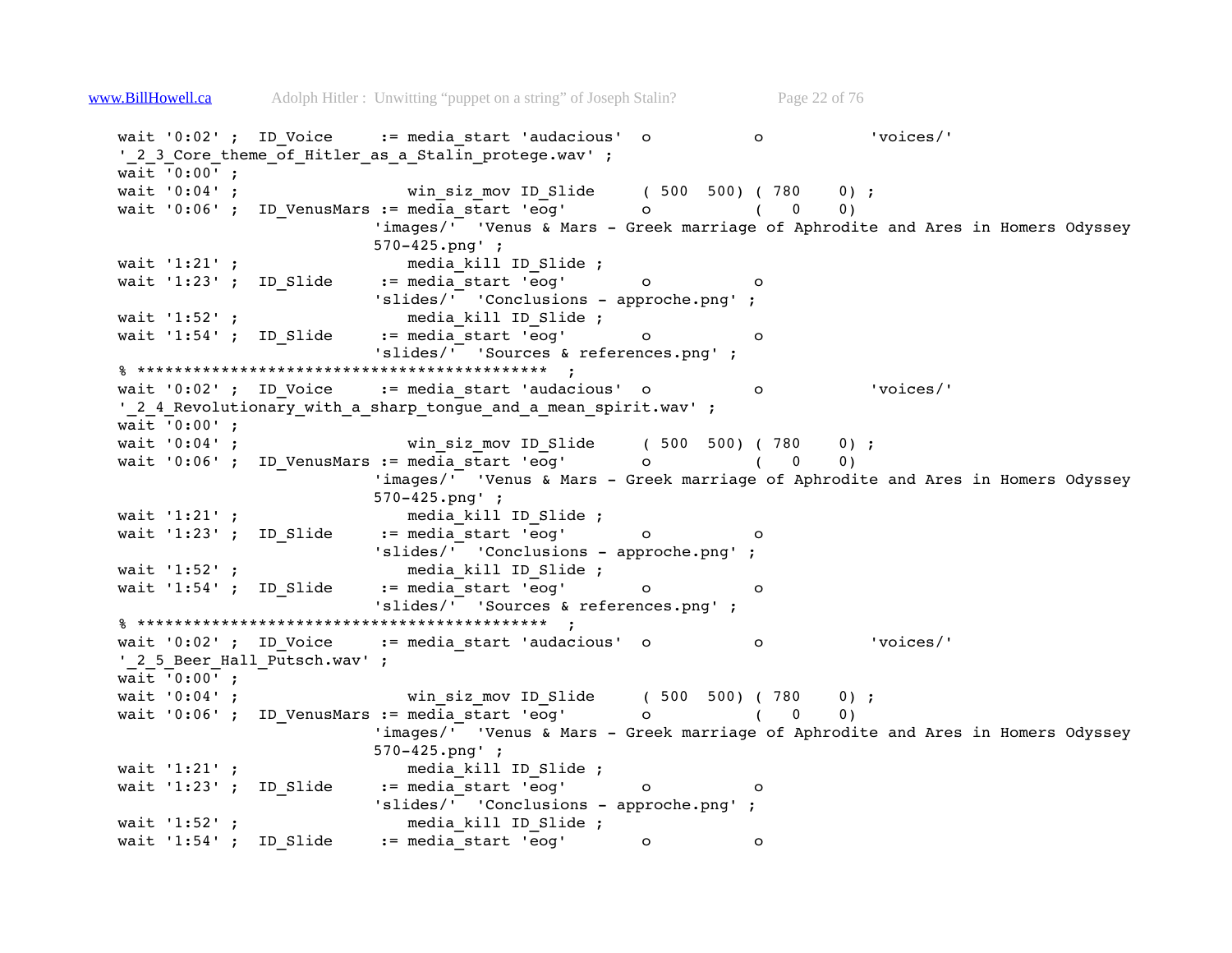[www.BillHowell.ca](http://www.BillHowell.ca/) Adolph Hitler : Unwitting "puppet on a string" of Joseph Stalin? Page 23 of 76

```
'slides/'  'Sources & references.png' ;  
   % ********************************************  ;  
   wait '0:02' ;  ID_Voice     := media_start 'audacious'  o           o            'voices/'
' 2 6 Mein Kampf.wav' ;
\sqrt{a}it '0:00' ;
wait '0:04' ;<br>wait '0:06' : ID VenusMars := media start 'eoq' o (0 0) (0 0)
wait '0:06' ; ID VenusMars := media start 'eog' \qquad \qquad 0 ( \qquad 0 \qquad 0)'images/' 'Venus & Mars - Greek marriage of Aphrodite and Ares in Homers Odyssey
                                  570425.png' ;  
   wait '1:21' ;                  media_kill ID_Slide ;  
   wait '1:23' ;  ID_Slide     := media_start 'eog'        o           o           
                                  'slides/' 'Conclusions - approche.png' ;
wait '1:52' ; hedia kill ID Slide ;
   wait '1:54' ;  ID_Slide     := media_start 'eog'        o           o           
                                  'slides/'  'Sources & references.png' ;  
   % ********************************************  ;  
   wait '0:02' ;  ID_Voice     := media_start 'audacious'  o           o            'voices/'
' 2 7 ICEBREAKER.wav' ;
   wait '0:00' ;  
wait '0:04' ;<br>win_siz_mov ID_Slide (500 500) (780 0) ;<br>wait '0:06' ; ID VenusMars := media start 'eog' (0 0)
wait '0:06' ; ID VenusMars := media start 'eog' \qquad \qquad 0 ( \qquad 0 \qquad 0)'images/' 'Venus & Mars - Greek marriage of Aphrodite and Ares in Homers Odyssey
                                  570425.png' ;  
   wait '1:21' ;                  media_kill ID_Slide ;  
   wait '1:23' ;  ID_Slide     := media_start 'eog'        o           o           
                                  'slides/'  'Conclusions  approche.png' ;  
   wait '1:52' ;                  media_kill ID_Slide ;  
   wait '1:54' ;  ID_Slide     := media_start 'eog'        o           o           
                                  'slides/'  'Sources & references.png' ;  
   % ********************************************  ;  
   wait '0:02' ;  ID_Voice     := media_start 'audacious'  o           o            'voices/'
' 2 8 In their fathers image.wav' ;
\sqrt{a}i\overline{b} \overline{b} \overline{0} \overline{0} \overline{0} \overline{0} \overline{0} \overline{0} \overline{0} \overline{0} \overline{0} \overline{0} \overline{0} \overline{0} \overline{0} \overline{0} \overline{0} \overline{0} \overline{0} \overline{0} \overline{0} \overline{0} \overline{0} \overline{0}   wait '0:04' ;                  win_siz_mov ID_Slide     ( 500  500) ( 780    0) ; 
wait '0:06' ; ID VenusMars := media start 'eog' \qquad \qquad 0 \qquad \qquad ( \qquad \qquad 0 \qquad \qquad 0)
                                  'images/' 'Venus & Mars - Greek marriage of Aphrodite and Ares in Homers Odyssey
                                  570425.png' ;  
   wait '1:21' ;                  media_kill ID_Slide ;  
   wait '1:23' ;  ID_Slide     := media_start 'eog'        o           o           
                                  'slides/' 'Conclusions - approche.png' ;
```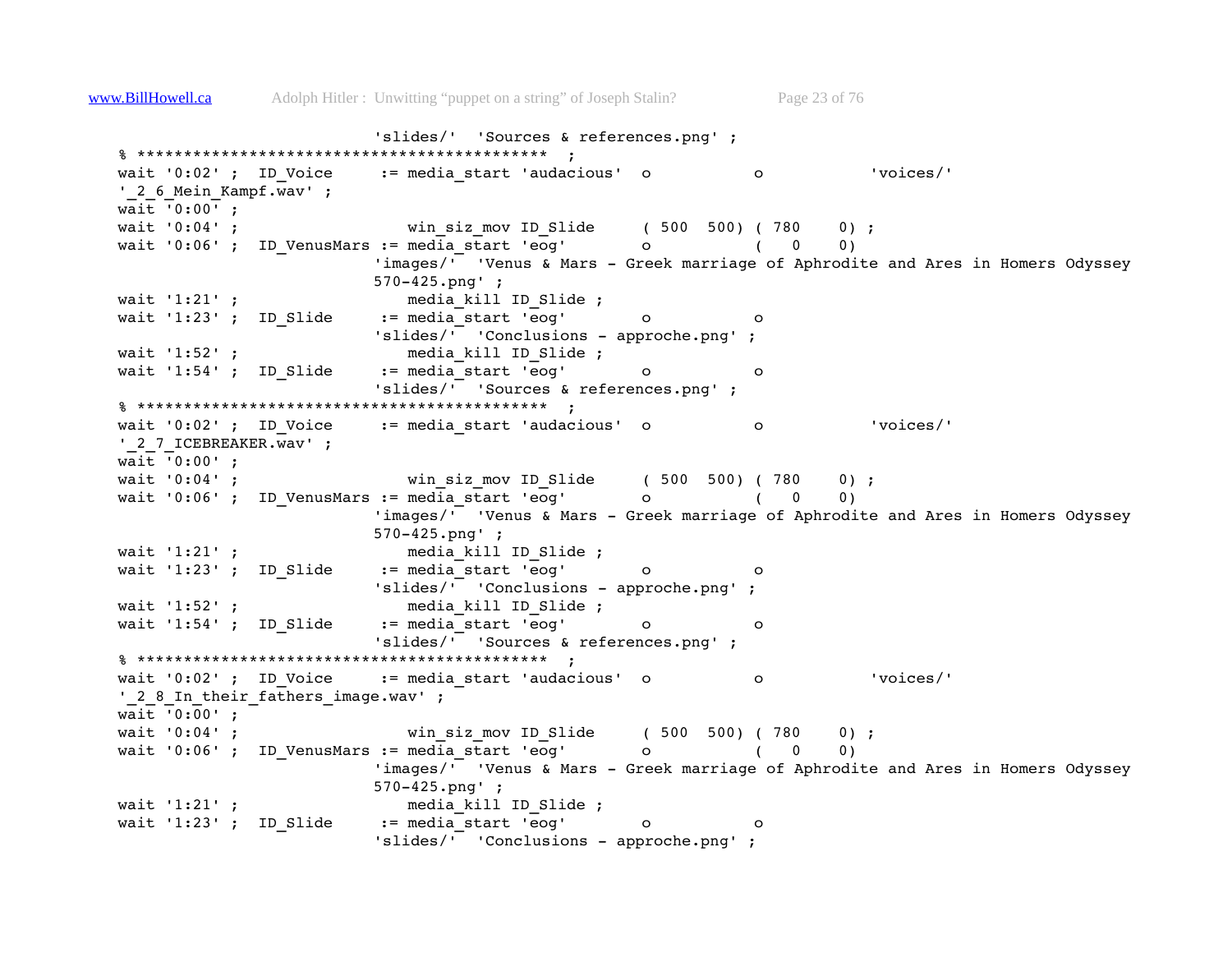```
www.BillHowell.ca Adolph Hitler : Unwitting "puppet on a string" of Joseph Stalin? Page 24 of 76
   wait '1:52' ; https://wait '1:52' ; https://wait '1:52' ;
      wait '1:54' ;  ID_Slide     := media_start 'eog'        o           o           
                                 'slides/'  'Sources & references.png' ;  
      % ********************************************  ;  
      wait '0:02' ;  ID_Voice     := media_start 'audacious'  o           o            'voices/'
   ' 2 9 Moscow needs the brown shirts.wav' ;
      wait '0:00' ;  
      wait '0:04' ;                  win_siz_mov ID_Slide     ( 500  500) ( 780    0) ; 
   wait '0:06' ; ID VenusMars := media start 'eog' \qquad \qquad 0 \qquad \qquad ( \qquad \qquad 0 \qquad \qquad 0)
                                 'images/' 'Venus & Mars - Greek marriage of Aphrodite and Ares in Homers Odyssey
                                 570425.png' ;  
   wait '1:21' ; https://wait '1:21' ; https://wait '1:21' ;
   wait '1:23' ; ID Slide \qquad := media start 'eog' \qquad \qquad o \qquad \qquad'slides/' 'Conclusions - approche.png' ;
      wait '1:52' ;                  media_kill ID_Slide ;  
   wait '1:54' ; ID Slide \qquad := media start 'eog' \qquad \qquad o \qquad \qquad'slides/'  'Sources & references.png' ;  
      % ********************************************  ;  
      wait '0:02' ;  ID_Voice     := media_start 'audacious'  o           o            'voices/'
   ' 2 10 Whiff of conspiracy.wav' ;
      wait '0:00' ;  
      wait '0:04' ;                  win_siz_mov ID_Slide     ( 500  500) ( 780    0) ; 
   wait '0:06' ; ID VenusMars := media start 'eog' \qquad \qquad 0 \qquad \qquad ( \qquad \qquad 0 \qquad \qquad 0)
                                 'images/' 'Venus & Mars - Greek marriage of Aphrodite and Ares in Homers Odyssey
                                 570 - 425.png' ;
   wait '1:21' ; hedia kill ID Slide ;
      wait '1:23' ;  ID_Slide     := media_start 'eog'        o           o           
                                 'slides/'  'Conclusions  approche.png' ;  
   wait '1:52' ; https://wait '1:52' ; https://wait '1:52' ;
      wait '1:54' ;  ID_Slide     := media_start 'eog'        o           o           
                                 'slides/'  'Sources & references.png' ;  
      % ********************************************  ;  
      wait '0:02' ;  ID_Voice     := media_start 'audacious'  o           o            'voices/'
   ' 2 11 How outlandish an idea is this.wav' ;
      wait '0:00' ;  
      wait '0:04' ;                  win_siz_mov ID_Slide     ( 500  500) ( 780    0) ; 
   wait '0:06' ; ID VenusMars := media start 'eog' \qquad \qquad 0 ( \qquad 0 \qquad 0)'images/' 'Venus & Mars - Greek marriage of Aphrodite and Ares in Homers Odyssey
                                 570425.png' ;  
      wait '1:21' ;                  media_kill ID_Slide ;
```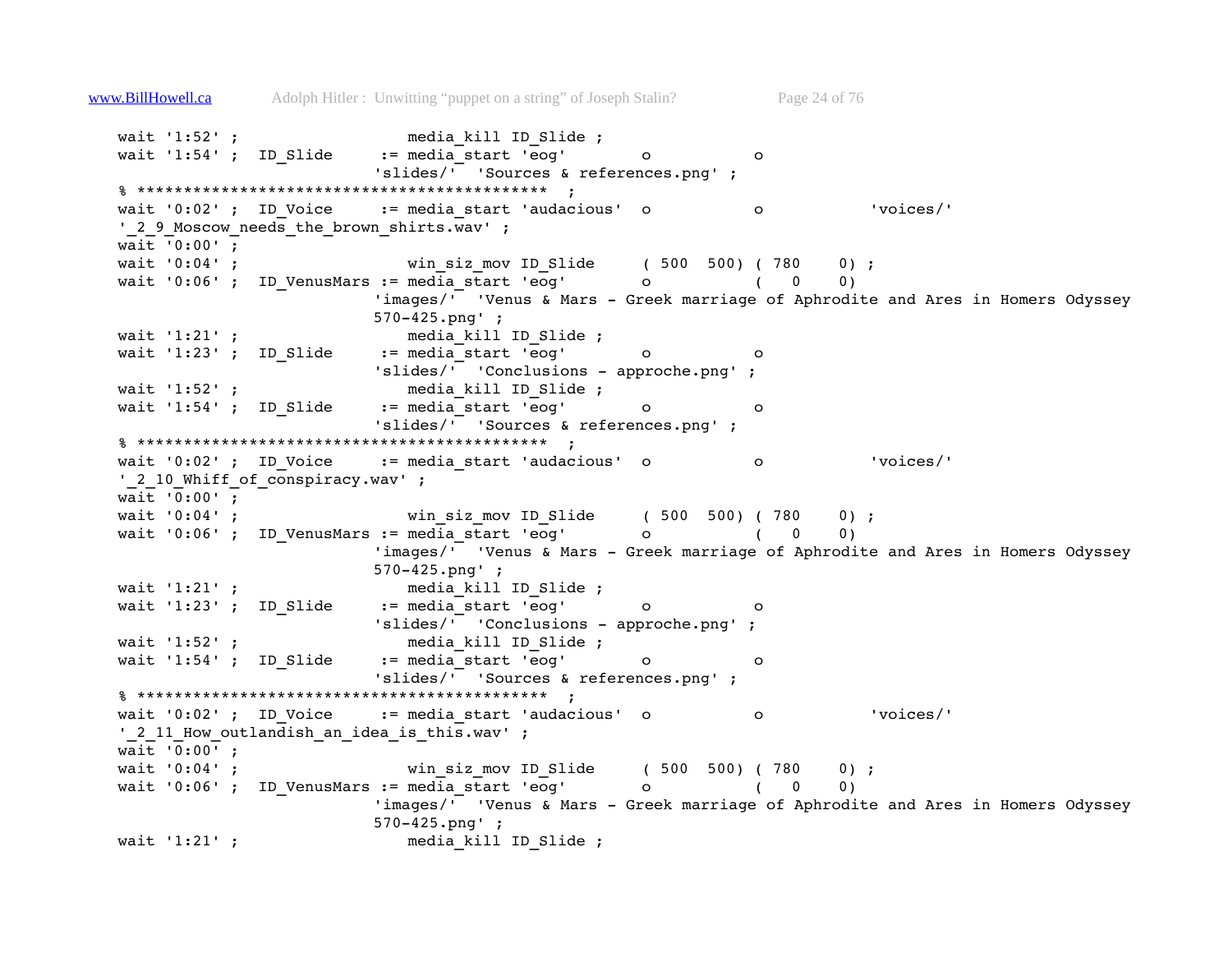| www.BillHowell.ca        | Adolph Hitler: Unwitting "puppet on a string" of Joseph Stalin?                 | Page 25 of 76 |
|--------------------------|---------------------------------------------------------------------------------|---------------|
| wait $'1:23'$ ; ID Slide | := media start 'eog'<br>$\circ$<br>o<br>'slides/' 'Conclusions - approche.png'; |               |
| wait '1:52' ;            | media kill ID Slide ;                                                           |               |
| wait $'1:54'$ ; ID Slide | := media start 'eog'<br>$\circ$                                                 |               |
|                          | 'slides/' 'Sources & references.png' ;                                          |               |
|                          |                                                                                 |               |
| wait $'1:02'$ ;          |                                                                                 |               |
|                          | media kill ID Horus ;                                                           |               |
|                          | media kill ID Lagash ;                                                          |               |
|                          | media kill ID Slide ;                                                           |               |
|                          |                                                                                 |               |

# endpage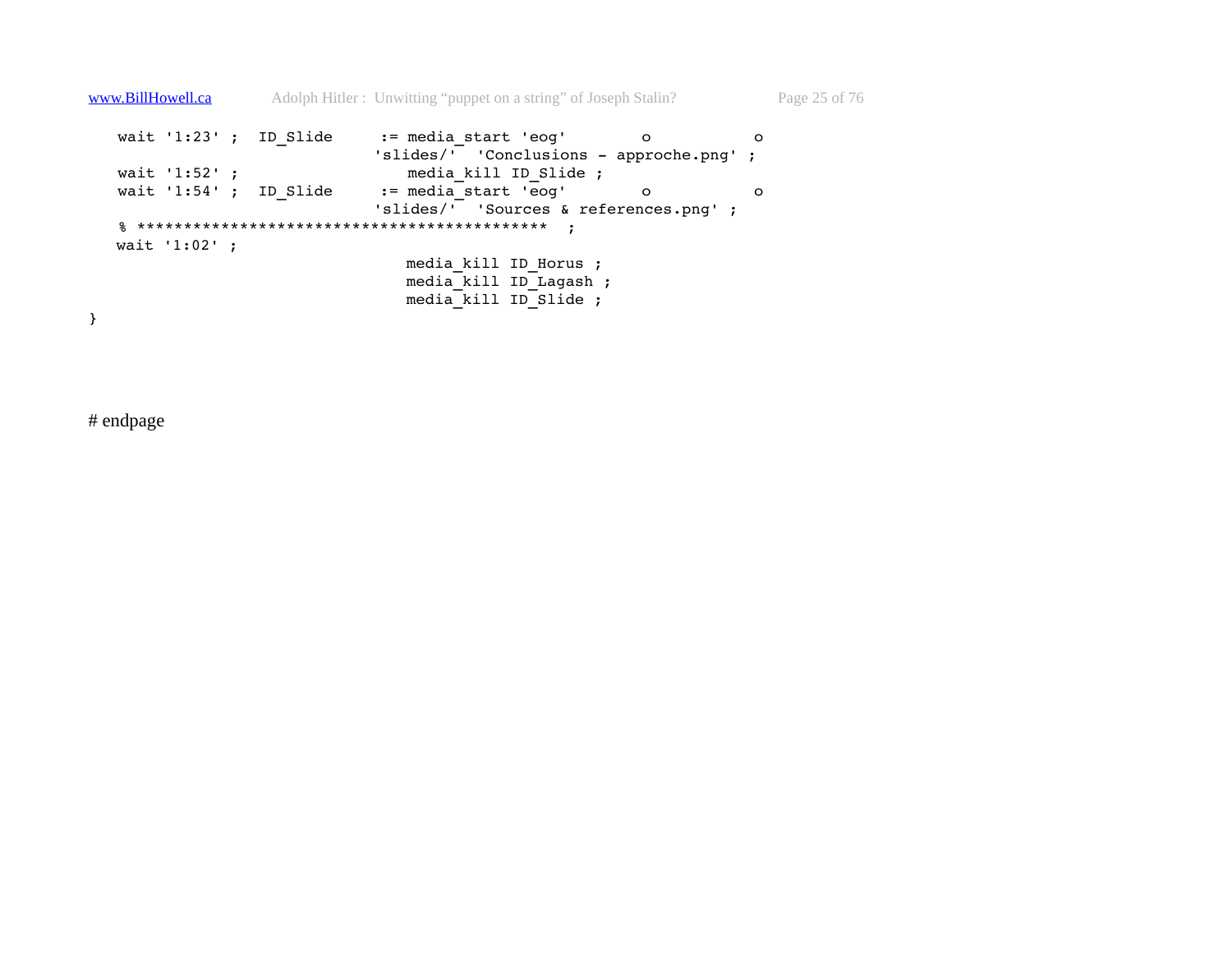#### <span id="page-25-0"></span>*\_2\_1\_Discontent\_and\_anger*

 := ' From the ashes and rubble of the Great War from 1914 to 1918, the Allied victors, and in particular France, were anxious to ensure that a powerful Germany could never again rise to drive the world to destruction, or at least to do them harm. The Versailles Treaty set strict limitations on Germanys military capabilities and onerous taxes to repay the astronomical war damages. The League of Nations was also formed as an international (?European & American powers only?) cooperation to better organize efforts to avoid similar situations from arising, ?and as basis for international collaborations to address other international issues?. As the mainstream historical consensus tells it, the Versailles Treaty had a tremendously depressing effect on the German economy, and generated deep resentment and hatred among Germans towards Allied powers and "Their" damned treaty. But was the oppression the key driver of the eventual rejuvenation of German power? Or is this theme a partial answer only, effective as it plays on ?Allied? guilt and after-analysis? Conquered nations are a constant product of the march of history, but the conditions and results often lead to vastly different outcomes than for post-WWI Germany. Perhaps the ancient Greeks and Holy Roman See are examples of accommodating independent states within a greater system, and the quick resurrection of powers. But great conquering civilisations such as ancient Persia, the Inca, Aztec, Romans, Mongols, and Islam have a different lesson to tell, one that suggests that perhaps the victors of the Great War were anomalously accommodative, that it is not always historical practice to spare a great rising power, a fierce and obvious pride and independence of collective soul. Destruction, dispersion, and direct subjugation is common, and for all their tribulations, the Germans could clearly not complain about that. ?Ibn Khaldun - group feeling of three to four generations.? '

#### <span id="page-25-1"></span>*\_2\_2\_Exporting\_trouble*

:= ' Germany had exported communist leader Vladimir Ilyanovich Lenin to Russia during the war with the intent of fostering revolution and dissension as a means to reduce the Russian threat on their Eastern flank, and the pressure of a war on two fronts. The Communist injection tactic was successful beyond Germanys wildest dreams. Was this in part due to an untold, or seldom retold, story of massive support from Germany for the Communist revolutionaries not only during the 1917 Revolution but afterwards during the consolidation of Communist power? Over the ensuing years, the Russian Communists learned the hard way the secrets to their own stunning success, lessons on how to win against much more powerful and advanced opponents. One of many strategies and tactics was key - the secret [identification, support, development, protection, development, financing, networking, and promotion] of a great leader with an [radical, effective, dedicated] team of [leaders, philosophers, visionaries, revolutionaries]. Another key lesson was the importance of [information - and [torture, blackmail, false allegiances] to get it, and the skilled use of disinformation and propaganda to motivate and undermine]. Many Communist revolutionaries had been tortured and imprisoned for challenging the late Tsarist regime, so they were "experts from the wrong side" on the effectiveness of these "dark skills". And not to be under-estimated is the power of a vision and a great hope for something better, at any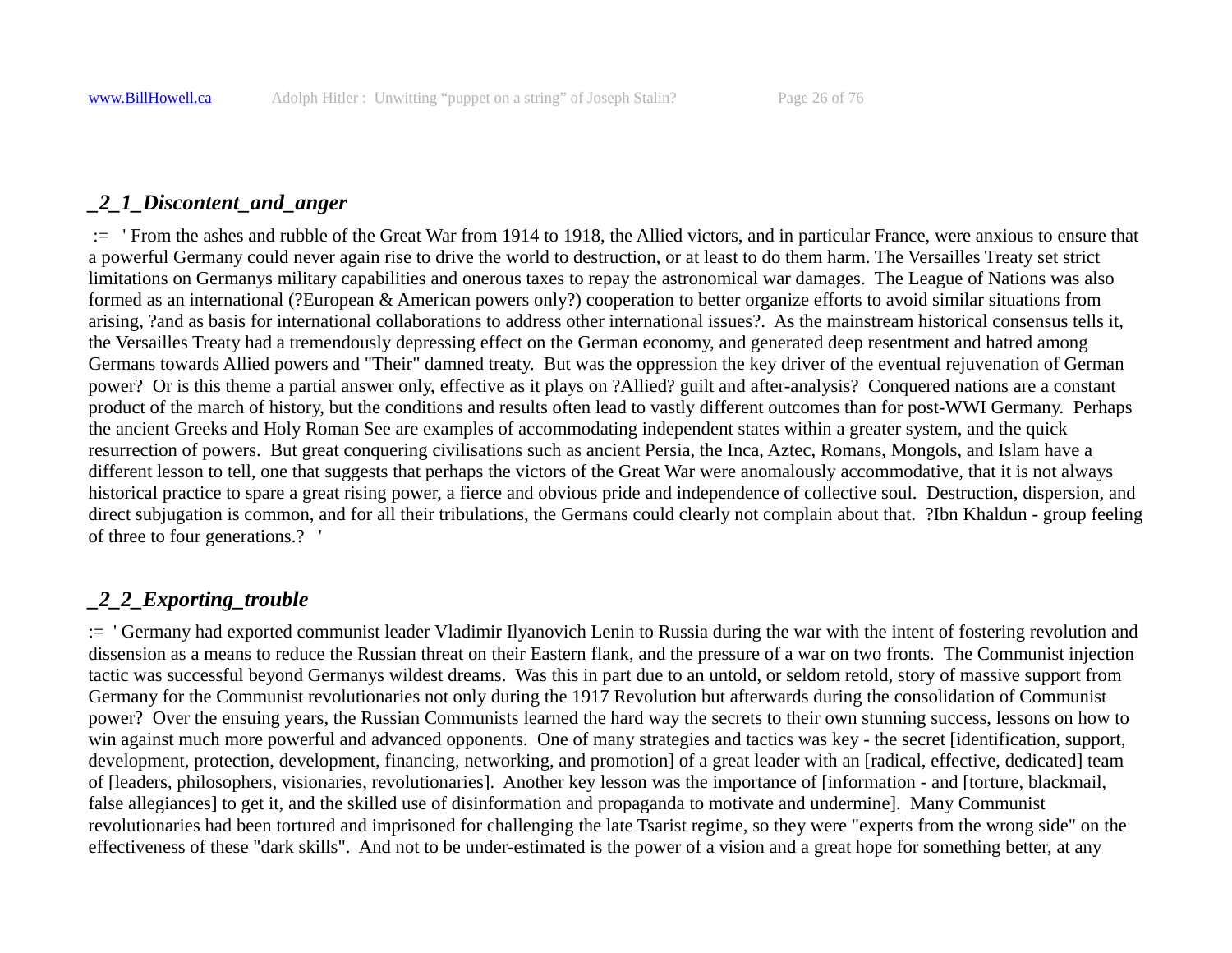price. Visions and hopes to make followers and fools of essentially all intellectuals. Keep these issues in mind, as the basis of the current film is that the same ploy was to replayed at a much greater scale by the Communists on the Western powers. '

### <span id="page-26-0"></span>*\_2\_3\_Core\_theme\_of\_Hitler\_as\_a\_Stalin\_protege*

:= ' This is ESSENTIAL!!! protege  $\ldots$ <sup>'</sup>

#### <span id="page-26-1"></span>*\_2\_4\_Revolutionary\_with\_a\_sharp\_tongue\_and\_a\_mean\_spirit*

:= ' Unsurprisingly, the conditions in Germany were ripe for collective rebellion and activism. Patriotism for the Kaiser was still strong and perhaps dominant, but a leading alternative in Germany as elsewhere was Communism. The Communist ideology was a more natural fit for Germany than Russia, and the success of Communism in Russia was an inspiration for many Germans. In a nation of discontent and countless political agitators, Adolf Hitler searched for a new life-role following an outstanding performance as a corporal in WWI, but failed attempts at becoming an artist, then an architect in post-war Germany. On invitation, Hitler joined a small fledgling ?Socialist? revolutionary group. The initial group of ?5? would-be revolutionaries as led by ??, a ?Russian German?, and included ?names, backgrounds of others?. Interestingly, ?3 of the 5? were either Russian,or had spent some time in Russia in the early years of the Communist consolidation of power. Does this have a special significance, beyond the obvious conclusions we may draw of Hitlers affinity for socialist inspirations? Hitler was purportedly anti-Russian-Communist, but it does NOT make sense to say that he was entirely against Communist ideology, up to the point where HE was the dictatorship of the Proletariat. After all, the word "Nazi" stands for "National Socialist Party", much like the greater Eastern block later called themselves the "Union of Soviet Socialist Republics". As the group grows and morphs, Hitlers intensity, his powerful speeches, and his leadership brought him to the lead of a redefined group. '

#### <span id="page-26-2"></span>*\_2\_5\_Beer\_Hall\_Putsch*

:= ' In ?1923?, Hitlers group led the "Beer Hall Putsch" in ?Munich?, directly challenging established authority with a small (?200 person?) group. This attempt was a miserable failure, and led to Hitlers imprisonment. But where did the money and other resources come from to launch such a challenge? Why did Hitler strike when he did? The Beer Hall Putsch was part of a much larger eco-system of diverse groups challenging authority. Russian Communists were not only active in organising and supporting German Communists, they were also actively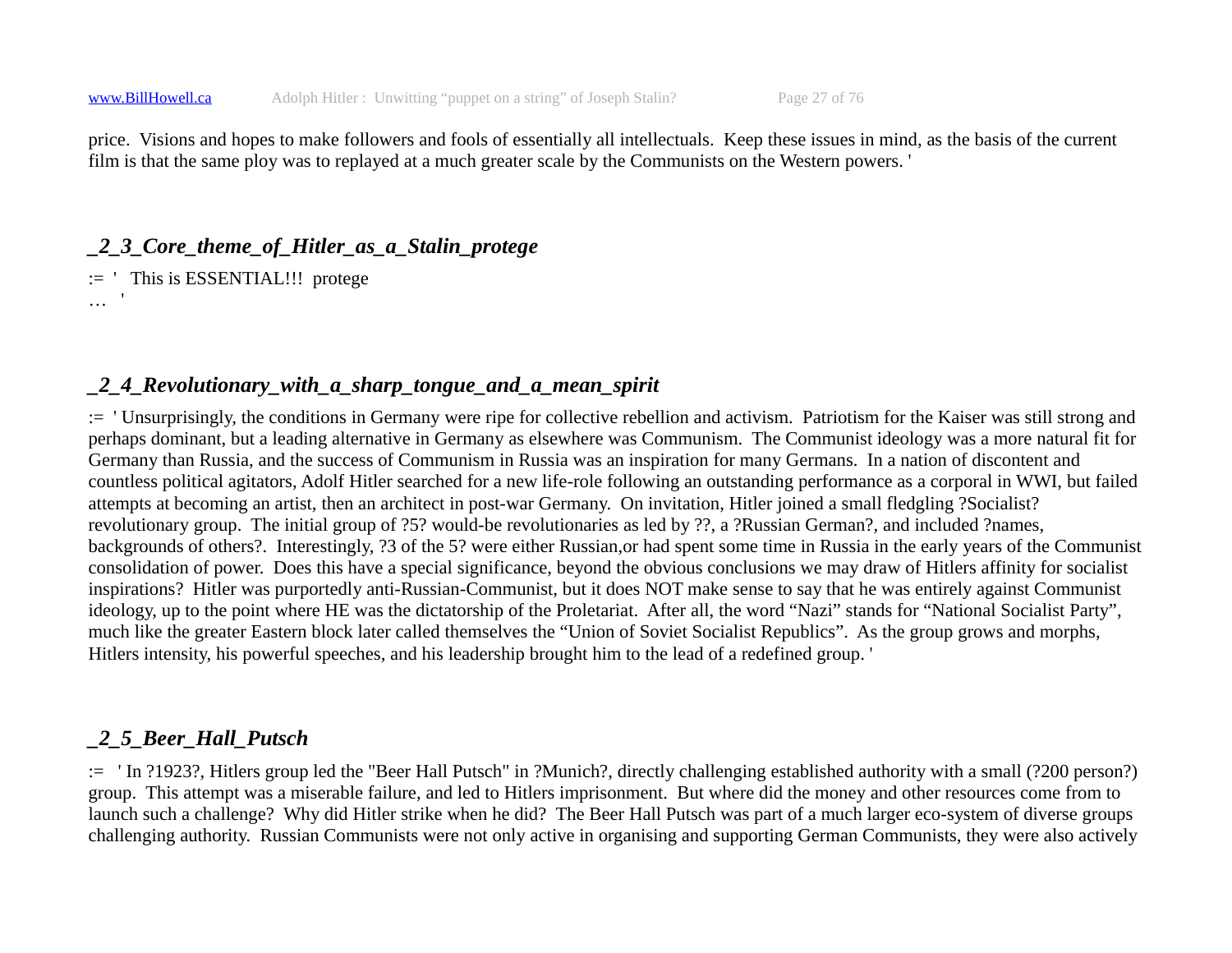engaged in doing the same for other revolutionaries. From before they consolidated power, the primary and oft-stated objective of Russian Communists was to take over the world, and in this sense they do not differ from early Christianity, Islam, and modern Western ideologies of democracy and freedom. This objective has never been abandoned in principle, albeit most modern Russian Communists may look at it as being idealistic and anachronistic. Towardstheend ofthisfilm, wee ll see just how close they actually came to realizing this goal. But our immediate question is whether, at this very early stage, Russias "invisible hand" was already deftly at work. The central theme of this film is that Russians certainly played a very active and important role in Hitlers rise to power, and the "false appearance" that the Nazis nearlysucceeded world conquest soon thereafter. '

## <span id="page-27-0"></span>*\_2\_6\_Mein\_Kampf*

:= ' Mein Kampf - scribe was a Communist? '

## <span id="page-27-1"></span>*\_2\_7\_ICEBREAKER*

:= ' Up to this point in the film, it has been a purely speculative supposition that the Russian Communists had early on [identified, selected] Hitler as a very interesting candidate among many for indirect, and indirect [support, protection, networking with powerful contacts, political promotion]. But in 1927, after the death of Lenin, Joseph Stalin was consolidating his power over the Russian Communists. In that year, according to Russian ex-military espionage (?GPU?) officer Viktor Suvorov, the Russians gave the code-name "Icebreaker" to Hitler. Icebreaker meant a designate that they hoped to help propel into power in Germany, who would then declare war on the Western Imperialist nations - France, Great Britain, America, and their allies. The war would weaken them all to the point that the Red Army would roll through Europe, then conquer the rest of the world. Suvorov is the only source that I know of for this information at present, so one can justifiably question its credibility. But if true, this is a far-from-subtle foundation for the central theme of this film - that Hitler was Joseph Stalins puppet on a string. Perhaps this was unwitting, or perhaps Hilter had long been aware of his "Uncle Josephs" role, and believed that it would be an easy feat to turn the tables on his benefactor at the appropriate time... Other analysts point out that the patriotic Hitler hated the Communists, Russian or German, seeing them both as being a foreign intrusion in Germany. But hating the Russian and German Communists was not the same thing as hating Communism, or its milder manifestation as Socialism. '

### <span id="page-27-2"></span>*\_2\_8\_In\_their\_fathers\_image*

:= ' How did the early Nazis want OTHER people to see them? We must look at their promotional material, and this is clear and simple.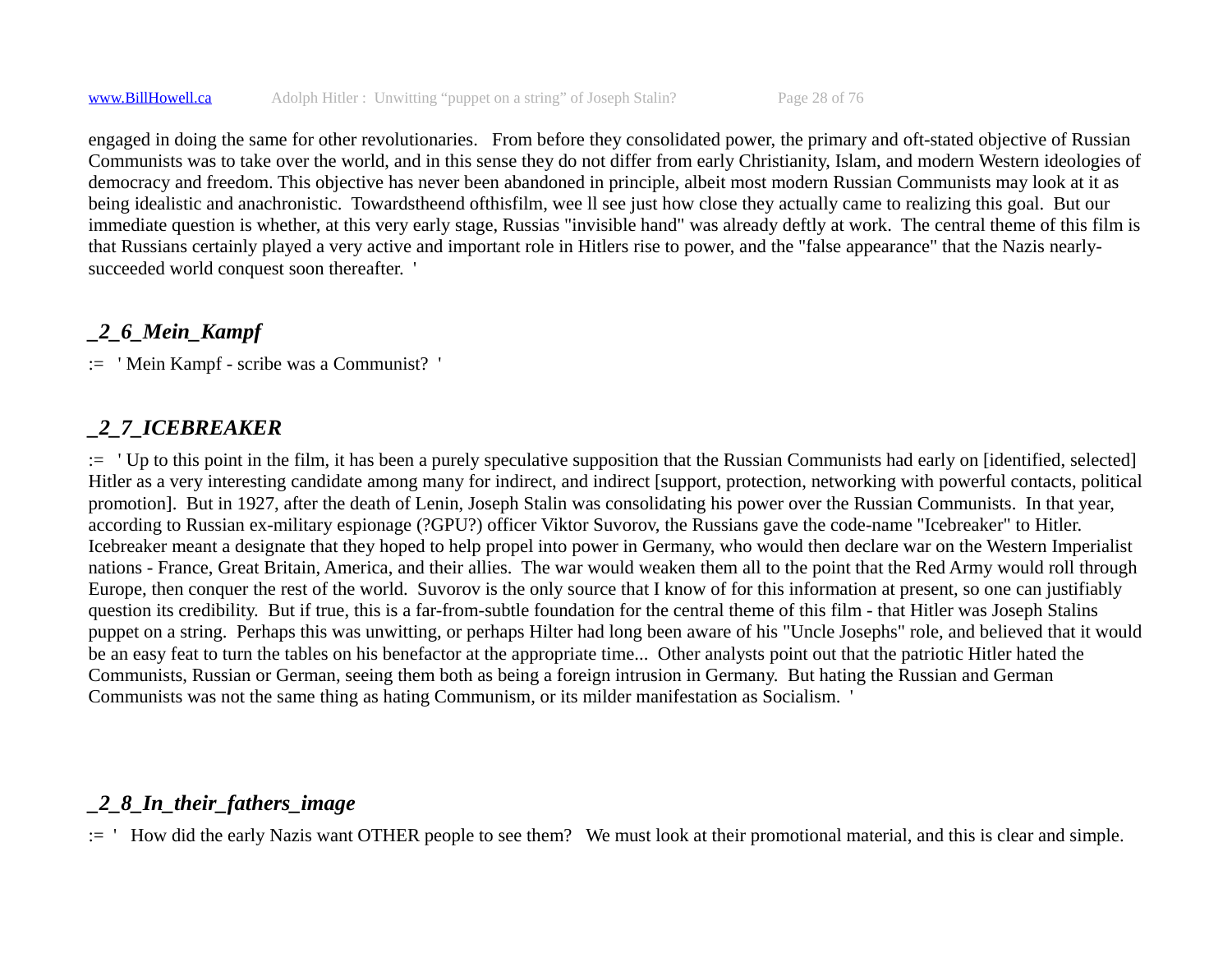One starts with Communist posters, change the wording from Russian to German, and switch Stalins portrait to that of Hitler. However, as the charming luster of Communism is tarnished by some news of Stalins actions, and perhaps to better build their own political brand, the Nazis drop such a direct allusion to their heritage. But they never abandoned their Socialist title, in essence a soft form of Communism easier to sell to voters. '

## <span id="page-28-0"></span>*\_2\_9\_Moscow\_needs\_the\_brown\_shirts*

:= ' William Shirers ?1952? book "Rise and fill of the third Reich" provides a second stunning support for our central theme. The book reports that in ?1931?, the "Brown shirts" (Nazis) were virtually at war with the "Red Shirts" (Communists) in the streets of Germany. While the Nazis were impressive and brutal fighters, based on hardened and patriotic Friedkorps soldiers originating from the rubble of WWI, they were vastly outnumbered by the German Communists. A point had been reached at which the Red Shirts were ready to finish off the Brown Shirts, and their leader ?name? stated their imminent intent todo so in a telegram to Moscow. The response from Moscow was clear : ???"Lay off the Brown shirts. We need them to take power in Germany, and to declare war on the Western Imperialist nations, and weaken them all to the point where the Red Army will roll through and conquer Europe"????. Shirer, intensely anti-Nazi, but strangely sympathetic to the Communists, did not seem to have understanding of the importance of this telegram from Moscow. If Suvorovs comment on the meaning of the "Icebreaker" code name is truly independent of Shirers source, then the Icebreaker designation PLUS Shirers comment make for a formidable support of this films theme, even if this is still not conclusive or indisputable. '

## <span id="page-28-1"></span>*\_2\_10\_Whiff\_of\_conspiracy*

:= ' I have concluded from this simple and incomplete analysis of Hitlers rise to power, that there is substantial reason to suspect that the Russian Communists played a substantial and strategic role in his early political success.  $\cdots$ <sup>'</sup>

## <span id="page-28-2"></span>*\_2\_11\_How\_outlandish\_an\_idea\_is\_this*

:= ' Standing back from Hitler and Nazism, in general is that theme so outlandish? Eastern European satellite Communist leaders, Mao Tse-Tun  $\ddotsc$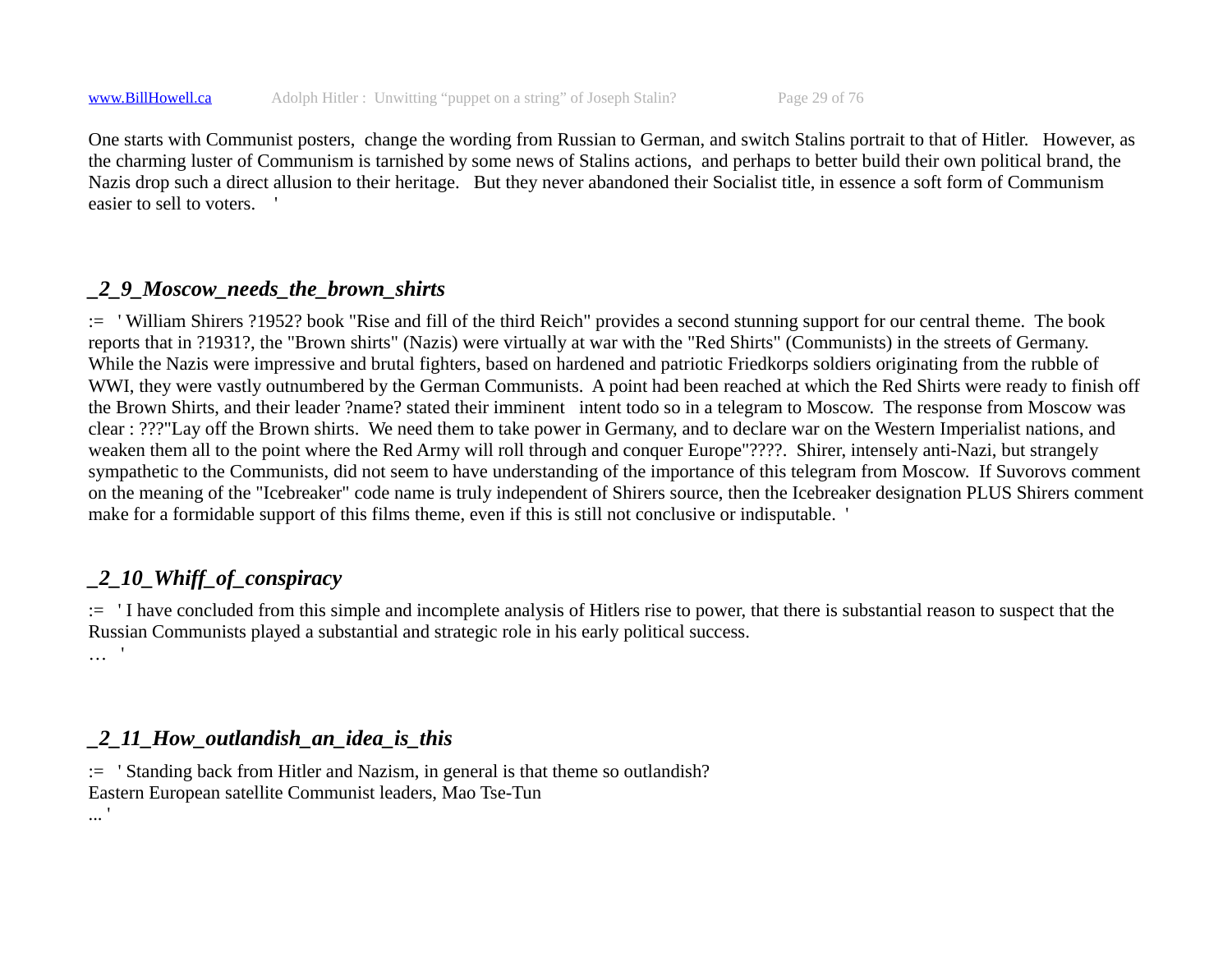| www.BillHowell.ca |  | Adolph Hitler: Unwitting "puppet on a string" of Joseph Stalin? | Page 30 of 76 |
|-------------------|--|-----------------------------------------------------------------|---------------|
|-------------------|--|-----------------------------------------------------------------|---------------|

# endsection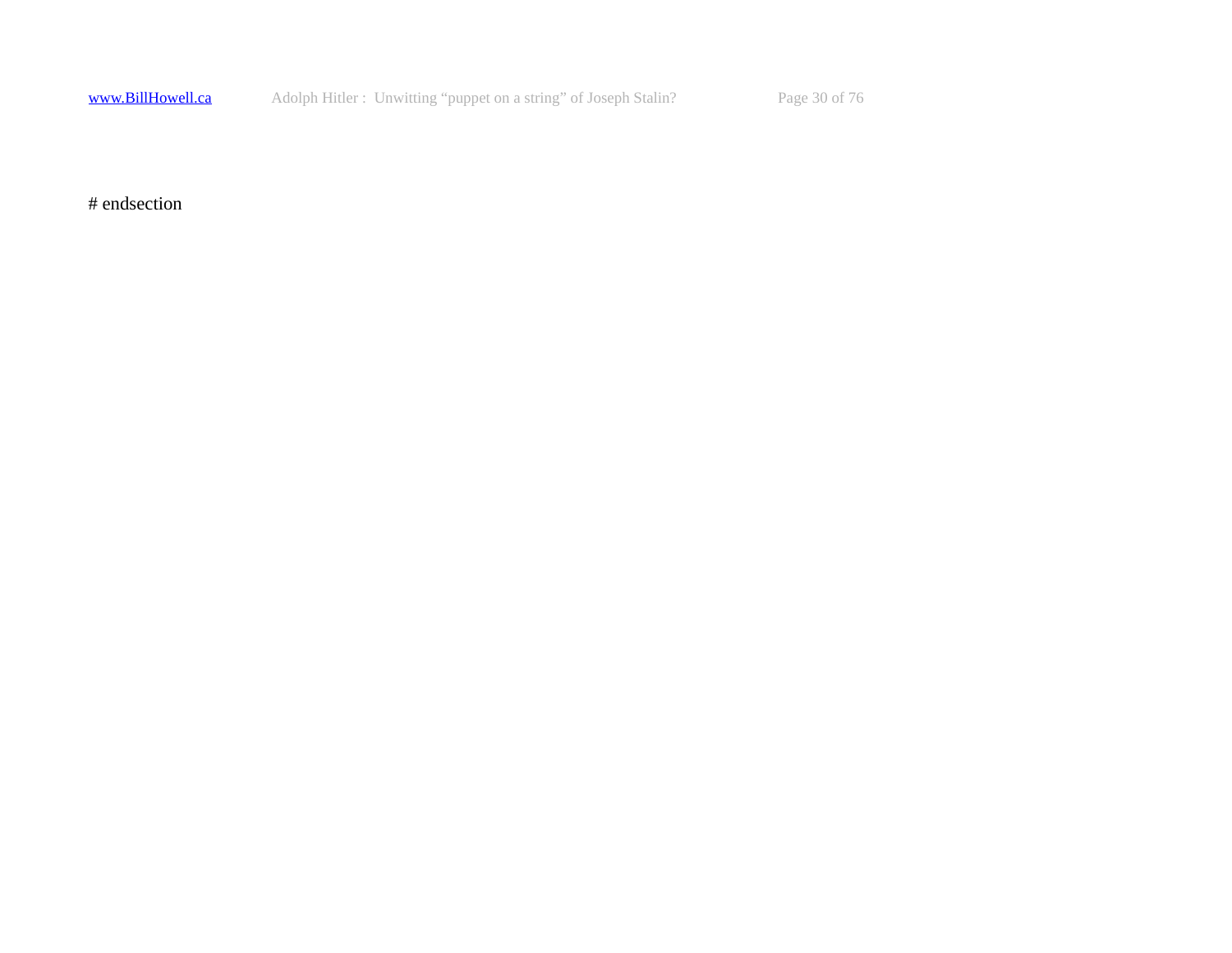## <span id="page-30-1"></span><span id="page-30-0"></span>**#3. From fire and brimstone - Forging the 20th century's dominant leader**

```
From fire and brimstone IS
{  
      wait '0:00' ;  ID_Slide     := media_start 'eog'        o           o           'slides/'  'Mythologie de 
base.png' ;  
   wait '0:02' ; ID Voice     := media start 'audacious'  o                 o     'voices/' 'Mythologie de
base 1m01s.wav' ;  
     wait '0:00' ;   
     wait '0:04' ;                  win_siz_mov ID_Slide     ( 500  500) ( 780    0) ; 
     wait '0:04' ;  ID_Horus     := media_start 'eog'        o           (   0    0) 'images/'  'Egyption god 
Horus and enemy Set - heads of two gods on single body, Hindu Ravana as good king and demon 547-442.png';
      wait '0:08' ;  ID_Lagash    := media_start 'eog'        o           (   0  500) 'images/'  'Lionheaded eagle
of Lagash, is Anzu enemy of warrior Ninurta 569-319.png' ;
      wait '0:15' ; %ID_Video     := media_start 'totem'      o           o           'videos/'  '??? Radical 
movements of planets' ;  
      wait '0:29' ;  ID_Video     := media_start 'totem'      o           o           'videos/'  'Planetary 
alignment, Remembering 1h06m53s 1m12s.avi' ;
      wait '0:55' ;                  win_siz_mov ID_Slide     (1280 1024) (   0    0) ;   % Evolution des dieux 
avec le temps ;  
      wait '1:01' ;                  win_siz_mov ID_Slide     ( 500  500) ( 780    0) ; 
      wait '1:02' ;  
                                   media kill ID Horus ;
                                   media kill ID Lagash ;
                                   media kill ID Slide ;
}
```
# 10Dec2013 I'll have to work on this a bit later - writer burn-out

# endpage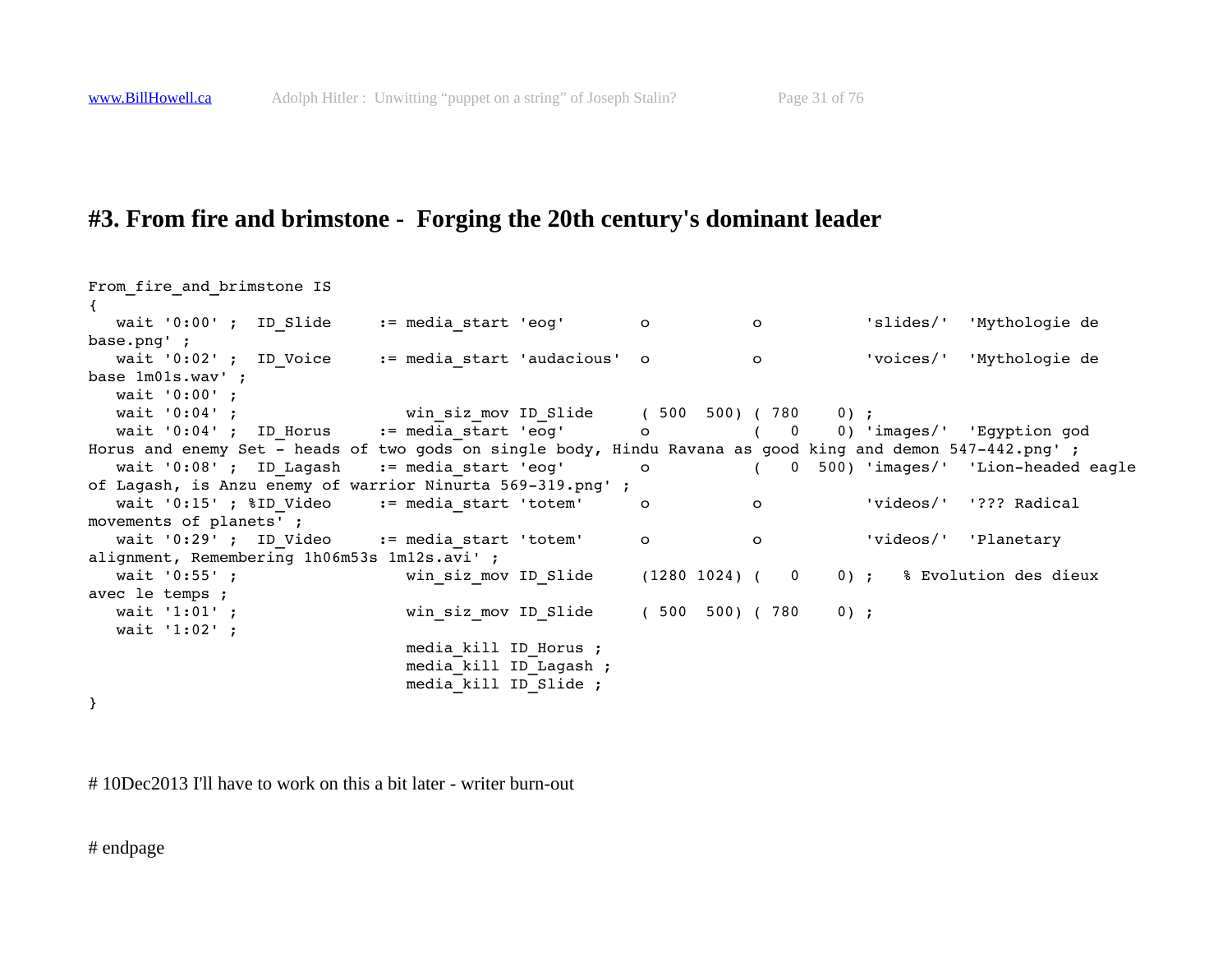| www.BillHowell.ca |  | Adolph Hitler: Unwitting "puppet on a string" of Joseph Stalin? | Page 32 of 76 |
|-------------------|--|-----------------------------------------------------------------|---------------|
|-------------------|--|-----------------------------------------------------------------|---------------|

# endsection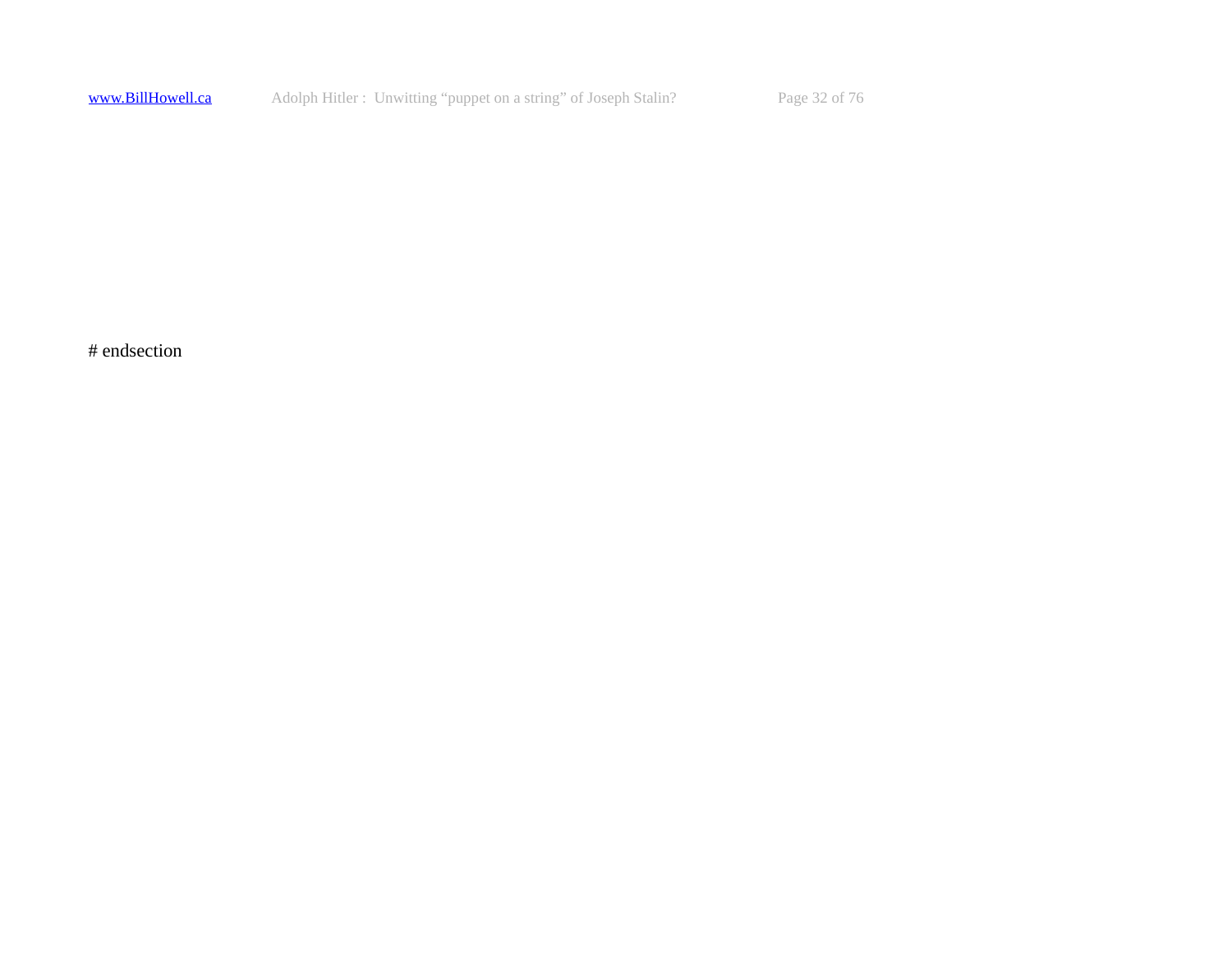### <span id="page-32-1"></span><span id="page-32-0"></span>**#4. Grand\_Cooperation - Beating Versailles and bringing the Communists into the industrial age**

```
Grand_Cooperation IS 
{  
     wait '0:00' ;  ID_Slide     := media_start 'eog'        o           o           'slides/'  'Venus.png' ;  
      % ********************************************  ;  
      wait '0:02' ;  ID_Voice     := media_start 'audacious'  o           o            'voices/'
   ' 4 1 Democratic Nazi victory.wav' ;
      wait '0:00' ;  
      wait '0:04' ;                  win_siz_mov ID_Slide     ( 500  500) ( 780    0) ; 
   wait '0:06' ; ID VenusMars := media start 'eog' \qquad \qquad 0 \qquad \qquad ( 0 0)
                             'images/' 'Venus & Mars - Greek marriage of Aphrodite and Ares in Homers Odyssey
                                570425.png' ;  
   wait '1:21' ; hedia kill ID Slide ;
   wait '1:23' ; ID Slide \qquad := media start 'eog' \qquad \qquad o \qquad \qquad'slides/ \cdot 'Conclusions - approche.png' ;
      wait '1:52' ;                  media_kill ID_Slide ;  
      wait '1:54' ;  ID_Slide     := media_start 'eog'        o           o           
                             'slides/' 'Sources & references.pnq' ;
      % ********************************************  ;  
      wait '0:02' ;  ID_Voice     := media_start 'audacious'  o           o            'voices/'
   ' 4 2 Barriers to German prog ress on the inside and out.wav' ;
      wait '0:00' ;  
      wait '0:04' ;                  win_siz_mov ID_Slide     ( 500  500) ( 780    0) ; 
   wait '0:06' ; ID VenusMars := media start 'eog' \qquad \qquad 0 ( \qquad 0 \qquad 0)'images/' 'Venus & Mars - Greek marriage of Aphrodite and Ares in Homers Odyssey
                                570425.png' ;  
      wait '1:21' ;                  media_kill ID_Slide ;  
   wait '1:23' ; ID Slide \qquad := media start 'eog' \qquad \qquad o \qquad \qquad'slides/' 'Conclusions - approche.png' ;
      wait '1:52' ;                  media_kill ID_Slide ;  
      wait '1:54' ;  ID_Slide     := media_start 'eog'        o           o           
                              'slides/' 'Sources & references.png';
      % ********************************************  ;  
      wait '0:02' ;  ID_Voice     := media_start 'audacious'  o           o            'voices/'
```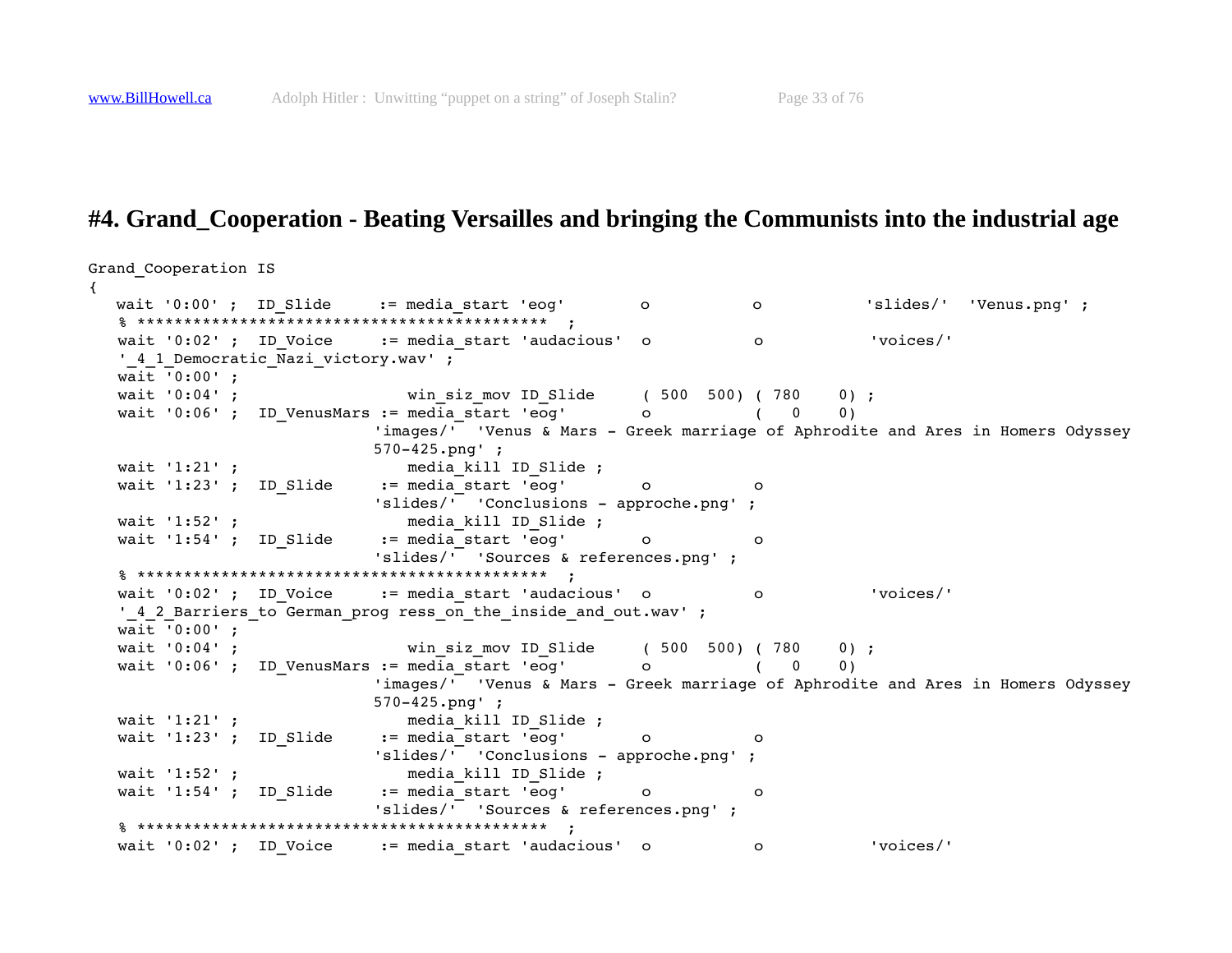[www.BillHowell.ca](http://www.BillHowell.ca/) Adolph Hitler : Unwitting "puppet on a string" of Joseph Stalin? Page 34 of 76

```
' 4 3 Fast track to Russian Industrialisation.wav' ;
   wait '0:00' ;  
   wait '0:04' ;                  win_siz_mov ID_Slide     ( 500  500) ( 780    0) ; 
wait '0:06' ; ID VenusMars := media start 'eog' \qquad \qquad 0 ( \qquad 0 \qquad 0)'images/' 'Venus & Mars - Greek marriage of Aphrodite and Ares in Homers Odyssey
                            570425.png' ;  
wait '1:21' ; hedia kill ID Slide ;
   wait '1:23' ;  ID_Slide     := media_start 'eog'        o           o           
                             'slides/'  'Conclusions  approche.png' ;  
wait '1:52' ;<br>wait '1:54' ; ID Slide := media_start 'eog'
   wait '1:54' ;  ID_Slide     := media_start 'eog'        o           o           
                             'slides/'  'Sources & references.png' ;  
   % ********************************************  ;  
   wait '0:02' ;  ID_Voice     := media_start 'audacious'  o           o            'voices/'
' 4 4 Communism of guns not people.wav' ;
   wait '0:00' ;  
   wait '0:04' ;                  win_siz_mov ID_Slide     ( 500  500) ( 780    0) ; 
wait '0:06' ; ID VenusMars := media start 'eog' \qquad \qquad 0 ( \qquad \qquad 0 \qquad 0)'images/' 'Venus & Mars - Greek marriage of Aphrodite and Ares in Homers Odyssey
                            570425.png' ;  
wait '1:21' ; hedia kill ID Slide ;
wait '1:23' ; ID Slide \qquad := media start 'eog' \qquad \qquad o \qquad \qquad'slides/' 'Conclusions - approche.png' ;
wait '1:52' ; health media kill ID Slide ;
   wait '1:54' ;  ID_Slide     := media_start 'eog'        o           o           
                             'slides/'  'Sources & references.png' ;  
   % ********************************************  ;  
   wait '0:02' ;  ID_Voice     := media_start 'audacious'  o           o            'voices/'
' 4 5 Matched weaknesses can be a collective strength.wav' ;
wait '0:00' ;
   wait '0:04' ;                  win_siz_mov ID_Slide     ( 500  500) ( 780    0) ; 
wait '0:06' ; ID VenusMars := media start 'eog' \qquad \qquad 0 \qquad \qquad ( 0 0)
                             'images/' 'Venus & Mars - Greek marriage of Aphrodite and Ares in Homers Odyssey
                            570425.png' ;  
wait '1:21' ; hedia kill ID Slide ;
wait '1:23' ; ID Slide := media start 'eog' \qquad \qquad o \qquad \qquad o
                             'slides/' 'Conclusions - approche.png' ;
wait '1:52' ; https://wait '1:52' ; https://wait '1:52' ;
   wait '1:54' ;  ID_Slide     := media_start 'eog'        o           o           
                             'slides/'  'Sources & references.png' ;
```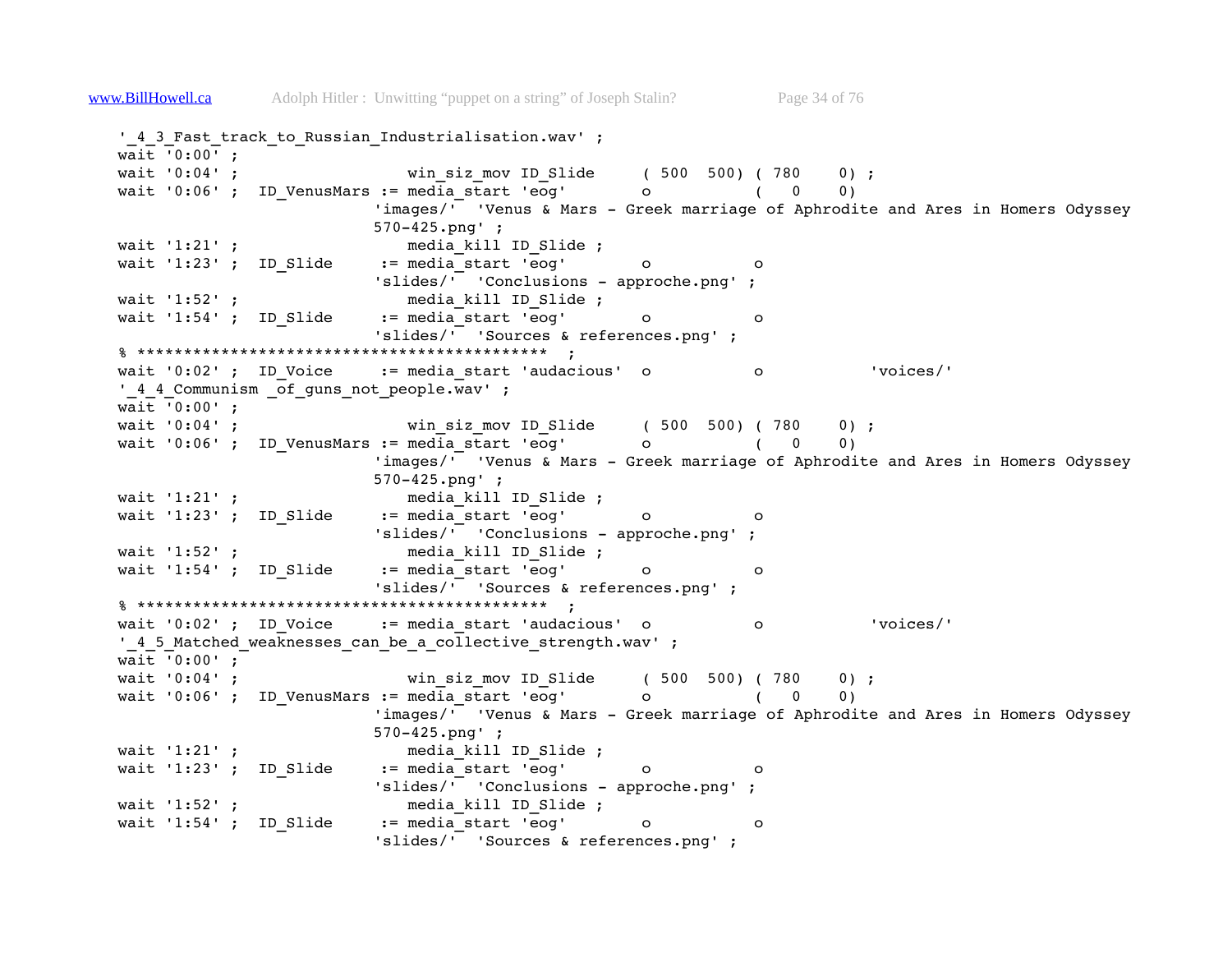[www.BillHowell.ca](http://www.BillHowell.ca/) Adolph Hitler : Unwitting "puppet on a string" of Joseph Stalin? Page 35 of 76

```
   % ********************************************  ;  
   wait '0:02' ;  ID_Voice     := media_start 'audacious'  o           o            'voices/'
' 4 6 You cant see what you dont want to see !!!!nyet - the buildups were overt and broadcast - not
                             hidden!!!!.wav' ;
   wait '0:00' ;  
   wait '0:04' ;                  win_siz_mov ID_Slide     ( 500  500) ( 780    0) ; 
wait '0:06' ; ID VenusMars := media start 'eog' \qquad \qquad 0 \qquad \qquad ( \qquad \qquad 0 \qquad \qquad 0)
                             'images/' 'Venus & Mars - Greek marriage of Aphrodite and Ares in Homers Odyssey
                             570425.png' ;  
wait '1:21' ; hedia kill ID Slide ;
   wait '1:23' ;  ID_Slide     := media_start 'eog'        o           o           
                             'slides/ \cdot 'Conclusions - approche.png' ;
wait '1:52' ; headia kill ID Slide ;
   wait '1:54' ;  ID_Slide     := media_start 'eog'        o           o           
                             'slides/' 'Sources & references.png';
   % ********************************************  ;  
   wait '0:02' ;  ID_Voice     := media_start 'audacious'  o           o            'voices/'
' 4 7 The dark side of organisation.wav' ;
   wait '0:00' ;  
wait '0:04' ;<br>win_siz_mov ID_Slide (500 500) (780 0) ;<br>wait '0:06' ; ID VenusMars := media start 'eoq' o (0 0)
wait '0:06' ; ID VenusMars := media start 'eog' \qquad \qquad 0 \qquad \qquad ( 0 0)
                             'images/' 'Venus & Mars - Greek marriage of Aphrodite and Ares in Homers Odyssey
                             570425.png' ;  
wait '1:21' ; hedia kill ID Slide ;
   wait '1:23' ;  ID_Slide     := media_start 'eog'        o           o           
                             'slides/'  'Conclusions  approche.png' ;  
wait '1:52' ; headia kill ID Slide ;
   wait '1:54' ;  ID_Slide     := media_start 'eog'        o           o           
                              'slides/'  'Sources & references.png' ;  
   % ********************************************  ;  
   wait '3:11' ;  
                                 media kill ID Wheel ;
                                 media<sup>kill</sup> ID Pueblo ;
                                 media kill ID Pawnee ;
                                 media kill ID Slide ;
```
}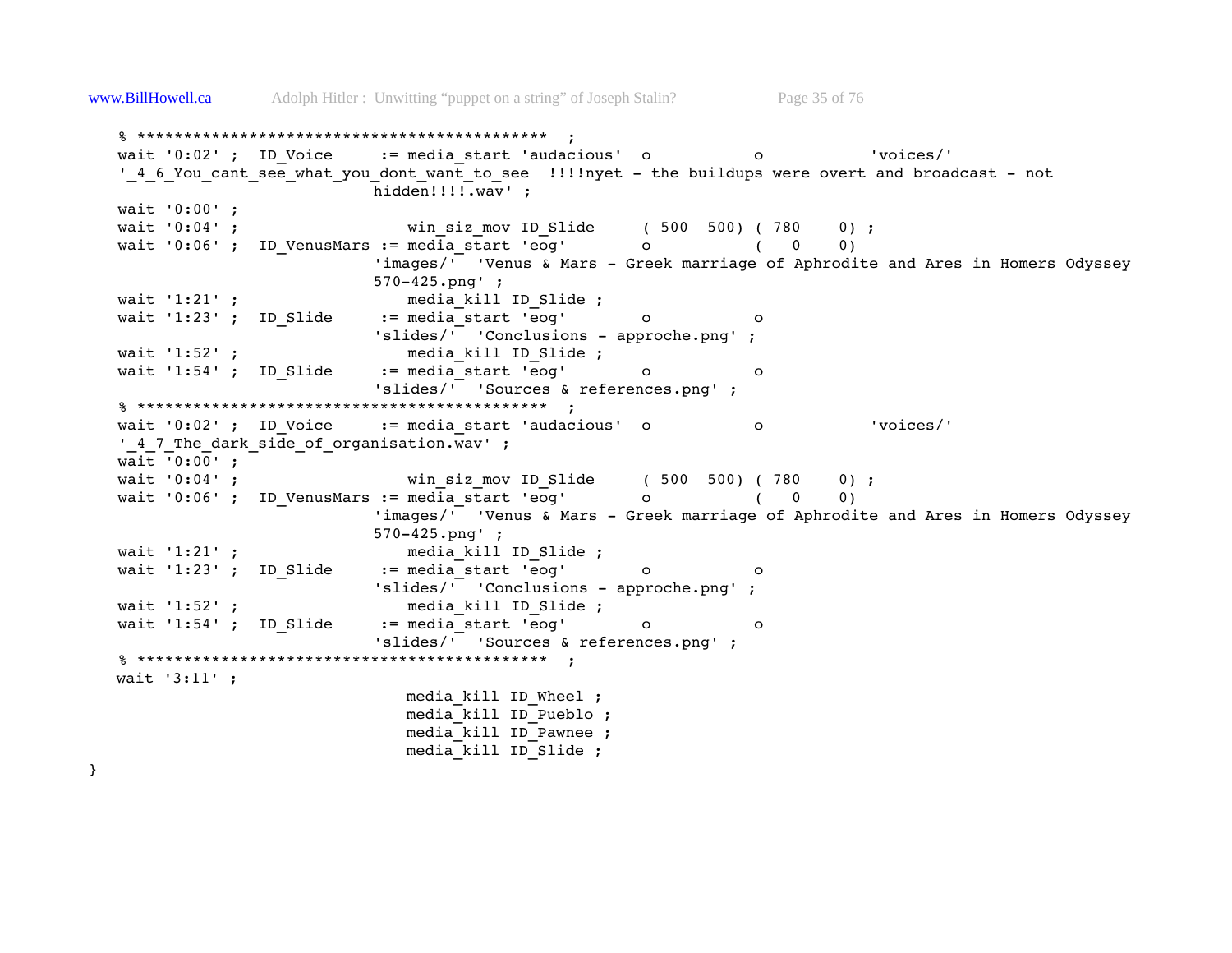### <span id="page-35-0"></span>*\_4\_1\_Democratic\_Nazi\_victory*

:= 'Thanks to Stalins intervention, the Nazis survived the street battles with the Communists. How many other examples of Moscows invisible hand are there before the consolidation of Nazi power? ... helping and guiding the Nazis, perhaps directly or indirectly, known or unknown to the Germans, critical or irrelevant? In any case, in ?month? of 1933, after several attempts the Nazis won the German ?federal? elections democratically. It was now time to translate visions and plans into concrete actions and advances, backed by the full authority and power of the state. The Nazis have promised to create jobs, to rebuild Germany, to make the country great once again. Long years of planning are ready to challenge the armies of the worlds best scientists, engineers, tradesmen, operators, industrialists, and financiers. During the same period that the Japanese invade Manchuria, the Nazis launch their own first Blitzkrieg - but NOT on the battlefield. Instead, the onslaught begins in Germanys boardrooms, factories, research labs, schools, and streets. An under-employed and underchallenged population, hungry but proud and eager for action, awoken and energized, ready to take on the world. '

#### <span id="page-35-1"></span>*\_4\_2\_Barriers\_to German\_progress\_on\_the\_inside\_and\_out*

:= ' The Third Reichs revolution begins, and the revolution spills over the confines of the German constitution. So the constitution is changed. Reforms ripple through the political and administrative fabric of Germany, changing its nature and disposition. Internal reforms are not easy to get through, but it is done. But Germany, though awakened, is still weak economically and militarily, and is certainly in no position to challenge the major Imperialist-Capitalist powers one-on-one, let alone as an organised group, with or without the League of Nations. It is imperative that a means be found to build Germany, and especially its military, in defiance to the Treaty of Versailles and the watchful eyes of the "Imperialists-Capitalists". But was the solution already found and implemented years before the Nazis even came to power? '

### <span id="page-35-2"></span>*\_4\_3\_Fast\_track\_to\_Russian\_Industrialisation*

:= ' Russian communists, never the friends of farmers, and friends only of Western intellects then as now, had succeeded in a dominantly agrarian country whose Tsarist ideology and practices most closely resembled their own. But to conquer the world you must be able to compete on the battlefield and in the markets, and to lead the proletariat they would have to build such a beast. They must build the country the Communist way, by eugenics of the classes (and races) as specified by Marx and Engles and promoted openly by playwrite-intellectual ? name?, but more importantly by the anarchistic Nihilism of Bakunin. ??Lishenko comment?? This mantra is retained and repeated first by their disciples, and now by their implementors. But first they needed money, and then they needed technology, and both must come from the Imperialist-Capitalists they so despise. The obvious solution was to get the money from Russian resources, and from the Russian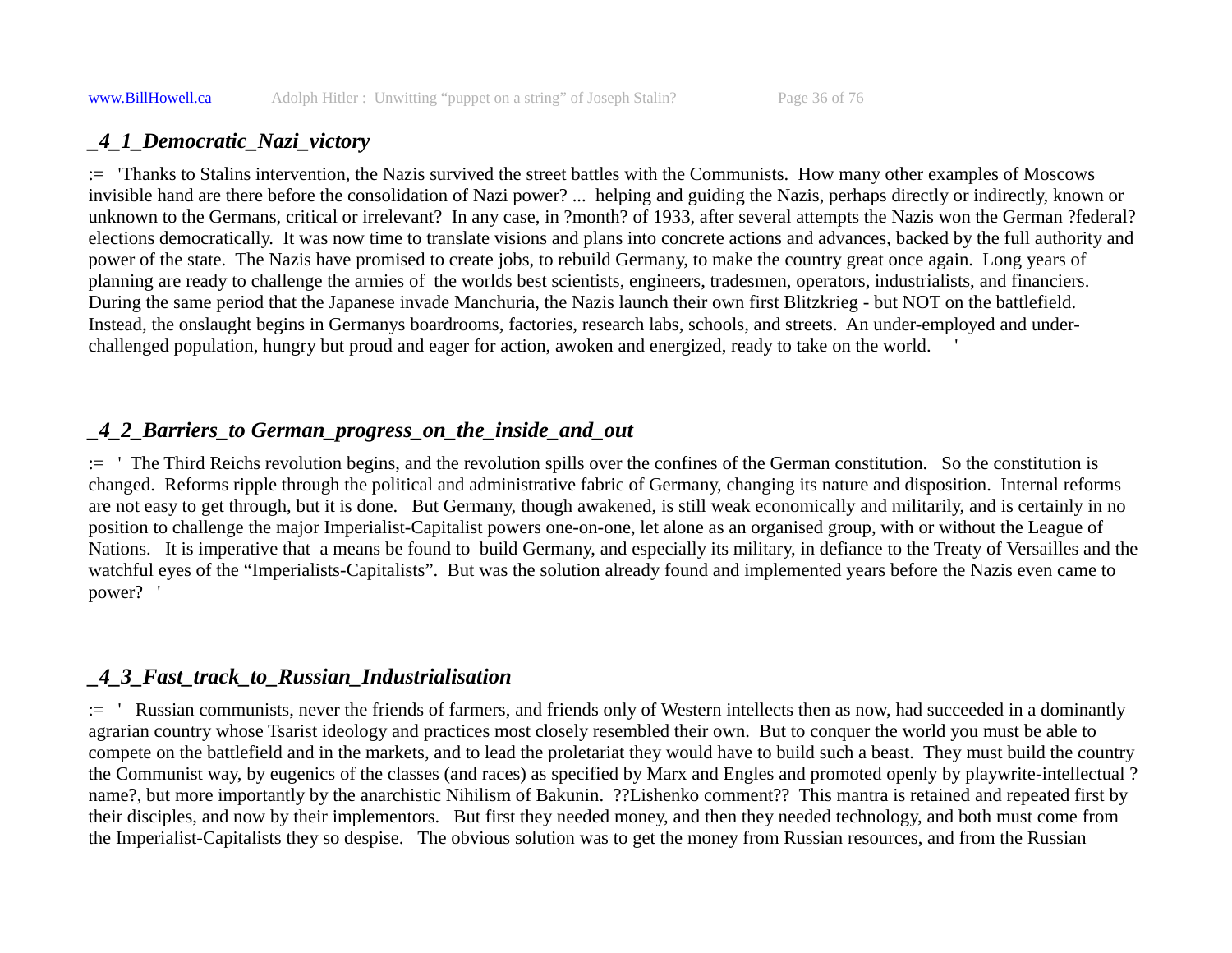farmers, whom they also despised. To get the technology cheaply, an obvious solution was to utilise under-employed German scientists, engineers, and industrialists. Post-war, Wermac German had been keen out of desperation. The Communists plan were progressing well, sort of, but then Mother Nature intervened. '

## *\_4\_4\_Communism \_of\_guns\_not\_people*

:= ' The dirty thirties the world, exacerbated by a major climate phase change in ?1933? (Paul Vaughan). Strangely, in North America this although this was clearly identified as a major climate shift, it was perhaps mostly blamed on farming methods. In China, this was and is ignored by all but the Chinese. But in Russia, this was and is blamed on Communism and the collectivisation of farms. Here is a speculative hypothesis. Reduced farm output not only threatened cash receipts, at a time when the world desperately needed the food and was willing to pay, it also threatened the starvation of millions of Russians if the Communists werent willing to stall their industrial revolution. They werent willing to stall their industrial revolution, a decision not easy to take in Imperialist-Capitalist states, but a real advantage of Communism. Faced with the same decision decades later for the Chinese "Great Leap Forward", in ?1958? Mao Tse Tung declared in a secret Central Committee proclamation "... This may cost the lives of ?30% or 200 million people?, but I am willing to pay the price ...". How dramatic a personal commitment of a Communist Leader. He didnt, by the way, starve. But if you were Joseph Stalin in 1932, and your decision was to let 10 to 20 million Communists die of starvation, who would you let starve? Why not combine an economic imperative with a political solution? In any case, whatever the reasoning, Ukranian kulaks bore more than their fair share of the cost. I m sure that they are still proud of their commitment and contribution, not just the kulaks, but also the ghosts from Ukranian-only cities that are now Russian-only, and parts of Russian territory. '

#### *\_4\_5\_Matched\_weaknesses\_can\_be\_a\_collective\_strength*

:= ' As the central theme of this film suggests, the political success of the Nazis would not have been a surprise to the Communists, but instead would have elicited a frustrated cry of "... Finally, its about time! ...". I suspect that neither the Nazis nor their parents, the Communists, had to do any more thinking beyond their years of planning and expectations. But I do suspect that they did have to do a great deal of extremely hard bargaining. This would have been a tougher challenge for the Nazis, facing a poor, revolutionary nation with a penultimate chess play at the helm. An industrial explosion resulted, allowing massive "hidden" Nazi factories to be built out of sight. This provided the Nazis with the military equipment they needed, as it provided Communists with an industrial capacity that they would take over anyways,and a means of training and developing vast armies of scientists, engineers, and a construction industry and its leaders, operators, logistics, and adminstrators. '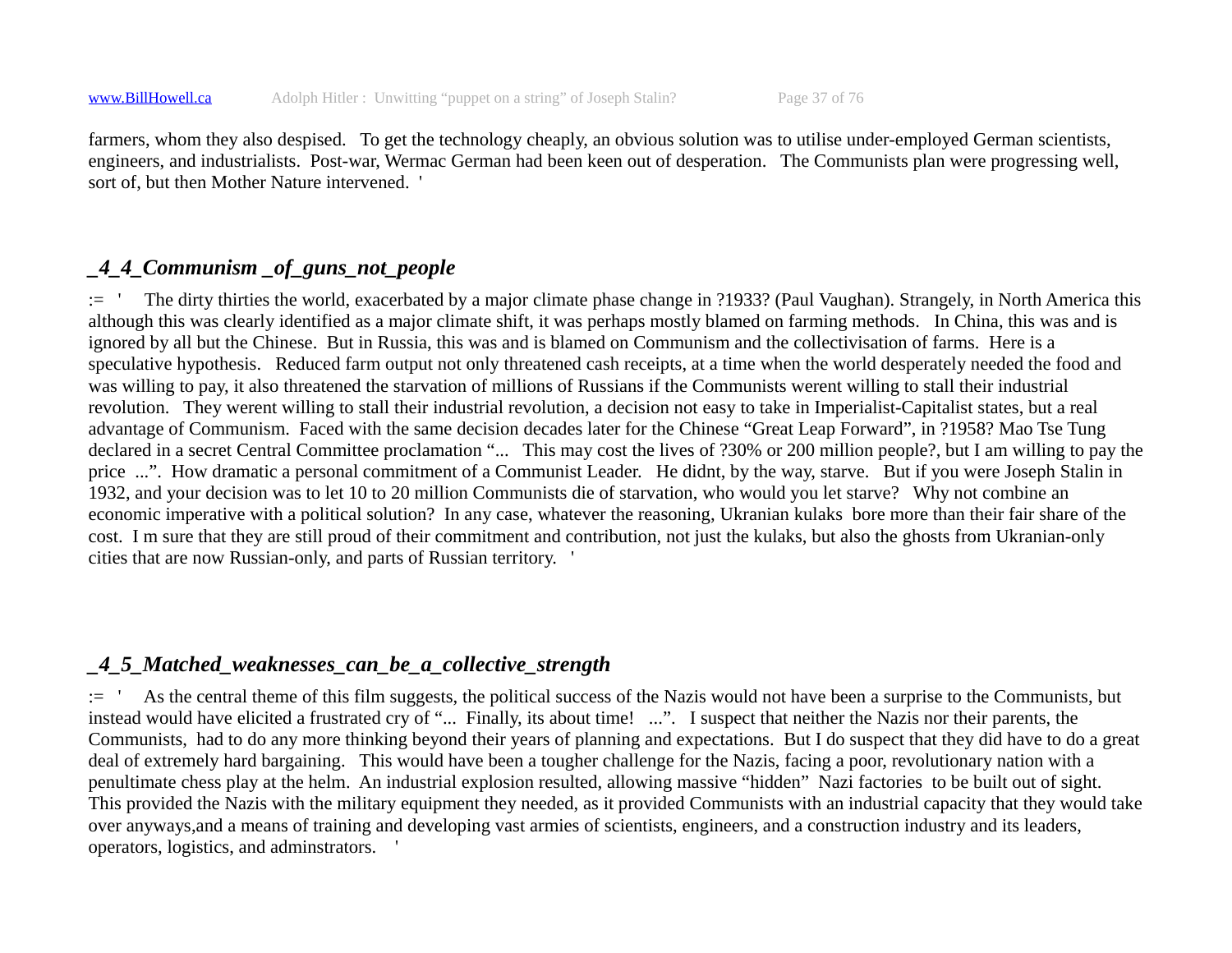#### *\_4\_6\_You\_cant\_see\_what\_you\_dont\_want\_to\_see !!!!nyet - the buildups were overt and broadcast - not hidden!!!!*

:= ' As ?E.P. Barnum? stated, "... You can fool some of the people all of the time, all of the people some of the time, but you cant fool all of the people all of the time. ..." *[→ delete? He may have been overly optimistic, but "... some of the people ..." definitely includes intellectuals, politically-correct thinkers, and cowards and traitors would dont want to see an ugly reality coming. That includes all of us in at least some areas. <-]* Was it really possible to hide activity on such a scale, even in a society as secretive as the Russian Communist state or the Nazis, even with lies as skilled as we tell ourselves? Clearly not from people like Winston Churchill and George Orwell, but clearly affirmative for Western intellectuals and Franklin Roosevelt his adminstration. But a culpable belief can avoid some nasty decisions. But to collaborate in the manner that they did, even given possible years of planning and discussions, one would assume that the Nazis and Communists had to trust one another - more the Nazis than the Communists. Of all people, neither Hitler nor Stalin were such fools, but they had to be temporarily foolish of necessity. '

#### *\_4\_7\_The\_dark\_side\_of\_organisation*

:= ' While agrarian, the Russians had no shortage of brilliant people. Leaving aside technology, a particular strength dating back to the Tsarist years, and amplified by the Communists, was the organisation of systems of control. Two chilling examples of where they probably taught the Nazis a thing or two were the ?NKVD? and their "goulag archipelago". That the goulags were a model for the Nazi concentration camps seems to be supported at least by one account, and one has to wonder to what extent the Gestapo and Nazi secret services may have taken at least some inspiration and detail from the Communists. '

#### # endpage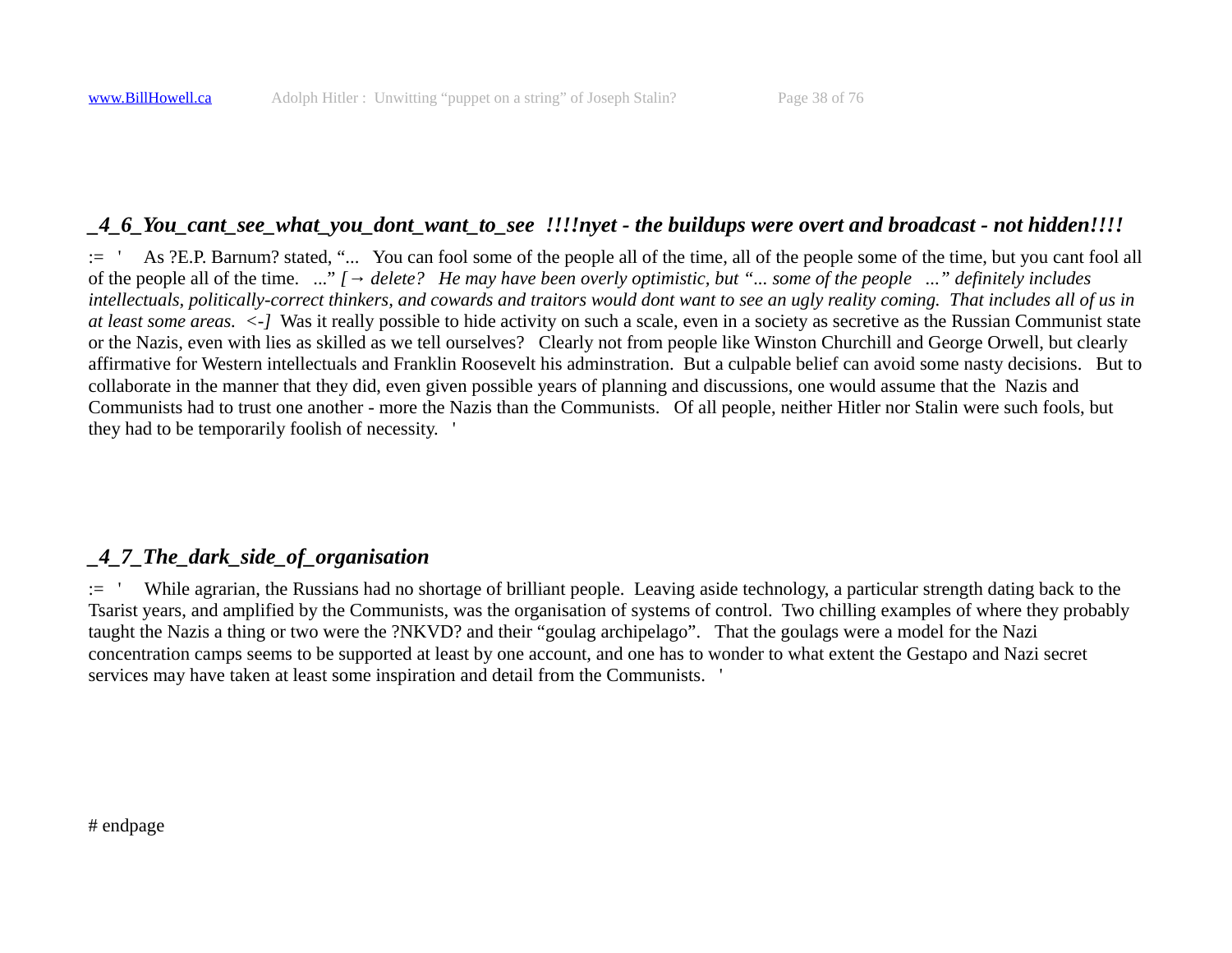[www.BillHowell.ca](http://www.BillHowell.ca/) Adolph Hitler : Unwitting "puppet on a string" of Joseph Stalin? Page 39 of 76

# endsection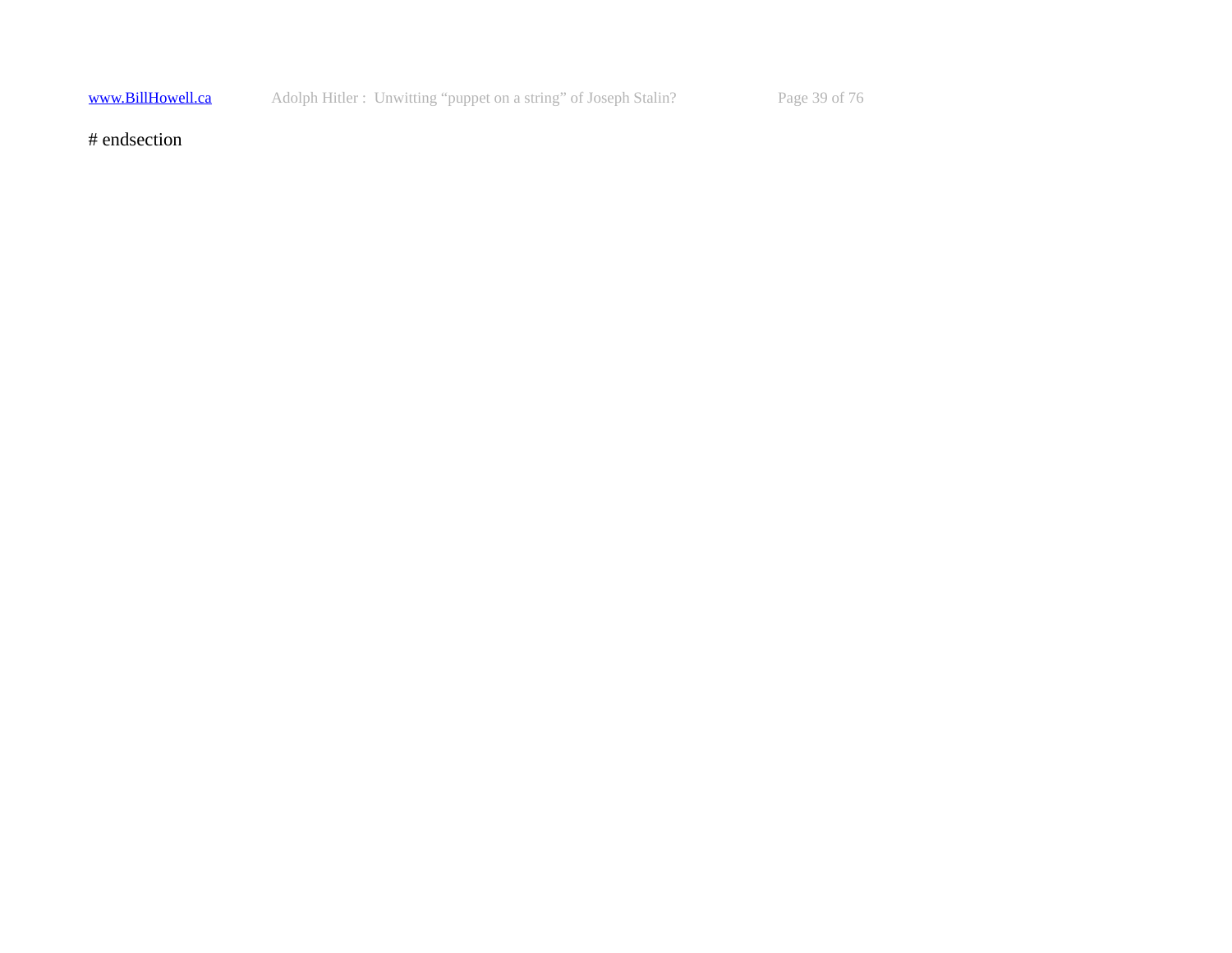# **#5. Super-Leader on puppet strings - Aim in the general direction of the enemy and fire**

```
Super Leader on puppet strings IS
{  
     wait '0:00' ;  ID_Slide     := media_start 'eog'        o           o           'slides/'  'Mars.png' ;  
      % ********************************************  ;  
      wait '0:02' ;  ID_Voice     := media_start 'audacious'  o           o            'voices/'
   ' 5 1 Race to build before the Allies awaken.wav' ;
   \sqrt{a}it '0:00' ;
      wait '0:04' ;                  win_siz_mov ID_Slide     ( 500  500) ( 780    0) ; 
   wait '0:06' ; ID VenusMars := media start 'eog' \qquad \qquad 0 ( \qquad 0 \qquad 0)'images/' 'Venus & Mars - Greek marriage of Aphrodite and Ares in Homers Odyssey
                                570425.png' ;  
      wait '1:21' ;                  media_kill ID_Slide ;  
   wait '1:23' ; ID Slide \qquad := media start 'eog' \qquad \qquad o \qquad \qquad'slides/' 'Conclusions - approche.png' ;
      wait '1:52' ;                  media_kill ID_Slide ;  
      wait '1:54' ;  ID_Slide     := media_start 'eog'        o           o           
                             'slides/' 'Sources & references.pnq' ;
      % ********************************************  ;  
      wait '0:02' ;  ID_Voice     := media_start 'audacious'  o           o            'voices/'
   ' 5 2 Low hanging fruit and Not so collective defense.wav' ;
   wait '0:00' ;  
   wait '0:04' ;                  win_siz_mov ID_Slide     ( 500  500) ( 780    0) ; 
   wait '0:06' ; ID VenusMars := media start 'eog' \qquad \qquad 0 ( \qquad 0 \qquad 0)'images/' 'Venus & Mars - Greek marriage of Aphrodite and Ares in Homers Odyssey
                                570425.png' ;  
   wait '1:21' ; hedia kill ID Slide ;
   wait '1:23' ; ID Slide \qquad := media start 'eog' \qquad \qquad o \qquad \qquad'slides/' 'Conclusions - approche.png' ;
      wait '1:52' ;                  media_kill ID_Slide ;  
      wait '1:54' ;  ID_Slide     := media_start 'eog'        o           o           
                              'slides/'  'Sources & references.png' ;  
      % ********************************************  ;  
      wait '0:02' ;  ID_Voice     := media_start 'audacious'  o           o            'voices/'
```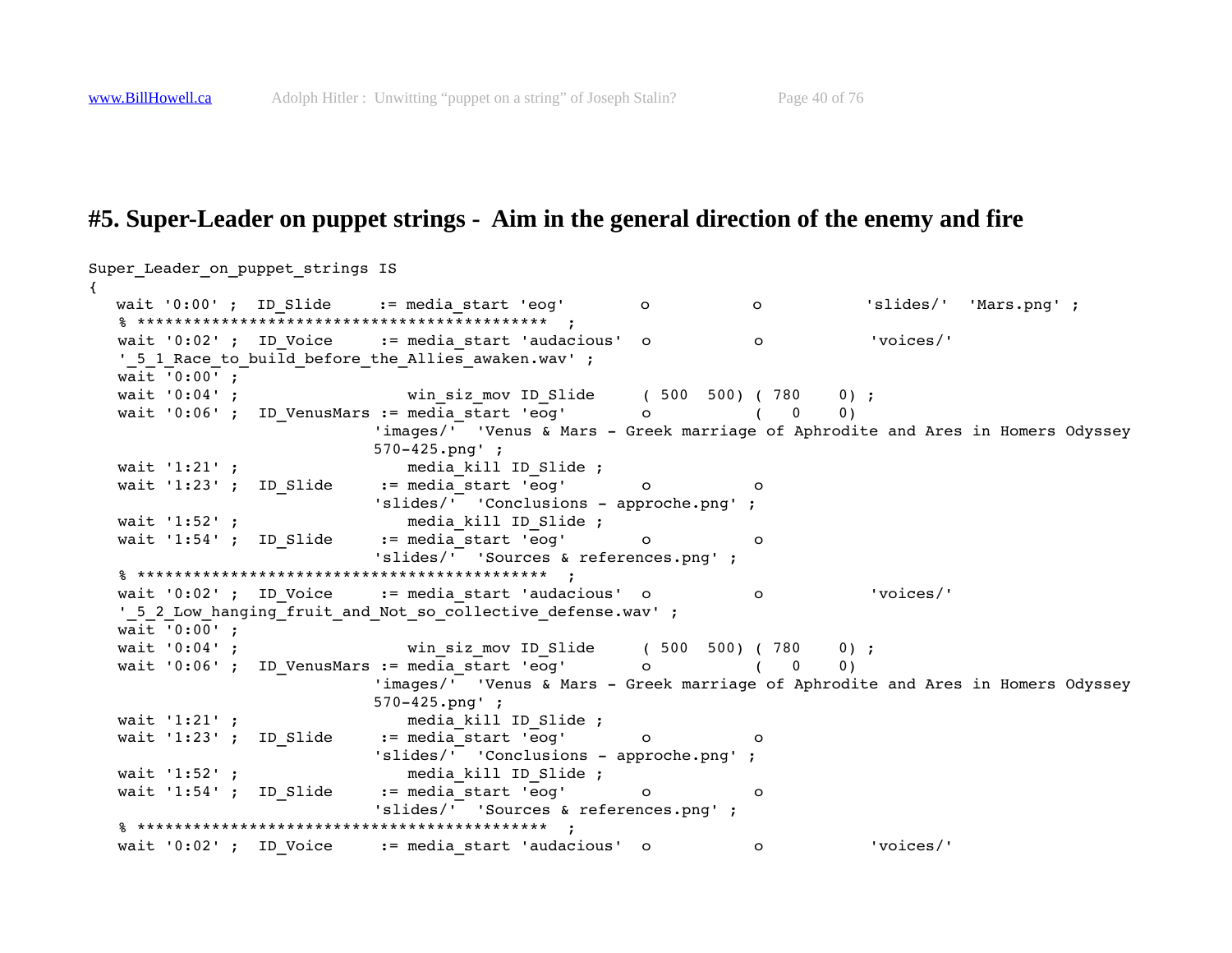[www.BillHowell.ca](http://www.BillHowell.ca/) Adolph Hitler : Unwitting "puppet on a string" of Joseph Stalin? Page 41 of 76

```
' 5 3 Germanys nemesis a War on two fronts.wav' ;
   wait '0:00' ;  
   wait '0:04' ;                  win_siz_mov ID_Slide     ( 500  500) ( 780    0) ; 
wait '0:06' ; ID VenusMars := media start 'eog' \qquad \qquad 0 ( \qquad 0 \qquad 0)'images/' 'Venus & Mars - Greek marriage of Aphrodite and Ares in Homers Odyssey
                             570425.png' ;  
   wait '1:21' ;                  media_kill ID_Slide ;  
   wait '1:23' ;  ID_Slide     := media_start 'eog'        o           o           
                             'slides/'  'Conclusions  approche.png' ;  
wait '1:52' ;<br>wait '1:54' ; ID Slide := media start 'eog'
   wait '1:54' ;  ID_Slide     := media_start 'eog'        o           o           
                             'slides/'  'Sources & references.png' ;  
   % ********************************************  ;  
   wait '0:02' ;  ID_Voice     := media_start 'audacious'  o           o            'voices/'
' 5 4 Russias nemesis a German attack on their Western front.wav' ;
   wait '0:00' ;  
   wait '0:04' ;                  win_siz_mov ID_Slide     ( 500  500) ( 780    0) ; 
wait '0:06' ; ID VenusMars := media start 'eog' \qquad \qquad 0 ( \qquad 0 \qquad 0)'images/' 'Venus & Mars - Greek marriage of Aphrodite and Ares in Homers Odyssey
                             570425.png' ;  
wait '1:21' ; hedia kill ID Slide ;
wait '1:23' ; ID Slide \qquad := media start 'eog' \qquad \qquad o \qquad \qquad'slides/' 'Conclusions - approche.png' ;
wait '1:52' ; health media kill ID Slide ;
   wait '1:54' ;  ID_Slide     := media_start 'eog'        o           o           
                             'slides/'  'Sources & references.png' ;  
   % ********************************************  ;  
   wait '0:02' ;  ID_Voice     := media_start 'audacious'  o           o            'voices/'
' 5 5 To each his own wild cards Rudyard Kiplings stork and crocodile.wav' ;
   wait '0:00' ;  
   wait '0:04' ;                  win_siz_mov ID_Slide     ( 500  500) ( 780    0) ; 
wait '0:06' ; ID VenusMars := media start 'eog' \qquad \qquad 0 ( \qquad 0 \qquad 0)'images/' 'Venus & Mars - Greek marriage of Aphrodite and Ares in Homers Odyssey
                             570 - 425.png' ;
wait '1:21' ; hedia kill ID Slide ;
   wait '1:23' ;  ID_Slide     := media_start 'eog'        o           o           
                             'slides/' 'Conclusions - approche.png' ;
wait '1:52' ; https://wait '1:52' ; https://wait '1:52' ;
   wait '1:54' ;  ID_Slide     := media_start 'eog'        o           o           
                             'slides/'  'Sources & references.png' ;
```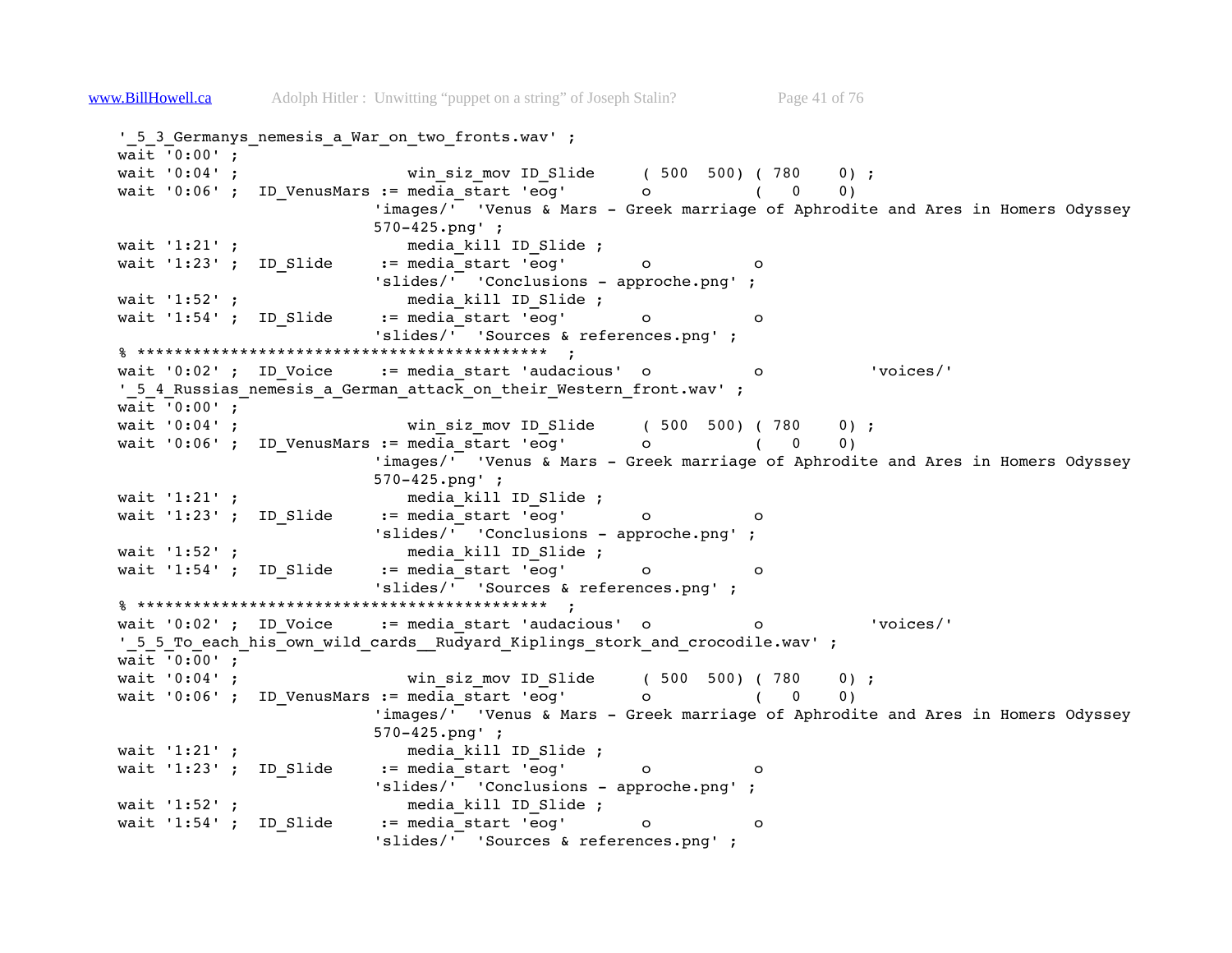[www.BillHowell.ca](http://www.BillHowell.ca/) Adolph Hitler : Unwitting "puppet on a string" of Joseph Stalin? Page 42 of 76 % \*\*\*\*\*\*\*\*\*\*\*\*\*\*\*\*\*\*\*\*\*\*\*\*\*\*\*\*\*\*\*\*\*\*\*\*\*\*\*\*\*\*\*\* ; wait '0:02' ; ID\_Voice := media\_start 'audacious' o o 'voices/' ' 5 6 Nazis with no friends.wav' ; wait  $'0:00'$ ; wait '0:04' ; win\_siz\_mov ID\_Slide ( 500 500) ( 780 0) ; wait '0:06' ; ID VenusMars := media start 'eog'  $\qquad \qquad$  0  $\qquad \qquad$  (  $\qquad \qquad$  0  $\qquad \qquad$  0) 'images/' 'Venus & Mars - Greek marriage of Aphrodite and Ares in Homers Odyssey  $570 - 425.$ png' ; wait '1:21' ; healia kill ID Slide ; wait '1:23' ; ID Slide  $\qquad :=$  media start 'eog'  $\qquad \qquad$  o 'slides/' 'Conclusions - approche.png'; wait '1:52' ; https://wait '1:52' ; https://wait intervals... wait '1:54' ; ID\_Slide := media\_start 'eog' o o 'slides/' 'Sources & references.png' ; % \*\*\*\*\*\*\*\*\*\*\*\*\*\*\*\*\*\*\*\*\*\*\*\*\*\*\*\*\*\*\*\*\*\*\*\*\*\*\*\*\*\*\*\* ; wait '0:02' ; ID\_Voice := media\_start 'audacious' o o 'voices/' ' 5 7 Joint attack in the perfect direction under perfect conditions.wav' ; wait '0:00' ; wait '0:04' ; win\_siz\_mov ID\_Slide ( 500 500) ( 780 0) ; wait '0:06' ; ID VenusMars := media start 'eog'  $\qquad \qquad$  0  $( \qquad 0 \qquad 0)$ 'images/' 'Venus & Mars - Greek marriage of Aphrodite and Ares in Homers Odyssey 570425.png' ; wait '1:21' ;<br>wait '1:23' ; ID Slide := media start 'eog' wait '1:23' ; ID\_Slide := media\_start 'eog' o o  $'slides/$   $\cdot$  'Conclusions - approche.png'; wait '1:52' ; hedia kill ID Slide ; wait '1:54' ; ID Slide  $:=$  media start 'eog'  $\qquad \circ$ 'slides/' 'Sources & references.png' ; % \*\*\*\*\*\*\*\*\*\*\*\*\*\*\*\*\*\*\*\*\*\*\*\*\*\*\*\*\*\*\*\*\*\*\*\*\*\*\*\*\*\*\*\* ; wait '0:02' ; ID\_Voice := media\_start 'audacious' o o 'voices/' ' 5 8 Late for the party to dupe Western intellectuals.wav' ;  $\sqrt{a}$ it '0:00' ; wait '0:04' ; win\_siz\_mov ID\_Slide ( 500 500) ( 780 0) ; wait '0:06' ; ID VenusMars := media start 'eog'  $\qquad \qquad$  0  $\qquad \qquad$  (  $\qquad \qquad$  0  $\qquad \qquad$  0) 'images/' 'Venus & Mars - Greek marriage of Aphrodite and Ares in Homers Odyssey  $570 - 425.$ png'; wait '1:21' ; healia kill ID Slide ; wait '1:23' ; ID\_Slide := media\_start 'eog' o o 'slides/' 'Conclusions approche.png' ; wait '1:52' ; media\_kill ID\_Slide ;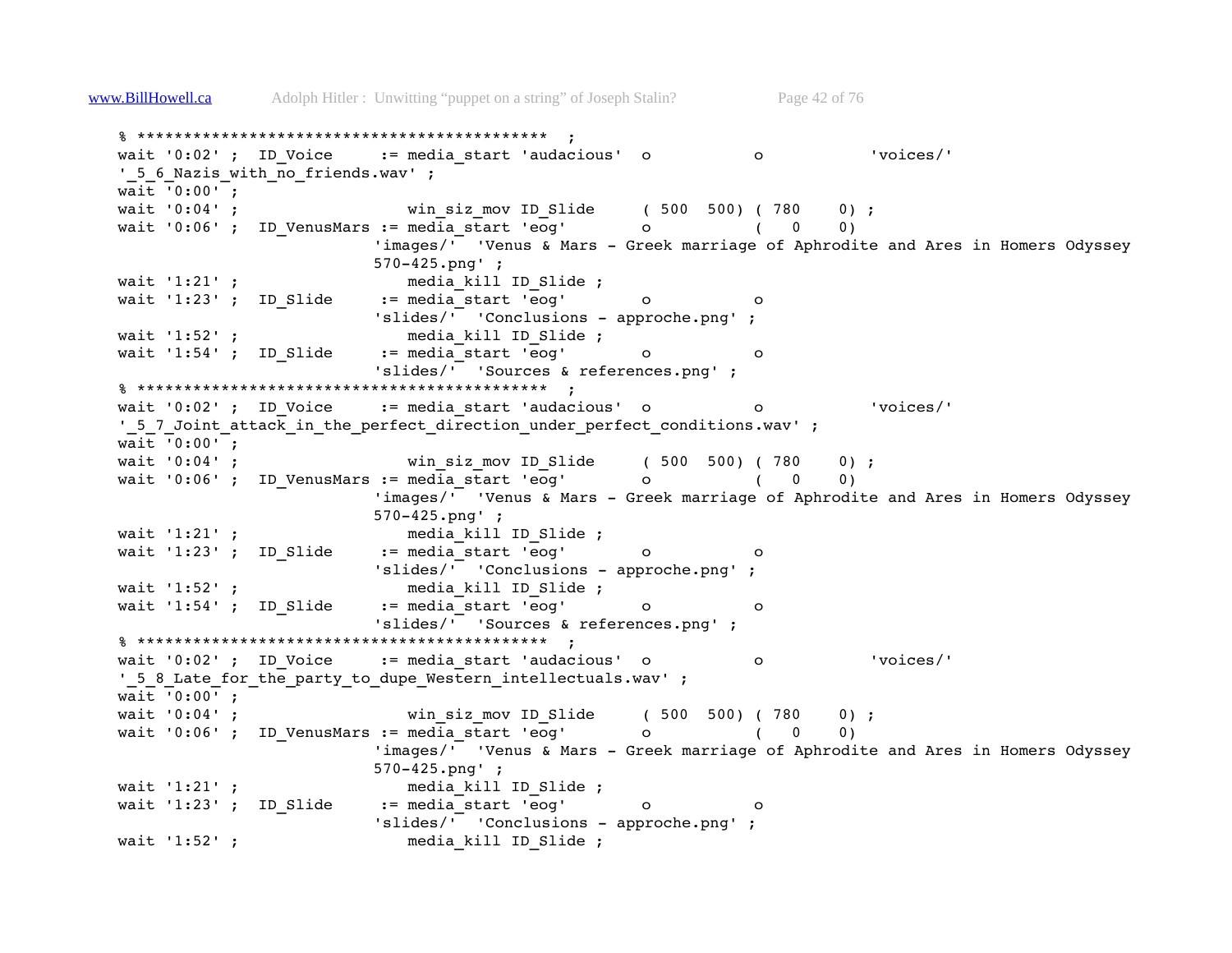```
www.BillHowell.ca Adolph Hitler : Unwitting "puppet on a string" of Joseph Stalin? Page 43 of 76
   wait '1:54' ;  ID_Slide     := media_start 'eog'        o           o           
                                  'slides/'  'Sources & references.png' ;  
      % ********************************************  ;  
      wait '2:38' ;  
                                     media kill ID Zeus ;
                                     media kill ID Slide ;
}
```
### *\_5\_1\_Race\_to\_build\_before\_the\_Allies\_awaken*

:= ' In a few short years, the Nazis had built an industrial-military complex to rival and overshadow even the Japanese and Russians, who had a much longer lead time, albeit starting from a deeper established base. The scientific and engineering explosion associated with their efforts re-asserted German dominance in those fields, and German pride was on fire. '

## *\_5\_2\_Low\_hanging\_fruit\_and\_Not\_so\_collective\_defense*

:= ' War is enormously expensive in strategic resource consumption, demands on production capacity, loss of highly effective troops, and financing. It is far easier and cheaper to conquer isolated weaker, exposed targets on-by-one. Often this can be achieve merely by the threat of force, if that threat is perceived to be real, overwhelming, and devastating. The Nazis overt displays of military capability, such as the Nuremberg rallies, plus perhaps more importantly their well-known historical might since the Bismark era, left little doubt in anyones mind that their threat was real, overwhelming, and devastating. That in spite of their systematic advances in Austria and Czechoslovakia without having to fight a war. So it was easy for the Nazis to play to the limit of culpability of the Allies and their leaders, snacking one by one on the smaller members of the League of Nations, [??? wording … relying on the foolish hopes of democracies and their leaders that everything can be accomplished by talking. …???] '

## *\_5\_3\_Germanys\_nemesis\_a\_War\_on\_two\_fronts*

:= ' As described by ?author - next 50 years?, other than rivers there are few natural barriers to marching armies across the plains of ? name?, encompassing Germany, Poland, ?etc etc?. This is a stark contrast to Britain - protected by the sea and built on naval power, France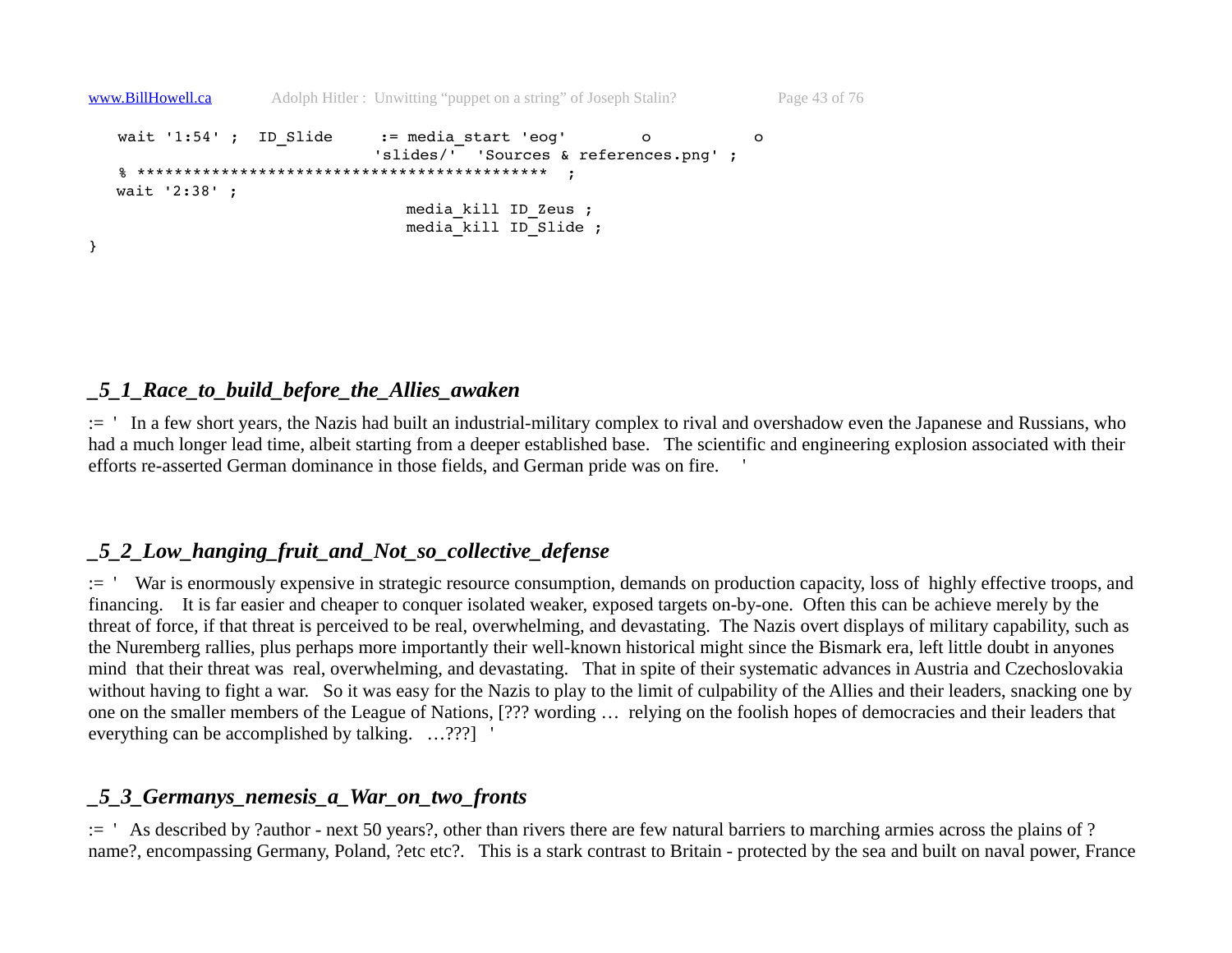#### [www.BillHowell.ca](http://www.BillHowell.ca/) Adolph Hitler : Unwitting "puppet on a string" of Joseph Stalin? Page 44 of 76

- protected by the seas on three sides and the Alps for a good portion of the fourth, Italy - isolated by mountains and seas, and Russia during the period that only the European powers presented a real threat. German history, and in particular World War I, screamed that the Germans must avoid a war on two fronts at all costs. There is no way to guarantee this as pacts and alliances shift the the course of war, and nations seek to minimize the maximum damage their friends and foes may cause them. Whatever the Nazis decided, it must delay the onset of a two-front war as long as possible. Whatever they decided, they had better have plans for neutralizing one of two fronts should the situation arise. A second Vladimir Ilyich Lenin was less likely, but the Communists in general, and Stalin in particular, did have legions of silent internal enemies. Rapid success to the West was a very attractive option. This may have been Hitlers wishful thinking, but reinforced by his generals, who may have thought it possible, but perhaps more importantly knew it was dangerous to disagree with a plausible stretch target. But a second option was to attack to the East, seeking Slavic lands as had long been the Nazis primary target for land. The second option had the advantage of facing a far weaker, less wealthy and less formidable opponent than the Western-Imperialist-Capitalist-Democracies (WICDs). It had the disadvantage of facing well-prepared, massively well-armed, brutal and experienced opponent with a leader that was beyond cunning and brutal, in total control of his nation, who had a close and direct line of access to the critical Romanian oil fields, and who knew almost as much about Nazi capabilities and ongoing plans as did Hitler. '

# *\_5\_4\_Russias\_nemesis\_a\_German\_attack\_on\_their\_Western\_front*

:= ' Following their subjugation of Tartars off the steppes, the Tsars of Russia often had visiting headaches from the West, including King Charles Gustafs Swedes, King ?name? Poles, Emperor Napolean Bonapartes French, and Kaiser ?? Wilhelms Germans. Tsar Nichols ?yikes - I forget he family name!!? humiliating defeat by the Germans in World War I, and failure to protect the motherland, was in no small measure a contributor to the fall of the Tsarist regime and the rise of the Communists. Years of bloody internal wars and campaigns against internal resistant and externally-supported attacks, together with years of developing and promoting the Nazis, could easily lead to the same fate. Still, when you pick a violent mad-man to lead another country, you're not going to have fall-back plans. '

# *\_5\_5\_To\_each\_his\_own\_wild\_cards\_\_Rudyard\_Kiplings\_stork\_and\_crocodile*

:= ' In the discussions and negotiations with Allied nations prior to the outbreak of World War Two, was there really as much flexibility available to either the Communists or the Nazis as one might think? Or were the supposed options really a smoke-screen, hiding an unshakable and long-ordained Nazi-Communist-Japanese Axis? That I don't know. But what seems fairly certain is that it hardly seems possible that Stalin or Hitler could possibly believe anything other than their greatest potential threat was likely their partner.

A Rudyard Kipling tale tells of a stork strutting along mud banks of a river. He sees a crocodile basking not too far away. The stork keeps and eye on the crocodile, and the crocodile keeps an eye on the stork. The crocodile is thinking of lunch, and the stork knows. The

<sup>…</sup>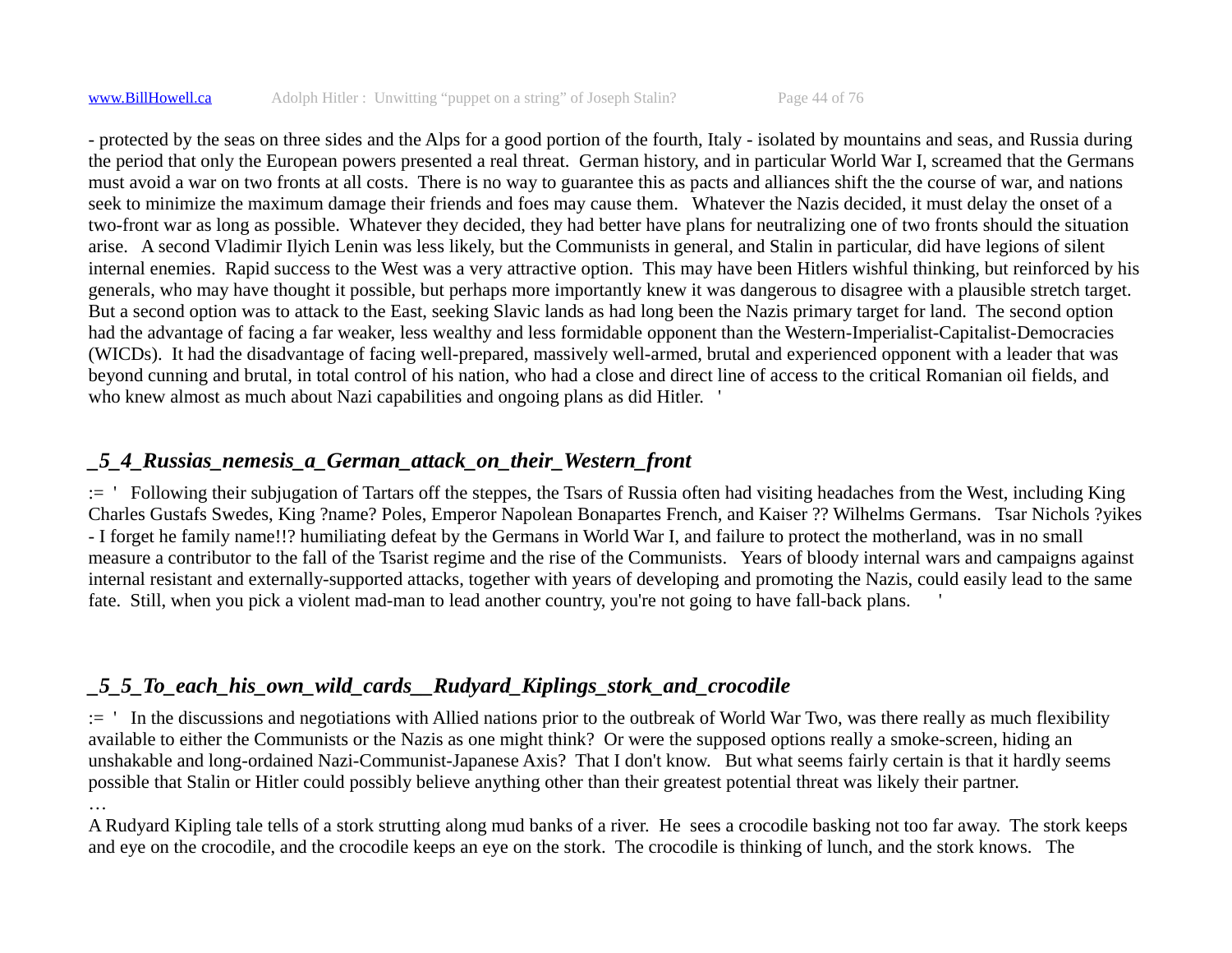#### [www.BillHowell.ca](http://www.BillHowell.ca/) Adolph Hitler : Unwitting "puppet on a string" of Joseph Stalin? Page 45 of 76

crocodile knew that the stork knew. But the stork knew that the crocodile knew that he knew, and so on..

…

The central theme of this film is that the Communists played a key, but certainly not exclusive, role in the rise to power of Hitler and the Nazi party. But timing is everything, and in spite of recent collaborations between the Nazis and the Communists, clearly neither could fully trust the other. Importantly, one might conjecture that the Communists had better espionage on the Nazis, than the reverse. Wars clearly need a military, but they are won with espionage, the skills to analyze it, and the ruthlessness to apply it surreptitiously. On top of the substantial uncertainty regarding each other, Allied intentions, clouded by their indecision and slow but sure preparations for war, kept uncertainty high and options open. '

### *\_5\_6\_Nazis\_with\_no\_friends*

:= ' This period of frantic negotiations, secret, shifting alliances, and rising and dashed hopes would almost be comic if it hadn't been so ominous and serious. Perhaps 70 plus years later we can afford to laugh. A particularly effective image is that of Neville Chamberlain triumphantly waving his Treaty with Hitler, confident that everlasting peace was guaranteed. This is what both he and the public so desperately wanted to believe. Both Hitler and Stalin knew that and used it. But in the end, Hitler wasn't subtle, wasn't adept at ambiguous statements and negotiations that could be interpreted by others as they wished to hear things, and wasn't going to be able to neutralize his Western front with words and agreements.

…

Now Hitler needed a solid, written agreement with Stalin, but this was frustratingly slow in coming. It was August 1939, and soon his Polish invasion plans would have to be put off a critical year if Stalin didn't align with him. At the last minute, the secret Ribbentrop-Molotov agreement cemented the partnership, and an agreement to invade Poland on ?01 September 1939? was reached only two weeks before the invasion. Hitler now had a friend, the same one who had been with him from the start. '

## *\_5\_7\_Joint\_attack\_in\_the\_perfect\_direction\_under\_perfect\_conditions*

:= ' WWII wouldn't have made sense if it DIDN'T fit the Communists reason for starting it, their reason for developing Hitler and the Nazis! While the wild cards might possibly have led to a different outcome, it should be no surprise that in the end, the war plans were of perfect conditions, direction, timing, and with the perfect organization, attitudes, and capabilities at the apparent lead. Perfect, that is, for the Communists, far more so than for the Nazis. '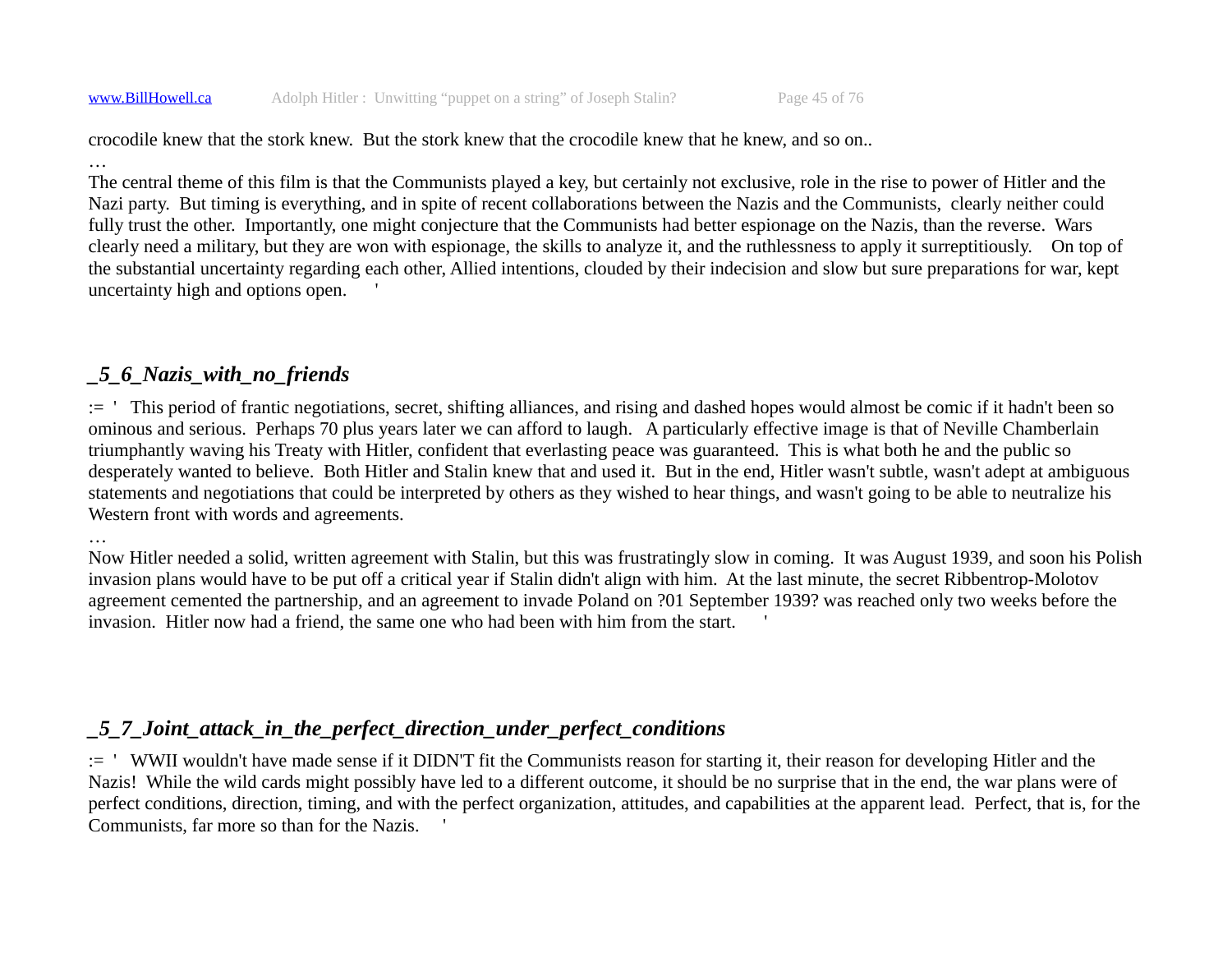### *\_5\_8\_Late\_for\_the\_party\_to\_dupe\_Western\_intellectuals*

:= ' What if you and your buddies planned a war, and nobody showed up? Perhaps Hitler should have felt that way on 01 September 1939, when Stalin informed him on the date of invasion just two weeks after they agreed, that the Russians "weren't ready". But perhaps Hitler never gave it a second thought, Russians holding no candle to German reliability and punctuality, so he charged right in. It took a certain genius to realize that a ploy so simple could lead to the entire blame for the initiation of the war to be put on Hitlers shoulders, that this could totally dupe essentially all Western intellectuals essentially forever, or at least until real thinkers dug out the truth. Genius, perhaps, but a practiced genius. A short while later, the blame for the massacre of 15,000 Polish officers at Katyne was also successfully put on Hitlers shoulders alone. Perhaps Stalin always got a bit of chuckle out of these ploys, but also perhaps he grew weary and bored of leading unlearning fools by the nose. '

# endsection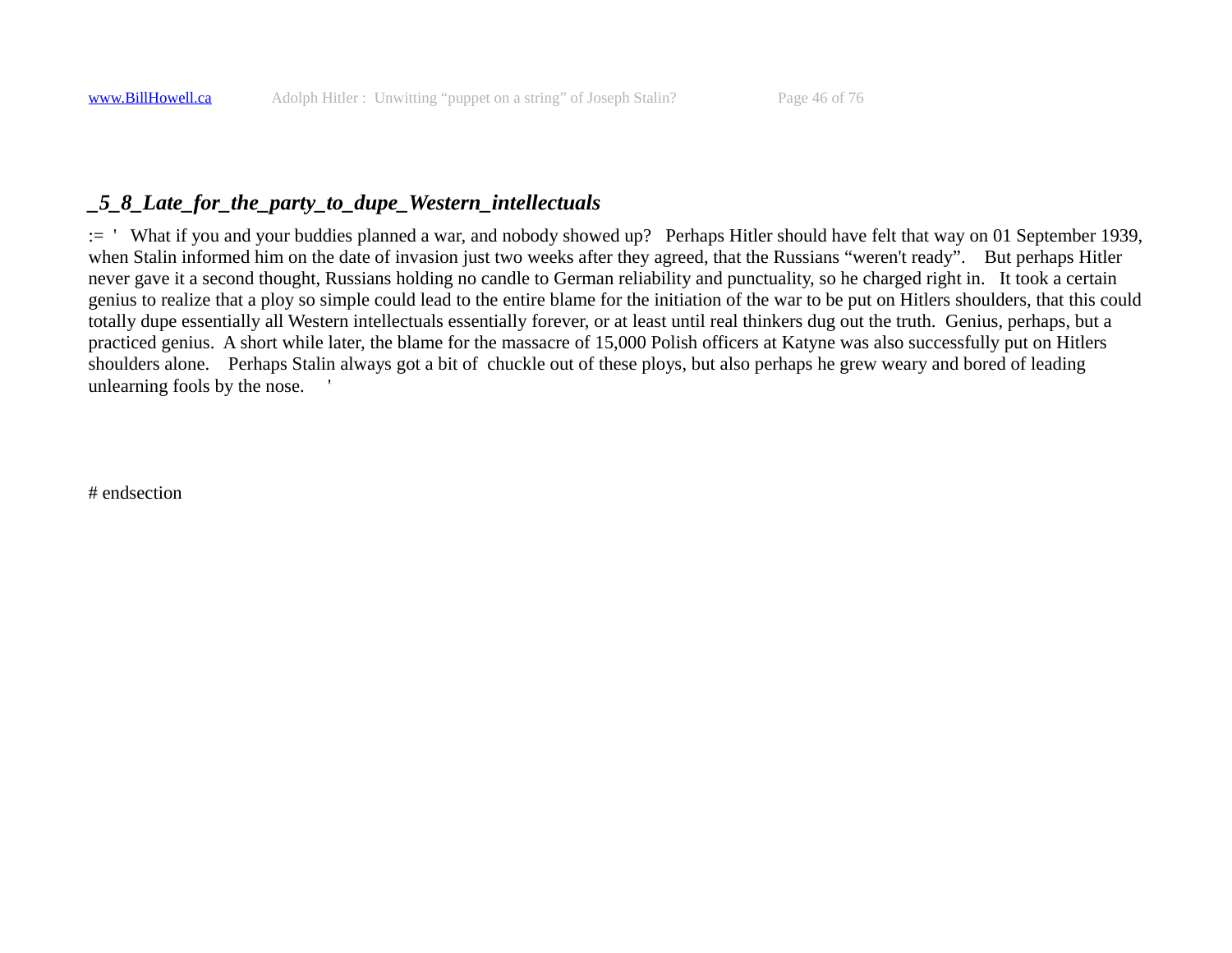## **#6. Too quiet on the Eastern front - Why Operation Sea Lion and Britain never mattered**

```
Too quiet on the Eastern front IS
{  
     wait '0:00' ;  ID_Slide     := media_start 'eog'        o           o           'slides/'  'Violence 
depassant 1 imagination.png' ;
      % ********************************************  ;  
      wait '0:02' ;  ID_Voice     := media_start 'audacious'  o           o            'voices/'
   ' 6 1 Fools in surprise.wav' ;
      wait '0:00' ;  
     wait '0:04' ;                  win_siz_mov ID_Slide     ( 500  500) ( 780    0) ; 
  wait '0:06' ; ID VenusMars := media start 'eog' \overline{O} o (0 \ 0)'images/' 'Venus & Mars - Greek marriage of Aphrodite and Ares in Homers Odyssey
                               570425.png' ;  
   wait '1:21' ;                  media_kill ID_Slide ;  
   wait '1:23' ;  ID_Slide     := media_start 'eog'        o           o           
                             'slides/' 'Conclusions - approche.png';
  wait '1:52' ; https://wait '1:52' ; https://wait '1:52' ;
  wait '1:54' ; ID Slide := media start 'eog' \qquad \qquad o \qquad \qquad o
                              'slides/'  'Sources & references.png' ;  
      % ********************************************  ;  
      wait '2:39' ;  
                                   media kill ID Thunderb ;
                                   media kill ID Narmaer ;
                                   media kill ID Perseus ;
                                   media kill ID Slide ;
}
```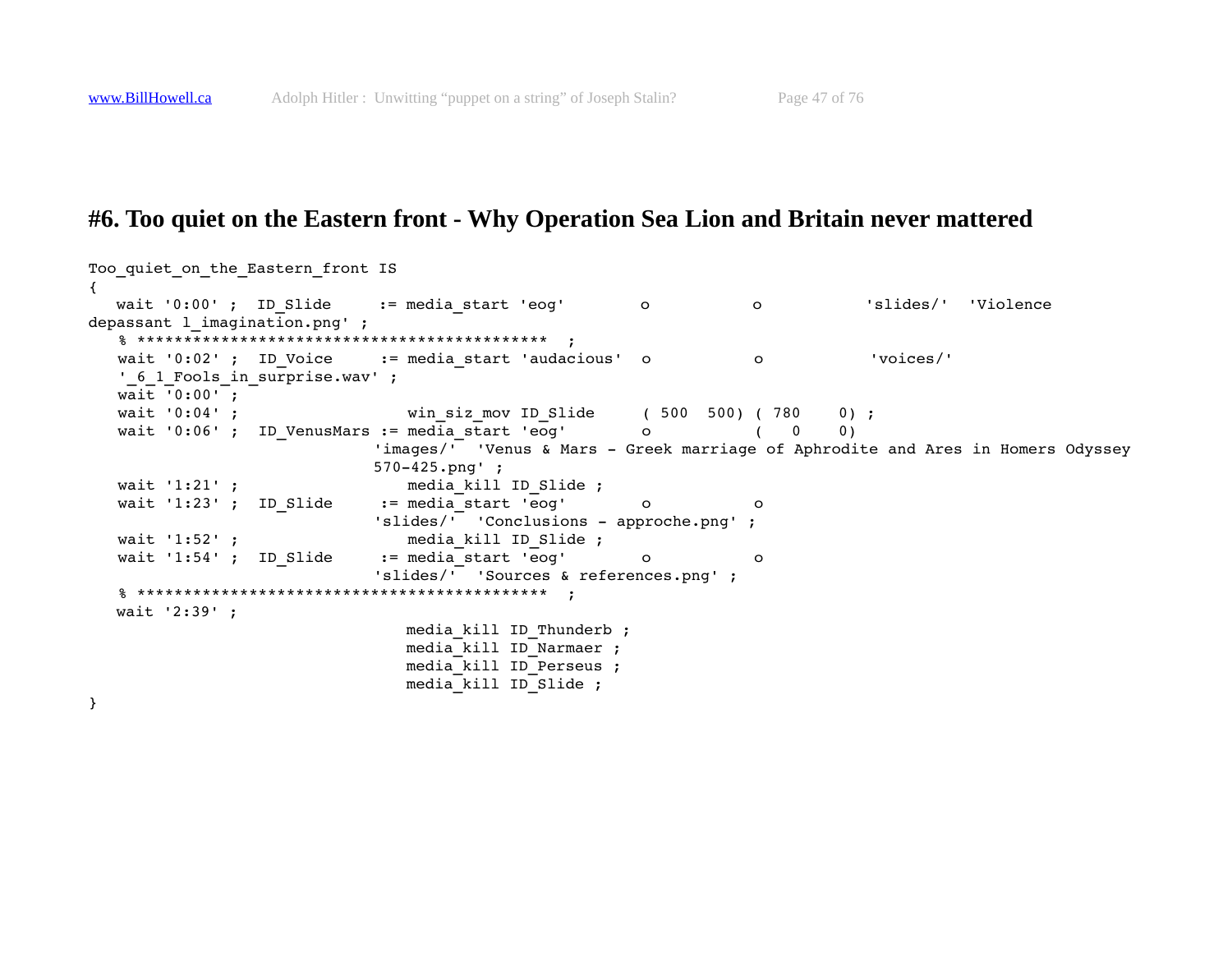# *\_6\_1\_Fools\_in\_surprise*

:= ' Hitlers failure to proceed with Operation Sea-Lion signaled a complete change in the motivations and directions of the war, but an inevitable change that both Hitler and Stalin would have anticipated long before the war began. It is a given that war must be a series of surprises, in spite of the best of plans and execution. But was the timing and circumstance rally much of a surprise to either?

…

…

If Hitler had never realized the extent to which his own fortunes and those of the Nazi party were beholden to Stalin, and how his success was a mere ingredient in Stalin's much larger and much greater plan, did he realize it now? If so, that would have been a big surprise, or more appropriately, a big, sudden suspicion. But it would not have been out of line with his long-standing expectations that one day he would have to turn on Stalin. In any case, without an over-whelming sense of immediate threat, it seems highly unlikely that Hitler would pause in mid-conquest, ignore the main apparent hurdles to his expansion and success, and deliberately start a new major war on a second front.

If the central theme of this film is at least partially correct, then Stalins greatest surprise may have been that his "unwitting puppet", Hitler and the Nazi party, was as effective and well-directed as it had been in the year of the Blitzkreig. A faltering advance at the English Channel would have been considered since the earliest years of pre-war planning, the preparations would have been long in place. But perhaps by the autumn of 1940, Stalin really did believe that Hitler could not possibly pass up the opportunity to finish off Britain, to demolish the three main hurdles to the next grand phase of the Third Reich's expansion : the Battle of Britain, the Battle of the Atlantic, and the Battle of Oil. If that was the case, the a few months breather to the channel could be seen as an understandable delay, but no more than a few months. After that, Stalin could not afford to think that the change in the entire momentum and direction of the war was anything but a long-anticipated redirection of the Nazis against Russia.

…

If anybody was truly surprised, then the only surprising surprises might have been that of Winston Churchill, his military leaders, the Japanese (who shared with the Nazis a common long-term Russian problem), and possibly that of a few American military leaders (but not its political leadership!) such as George Patton (but not Douglas MacArthur, who seemed surprised at everything).

#### …

Completely unsurprising surprises would have been that of Americas political leadership, essentially all Western intellectuals, and Mussolinis Italy. '

# endpage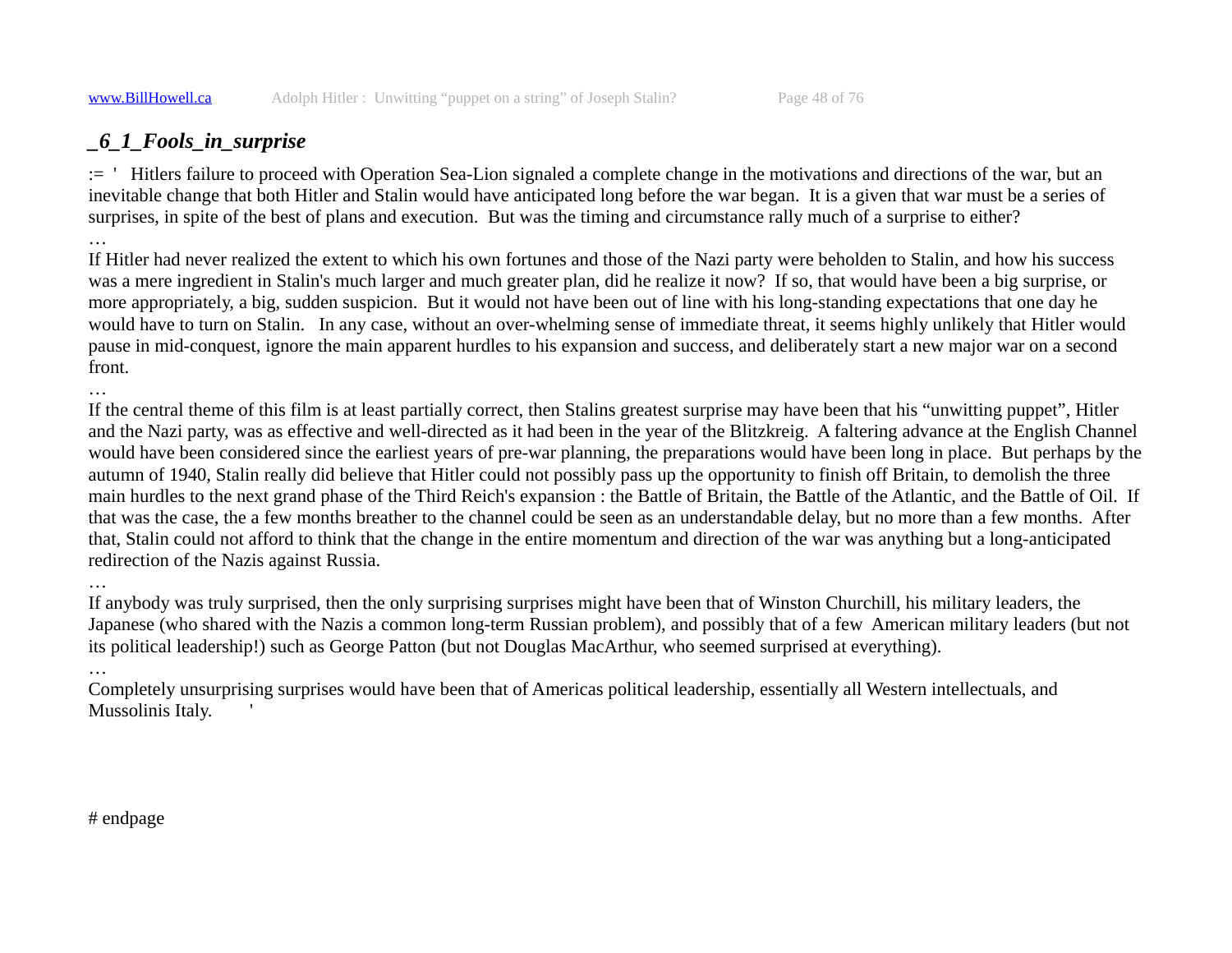[www.BillHowell.ca](http://www.BillHowell.ca/) Adolph Hitler : Unwitting "puppet on a string" of Joseph Stalin? Page 49 of 76

# endsection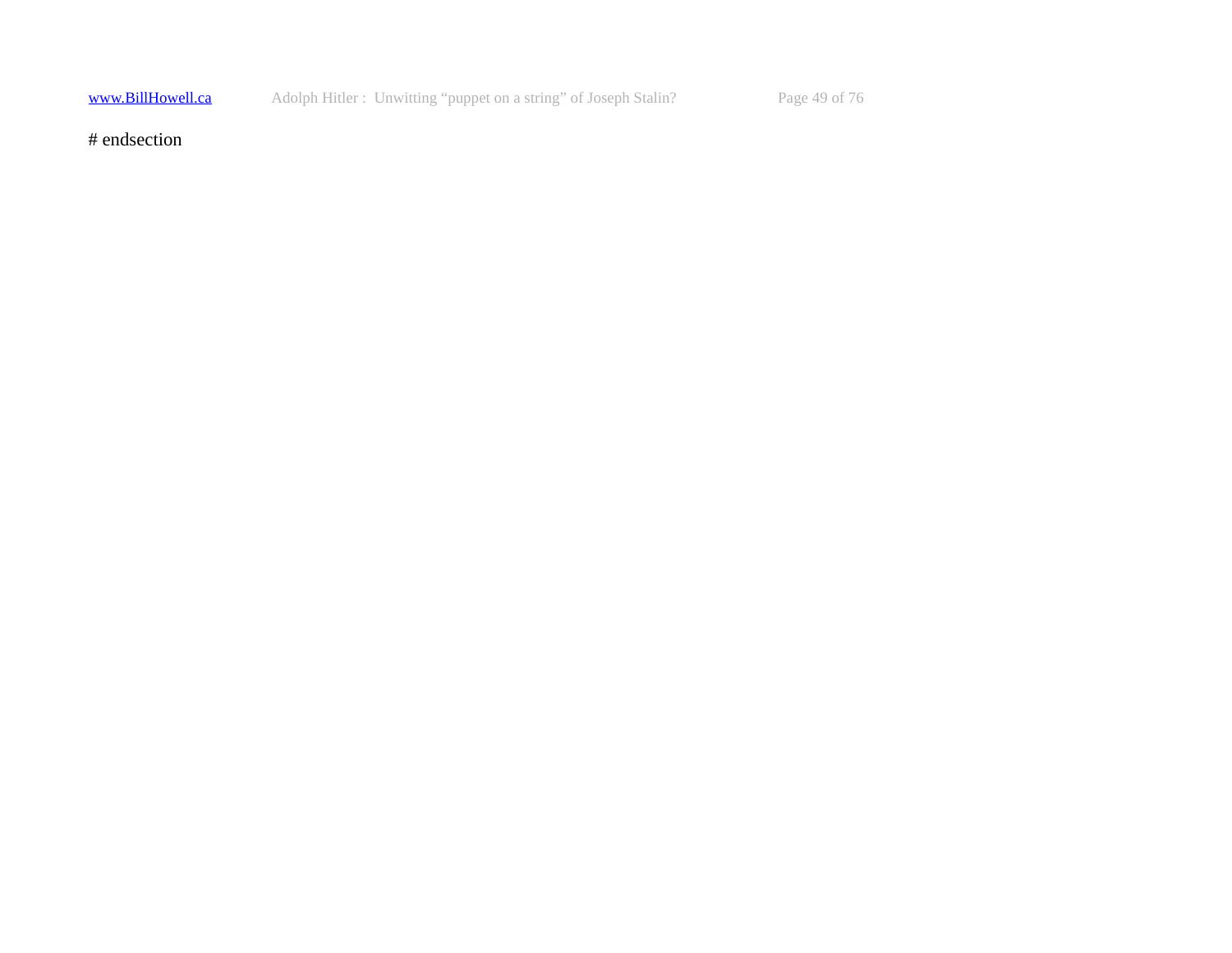# **#7. Night of the longest knives - As with Yamamoto's Perl Harbour, so then with Hitler's Barbarossa**

```
Night of the longest knives IS 
{  
      wait '0:00' ;  ID_Slide     := media_start 'eog'        o           o           'slides/'  
   'La belle princess et le Guerrier-Hero.png' ;
      % ********************************************  ;  
      wait '0:02' ;  ID_Voice     := media_start 'audacious'  o           o            'voices/'
   ' 7 1 A race long started.wav' ;
      wait '0:00' ;  
      wait '0:04' ;                  win_siz_mov ID_Slide     ( 500  500) ( 780    0) ; 
   wait '0:06' ; ID VenusMars := media start 'eog' \qquad \qquad 0 \qquad \qquad ( \qquad \qquad 0 \qquad \qquad 0)
                                'images/' 'Venus & Mars - Greek marriage of Aphrodite and Ares in Homers Odyssey
                                570425.png' ;  
   wait '1:21' ; hedia kill ID Slide ;
      wait '1:23' ;  ID_Slide     := media_start 'eog'        o           o           
                                'slides/' 'Conclusions - approche.png' ;
   wait '1:52' ; hedia kill ID Slide ;
      wait '1:54' ;  ID_Slide     := media_start 'eog'        o           o           
                                'slides/'  'Sources & references.png' ;  
      % ********************************************  ;  
      wait '0:02' ;  ID_Voice     := media_start 'audacious'  o           o            'voices/'
   ' 7 2 Barbarossa as the night of the longest knife.wav' ;
      wait '0:00' ;  
      wait '0:04' ;                  win_siz_mov ID_Slide     ( 500  500) ( 780    0) ; 
   wait '0:06' ; ID VenusMars := media start 'eog' \qquad \qquad 0 \qquad \qquad ( \qquad \qquad 0)
                                'images/' 'Venus & Mars - Greek marriage of Aphrodite and Ares in Homers Odyssey
                                570425.png' ;  
   wait '1:21' ; hedia kill ID Slide ;
      wait '1:23' ;  ID_Slide     := media_start 'eog'        o           o           
                                'slides/' 'Conclusions - approche.png' ;
      wait '1:52' ;                  media_kill ID_Slide ;  
      wait '1:54' ;  ID_Slide     := media_start 'eog'        o           o
```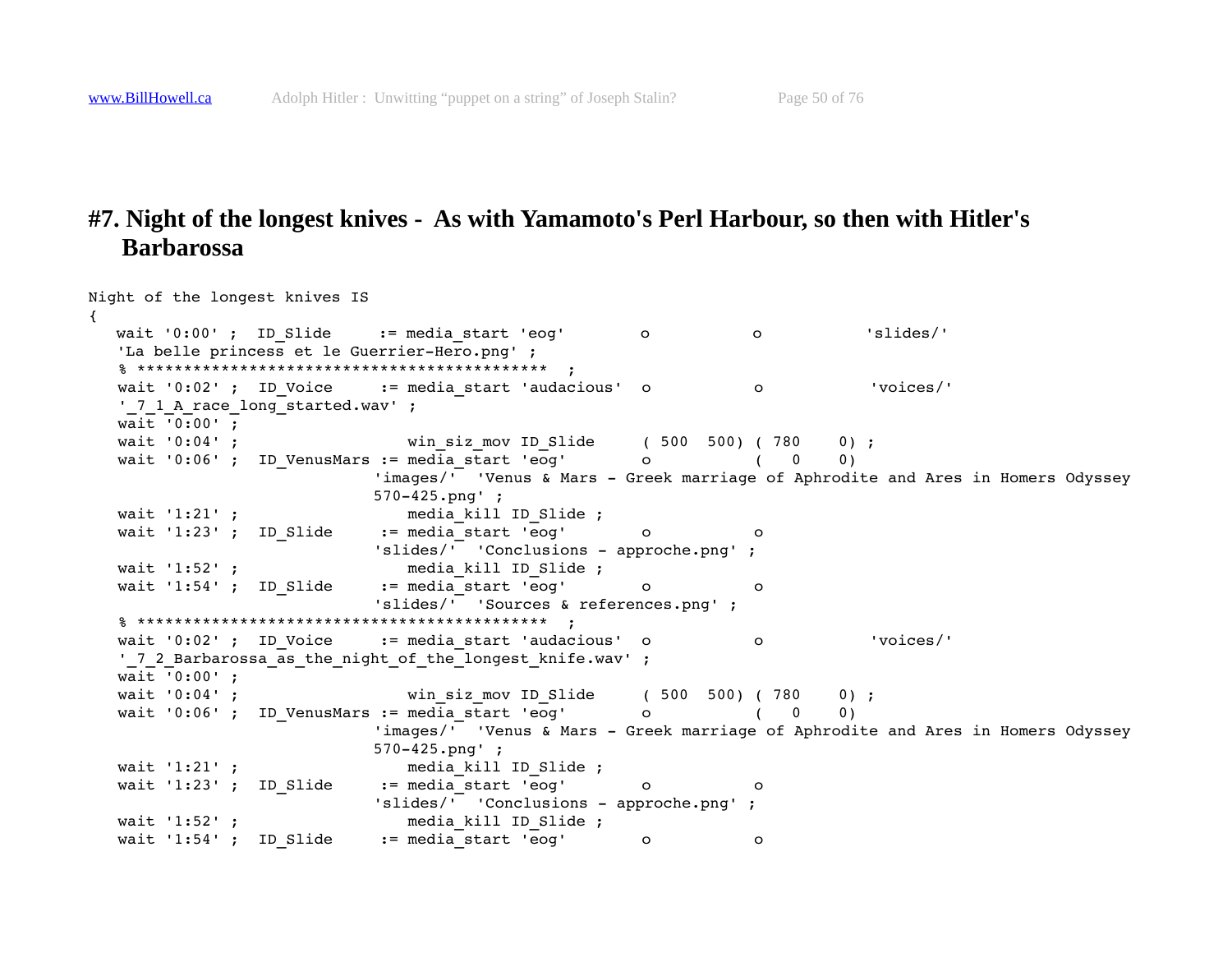```
www.BillHowell.ca Adolph Hitler : Unwitting "puppet on a string" of Joseph Stalin? Page 51 of 76
                                 'slides/'  'Sources & references.png' ;  
      % ********************************************  ;  
      wait '0:02' ;  ID_Voice     := media_start 'audacious'  o           o            'voices/'
   ' 7 3 The Greatest military operation that ever and never was.wav' ;
   \sqrt{a}it '0:00' ;
      wait '0:04' ;                  win_siz_mov ID_Slide     ( 500  500) ( 780    0) ; 
   wait '0:06' ; ID VenusMars := media start 'eog' \qquad \qquad 0 ( \qquad 0 \qquad 0)'images/' 'Venus & Mars - Greek marriage of Aphrodite and Ares in Homers Odyssey
                                 570425.png' ;  
      wait '1:21' ;                  media_kill ID_Slide ;  
      wait '1:23' ;  ID_Slide     := media_start 'eog'        o           o           
                                 'slides/ \cdot 'Conclusions - approche.png' ;
   wait '1:52' ; hedia kill ID Slide ;
      wait '1:54' ;  ID_Slide     := media_start 'eog'        o           o           
                                 'slides/'  'Sources & references.png' ;  
      % ********************************************  ;  
      wait '0:02' ;  ID_Voice     := media_start 'audacious'  o           o            'voices/'
   ' 7 4 The ONLY defense is a good offense.wav' ;
      wait '0:00' ;  
      wait '0:04' ;                  win_siz_mov ID_Slide     ( 500  500) ( 780    0) ; 
   wait '0:06' ; ID VenusMars := media start 'eog' \qquad \qquad 0 \qquad \qquad ( 0 0)
                                 'images/' 'Venus & Mars - Greek marriage of Aphrodite and Ares in Homers Odyssey
                                 570425.png' ;  
   wait '1:21' ; hedia kill ID Slide ;
      wait '1:23' ;  ID_Slide     := media_start 'eog'        o           o           
                                 'slides/'  'Conclusions  approche.png' ;  
      wait '1:52' ;                  media_kill ID_Slide ;  
      wait '1:54' ;  ID_Slide     := media_start 'eog'        o           o           
                                 'slides/'  'Sources & references.png' ;  
      % ********************************************  ;  
      wait '0:02' ;  ID_Voice     := media_start 'audacious'  o           o            'voices/'
   ' 7 5 A fluke of timing or espionage.wav' ;
      wait '0:00' ;  
      wait '0:04' ;                  win_siz_mov ID_Slide     ( 500  500) ( 780    0) ; 
   wait '0:06' ; ID VenusMars := media start 'eog' \qquad \qquad 0 ( \qquad 0 \qquad 0)'images/' 'Venus & Mars - Greek marriage of Aphrodite and Ares in Homers Odyssey
                                 570425.png' ;  
      wait '1:21' ;                  media_kill ID_Slide ;  
      wait '1:23' ;  ID_Slide     := media_start 'eog'        o           o           
                                 'slides/' 'Conclusions - approche.png' ;
```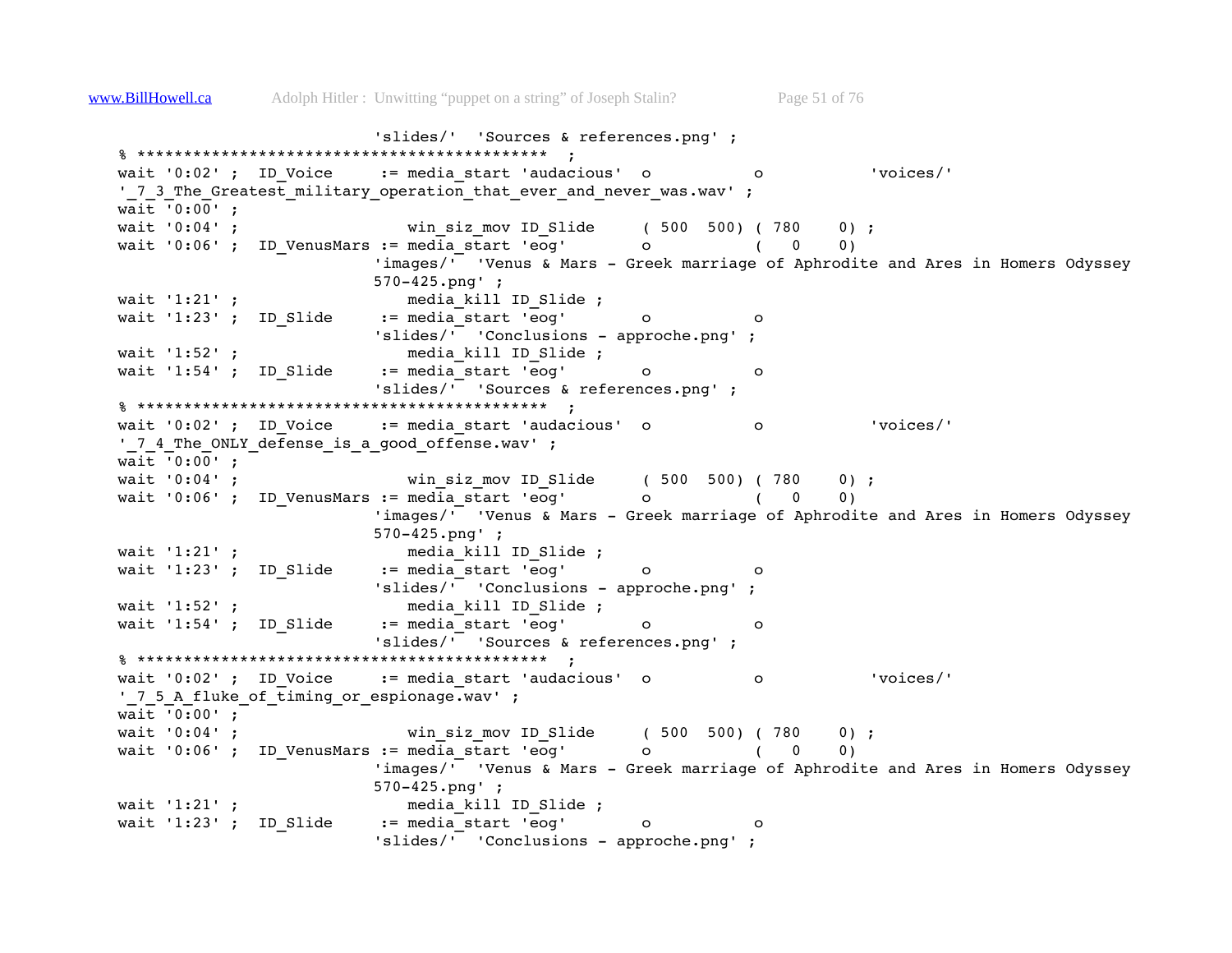```
www.BillHowell.ca Adolph Hitler : Unwitting "puppet on a string" of Joseph Stalin? Page 52 of 76
   wait '1:52' ; https://wait '1:52' ; https://wait '1:52' ;
      wait '1:54' ;  ID_Slide     := media_start 'eog'        o           o           
                                 'slides/'  'Sources & references.png' ;  
      % ********************************************  ;  
      wait '0:02' ;  ID_Voice     := media_start 'audacious'  o           o            'voices/'
   ' 7 6 Your enemy is now your enemies enemy and your friend.wav' ;
      wait '0:00' ;  
      wait '0:04' ;                  win_siz_mov ID_Slide     ( 500  500) ( 780    0) ; 
   wait '0:06' ; ID VenusMars := media start 'eog' \qquad \qquad 0 \qquad \qquad ( \qquad \qquad 0 \qquad \qquad 0)
                                 'images/' 'Venus & Mars - Greek marriage of Aphrodite and Ares in Homers Odyssey
                                 570425.png' ;  
   wait '1:21' ; https://wait '1:21' ; https://wait '1:21' ;
   wait '1:23' ; ID Slide \qquad := media start 'eog' \qquad \qquad o
                                 'slides/' 'Conclusions - approche.png' ;
   wait '1:52' ; hedia kill ID Slide ;
   wait '1:54' ; ID Slide \qquad := media start 'eog' \qquad \qquad o \qquad \qquad'slides/'  'Sources & references.png' ;  
      % ********************************************  ;  
      wait '0:02' ;  ID_Voice     := media_start 'audacious'  o           o            'voices/'
   ' 7 7 Russias super winter to the rescue.wav' ;
      wait '0:00' ;  
      wait '0:04' ;                  win_siz_mov ID_Slide     ( 500  500) ( 780    0) ; 
   wait '0:06' ; ID VenusMars := media start 'eog' \qquad \qquad 0 \qquad \qquad ( \qquad \qquad 0 \qquad \qquad 0)
                                 'images/' 'Venus & Mars - Greek marriage of Aphrodite and Ares in Homers Odyssey
                                 570 - 425.png' ;
   wait '1:21' ; hedia kill ID Slide ;
      wait '1:23' ;  ID_Slide     := media_start 'eog'        o           o           
                                 'slides/' 'Conclusions - approche.png' ;
   wait '1:52' ; https://wait '1:52' ; https://wait '1:52' ;
      wait '1:54' ;  ID_Slide     := media_start 'eog'        o           o           
                                 'slides/'  'Sources & references.png' ;  
      % ********************************************  ;  
      wait '0:02' ;  ID_Voice     := media_start 'audacious'  o           o            'voices/'
   ' 7 8 Admiral Yamamotos Pearl Harbour.wav' ;
      wait '0:00' ;  
      wait '0:04' ;                  win_siz_mov ID_Slide     ( 500  500) ( 780    0) ; 
   wait '0:06' ; ID VenusMars := media start 'eog' \qquad \qquad 0 ( \qquad 0 \qquad 0)'images/' 'Venus & Mars - Greek marriage of Aphrodite and Ares in Homers Odyssey
                                 570 - 425.png' ;
      wait '1:21' ;                  media_kill ID_Slide ;
```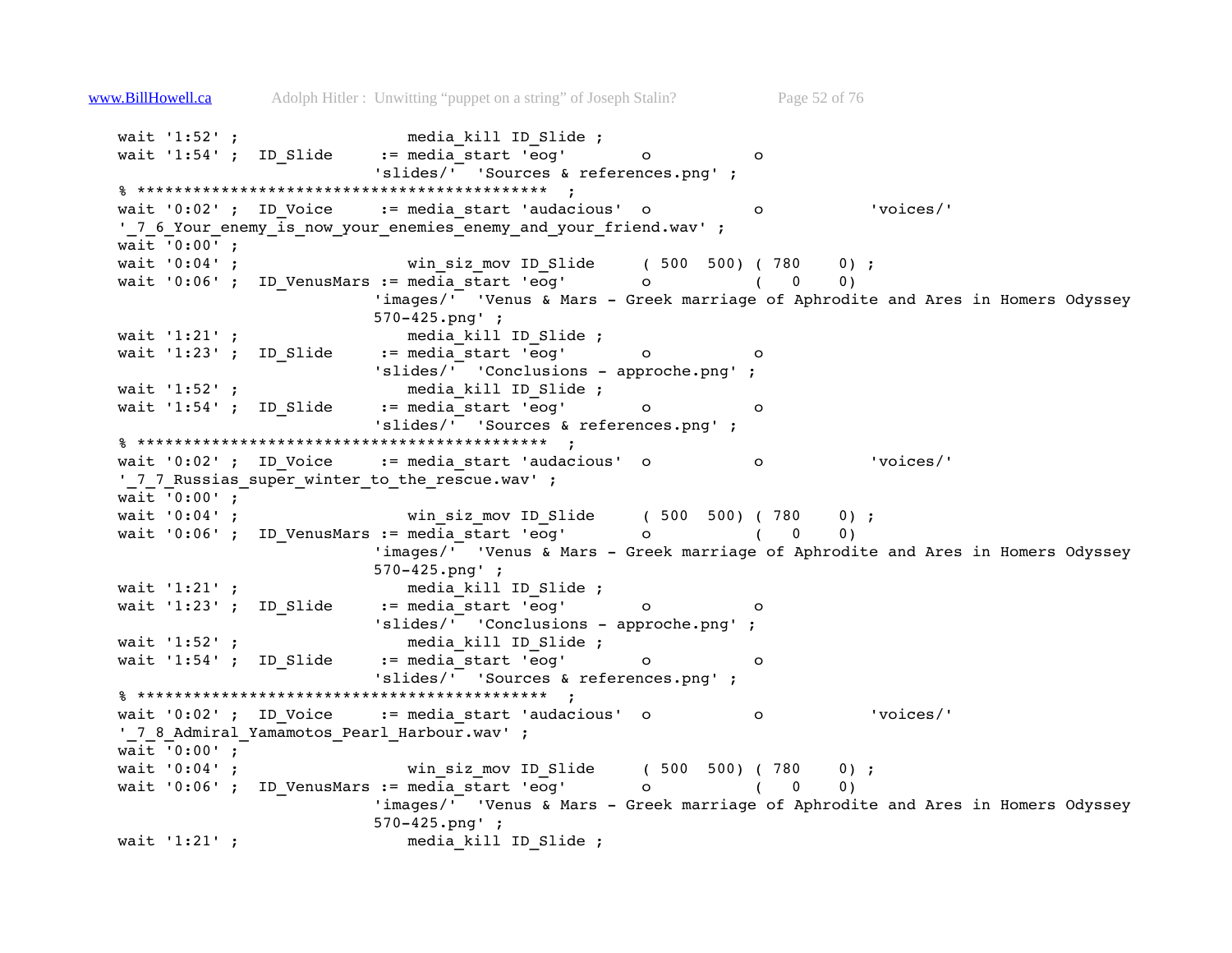```
www.BillHowell.ca Adolph Hitler : Unwitting "puppet on a string" of Joseph Stalin? Page 53 of 76
      wait '1:23' ;  ID_Slide     := media_start 'eog'        o           o           
                                 'slides/' 'Conclusions - approche.png' ;
   wait '1:52' ;<br>wait '1:54' ; ID Slide := media start 'eog'
      wait '1:54' ;  ID_Slide     := media_start 'eog'        o           o           
                                 'slides/'  'Sources & references.png' ;  
      % ********************************************  ;  
      wait '0:02' ;  ID_Voice     := media_start 'audacious'  o           o            'voices/'
   ' 7 9 The rest is also history.wav' ;
      wait '0:00' ;  
      wait '0:04' ;                  win_siz_mov ID_Slide     ( 500  500) ( 780    0) ; 
   wait '0:06' ; ID VenusMars := media start 'eog' \qquad \qquad 0 ( \qquad 0 \qquad 0)'images/' 'Venus & Mars - Greek marriage of Aphrodite and Ares in Homers Odyssey
                                 570425.png' ;  
   wait '1:21' ; hedia kill ID Slide ;
      wait '1:23' ;  ID_Slide     := media_start 'eog'        o           o           
                                 'slides/ \cdot 'Conclusions - approche.png' ;
   wait '1:52' ; https://wait '1:52' ; https://wait '1:52' ;
      wait '1:54' ;  ID_Slide     := media_start 'eog'        o           o           
                                 'slides/'  'Sources & references.png' ;  
      % ********************************************  ;  
      wait '1:52' ;  
                                     media kill ID VenusMars ;
                                     media kill ID Slide ;
```
# endpage

}

#### *\_7\_1\_A\_race\_long\_started*

:= ' Suppose that you entered a footrace where one athlete had already left the starting block long before it began (Stalin), and another had arranged with the race starter to put a silencer on the starting pistol, and to fire it even before the remaining runners had gathered at the start line (Hitler) Some of the runners scrambled to jump in after the silenced pistol fired when they saw that they were missing a race (Britain), and still others never heard of the race, even now some 70 plus years later (the USA and Western intellectuals)? This is a rough description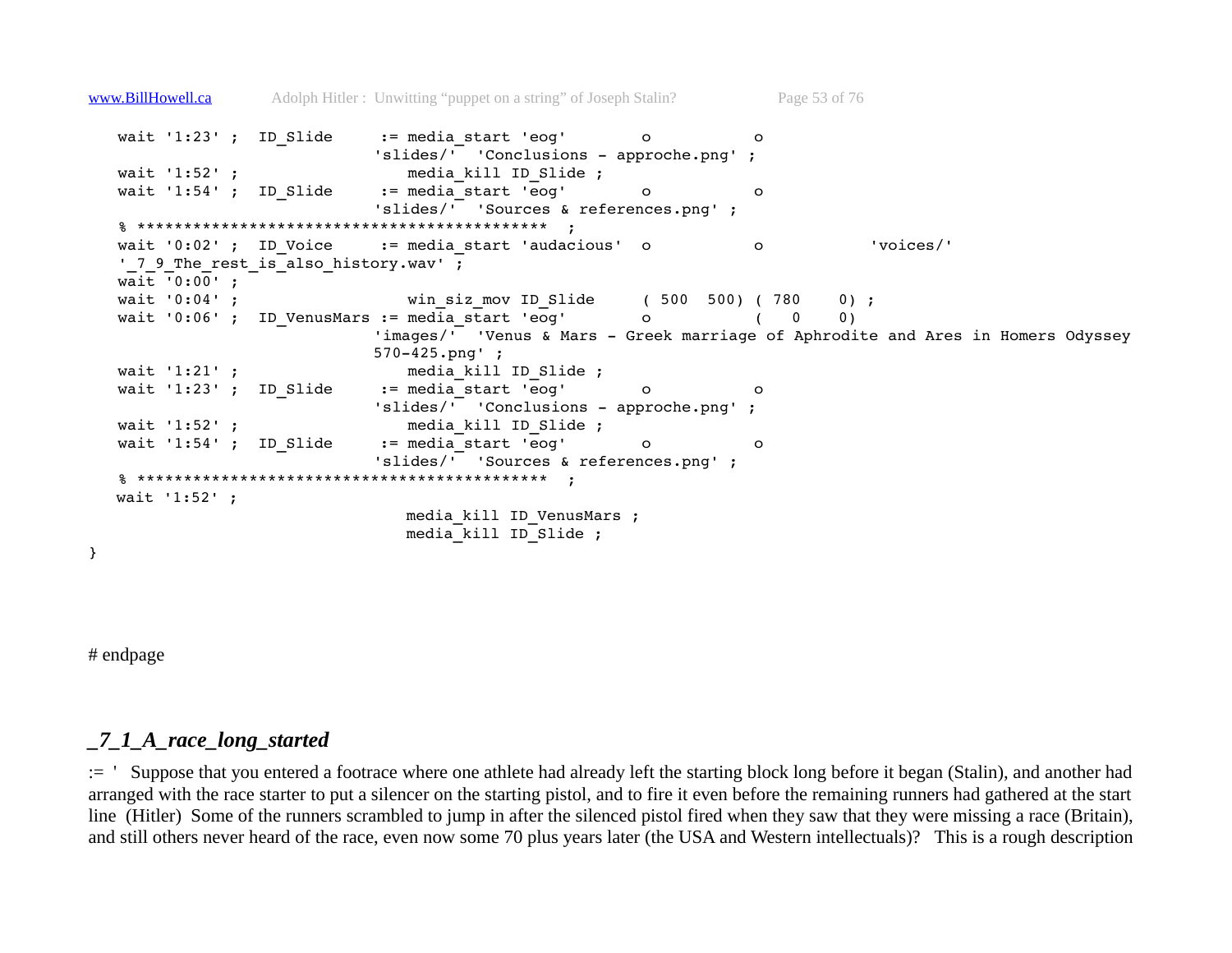#### [www.BillHowell.ca](http://www.BillHowell.ca/) Adolph Hitler : Unwitting "puppet on a string" of Joseph Stalin? Page 54 of 76

of the very foundations of the Second World War and its initiation.

…

But the famously long delays ofive-month period from February 1941 when the Nazis put everything into a massive re-organisation to attack Russia, and June ?12th? 1941 when Hitler launched Operation Barbarossa for the invasion of Russia.

…

Having initiate the war by proxy, thereby long having left the starting line, and having been assisted enormously by Germany in building their enormous and mostly hidden military, and now being at the point where the Western Imperialist nations, with the important exception of the still-uncommitted Americans, the Communists were in a run-away winning position. However, they had the disadvantage of having no battle experience against the Blitzkrieg and Nazi equipment and leadership, and they now critically needed the massive material support of the USA while at the same time being an Axis power up to that point. ?????? But at the end of the day, perhaps their greatest vulnerability was their misjudgment of just how desperate and determined the Nazis were to neutralize their lead, how forcibly obliged and willing Hilter was to open a second and fatal front, and just how fast the Nazis could turn around the entire basis of the Second World War. …

The Nazis were second off the starters bock, far behind the Communists. However, they had a superb, well-trained and battle-hardened military, the top military leadership in the world, much of the best engineering and technology, and the famous German penchant for precise organisation and execution. For at least part of the February to June period, the Nazis also had the advantage

…

The rest of the world were merely naïve spectators, unaware that they had far more at stake than they could imagine. For the most part, they could not even imagine it for the next fifty years that they were paying the consequences. '

# *\_7\_2\_Barbarossa\_as\_the\_night\_of\_the\_longest\_knife*

:= ' In ?1930?, Hitler turned on his loyal and critically important ?brown shirts? under ?name?. The leadership and many troops were murdered, putting an end to their rising power withing the Nazi party, and the potential threat they posed for Hitler. The maneuver was eerily reminiscent of the ongoing series of purges long-practiced by the Communist, and in particular their penchant for regular purges of their secret service, and the threat it would always pose to leadership.

…

But the "night of the long knives" pales in scale compared to what Hitler now had to do - turn against his Communist allies, who had not only provided up until then a secure Eastern front, but whom had also been key to his own rise, but that of the Nazi party and the Third Reich. This would have been a difficult and dangerous decision, but an inevitable and expected one. Only the timing mattered. Hitler could not have been burdened with a sense of guilt.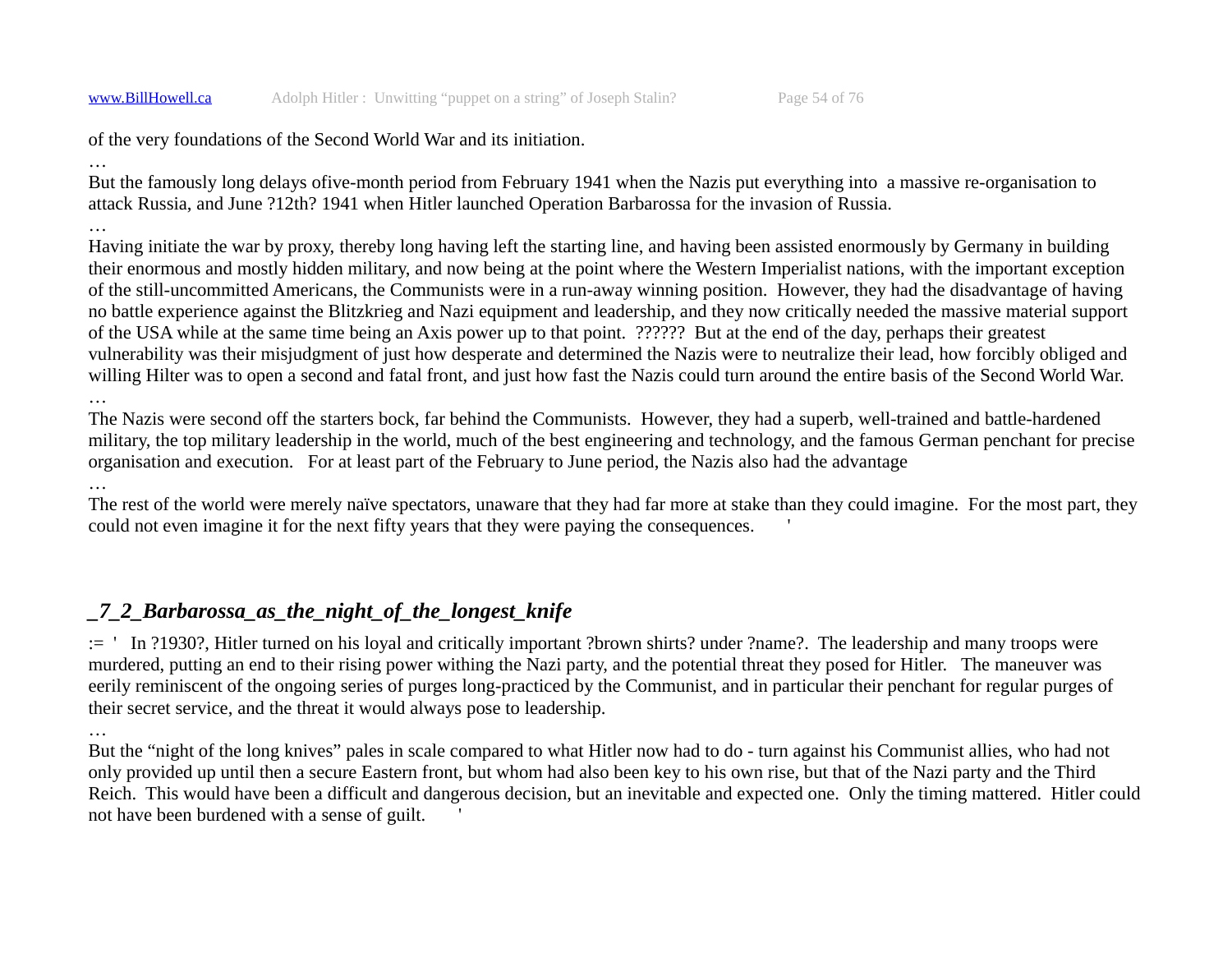#### *\_7\_3\_The\_Greatest\_military\_operation\_that\_ever\_and\_never\_was*

:= ' Hitlers Barbarossa is sometimes described as the largest-scale military invasion in history. It may have been on an absolute scale of actual invasions, not taking into account its RELATIVE scale compared to the regions, or the worlds, resources at the time. I suspect that wars of antiquity actually involved a far high portion of people and resources than did Barbarossa.

…

Viktor Suvorovs book "Icebreaker : who started the Second Word War" not only provides a foundation for the current film and its central theme that Hilter and the Nazis were a necessary tool of Communism, it also provides a brilliant, detailed analysis of the Russian preparations leading into the war and up to the point of Barbarossa. He also describes the Nazi scramble from February 1941 through to the launch of Barbarossa in June, and points out that both sides had the same basic approach for preparing their invasions at one another. …

From his analysis, it is clear that the Nazis forces in Barbarossa were actually SMALL compared to the largest invasion in modern history that had long been planned, prepared, and mostly ready to go by June 1941. That was the Communist takeover of all of Europe, ? Codename?, the invasion that Hitler, and the Nazi party, had been built from their early days to bring to a reality, by declaring war on the Western Imperialist nations, and to weaken both them and the Nazis to the point where Communist forces would conquer Europe and the

world. From Suvorovs analysis it is clear that the Nazis very nearly achieved their inadvertent part of Stalins plan. The Nazis would have likely "super-succeeded" by Stalins measure if they had launched Operation Sea Lion to invade Britain. Instead Barbarossa preempted the super-massive ?name? Russian invasion. Barbarossa revealed the full reality of the moribund Russian invasion, stunning Barbarossas leaders, soldiers and airmen, who were in awe over what they saw. '

## *\_7\_4\_The\_ONLY\_defense\_is\_a\_good\_offense*

:= ' Suvorovs brilliant analysis provides multiple explanations why BOTH the Communists and Nazis demolished their defenses on the Nazis Eastern front. To start with, one cannot launch a massive all-out attack through ones own massive defense lines. At least in those days, your minefields were almost as great a barrier to your own massive attack as they are to the enemys attack. Huge defensive gun emplacements and infrastructure take up too many personnel and equipment that is essential to an overwhelming victory on enemy territory, and are of no use to an all-or-nothing gamble to win. And like the great Muslim victories against Western Europe, troops are best motivated by the desperate knowledge that there is no alternative to winning. The Communists had built the NKVD as a massive "behind the lines army", sometimes better equipped than the regular armies, precisely to create an equal or greater terror behind soldiers than in front of them, forcing a disciplined fight. The NKVD also provided a huge, well organised, trained, and planned insurgency for captured areas, that REQUIRED the use of torture and atrocities on the part of the Nazis, who could expect even worse if they were to be captured on the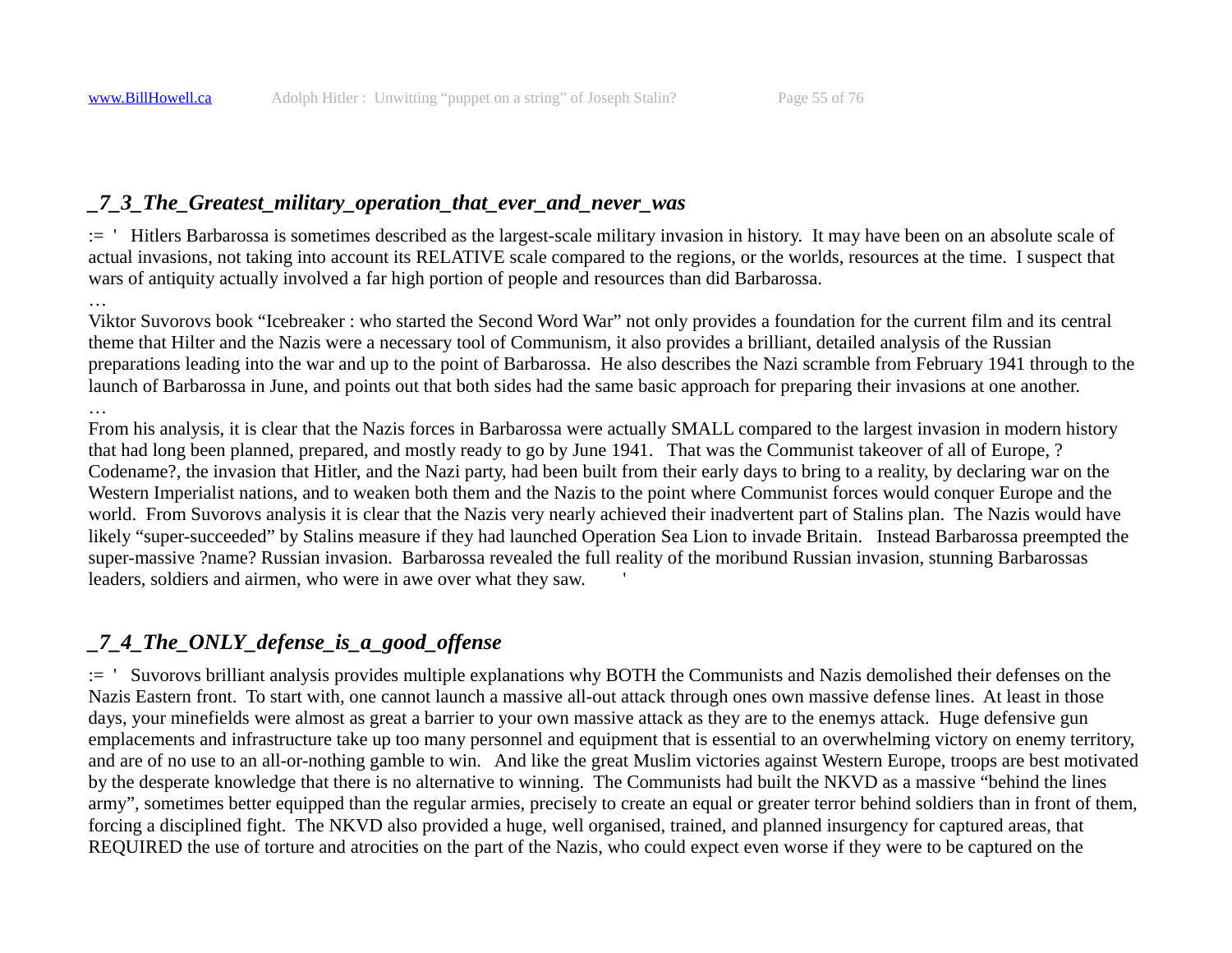battlefield. Or as the world saw both before and after the war, individual citizens and cultures in any of the Communist countries could expect as much. This is a point that Hitler knew well and acted on, but which has never been understood by Western intellectuals, whose criticism rarely covers both sides of the story. As with concentration camps, the Nazis had been inspired by, and learned from, their Communist counterparts. Furthermore, from the time of Napoleon, stories of the unbelievable ability of starving, poorly led Russian soldiers to continue the fight were legendary. Hitler would have known that as well. '

# *\_7\_5\_A\_fluke\_of\_timing\_or\_espionage*

:= ' Following 5 months of intensive scrambling by the Nazis to completely change their direction and prepare Barbarossa, it was perhaps a fluke of history, or perhaps again a result of superb highly deadly espionage, that the Nazis struck first. By Suvorovs guesstimate, Barbarossa was launched only two weeks to ?a month? before only the Communists own planned date. The "miracle of timing", plus the Nazis own state of partial preparedness, suggests that the timing may have been forced even more than it had looked back in February 1941. Perhaps the Nazis knew that the Communists knew that the Nazis had no winter gear or winterized equipment. And perhaps the Communists didn't know that the Nazis knew that the Communists knew that the Nazis didn't have winter clothing. In any case, it was the stork who struck the much larger crocodile, locking both in death-struggle that really had only one outcome, barring a miracle that Hitler had to gamble on.

…

But the Communists would have known that the Nazis knew that the Communists knew that the Nazis didn't have adequate access to oil, that the Nazis coal-to-oil pants were bombed and unreliable, and that the Nazis Romanian oil sources were all too vulnerable. This would later play out in the crucial split of Nazi forces between Stalingrad and the oil fields, with initial success in Stalingrad, and failure in the more important oil fields. '

## *\_7\_6\_Your\_enemy\_is\_now\_your\_enemies\_enemy\_and\_your\_friend*

:= ' With the launch of Barbarossa, the entire basis to the Second World War had changed overnight. It seems inconceivable that even Stalin could possibly become an instant friend of the Allies, but he actually pulled off this amazing feat. This is perhaps not entirely surprising, necessity making bedfellows of the strangest partners, and Britains survival was still far from being a given. What Stalin needed from his new allies was the immediate invasion of Western Europe. What he got was a delayed advance through Sicily and Italy, aided by the ineffective and outmatched response of Italian military. Still, the Allies Southern Europe invasion did lead to a crucial diversion of badly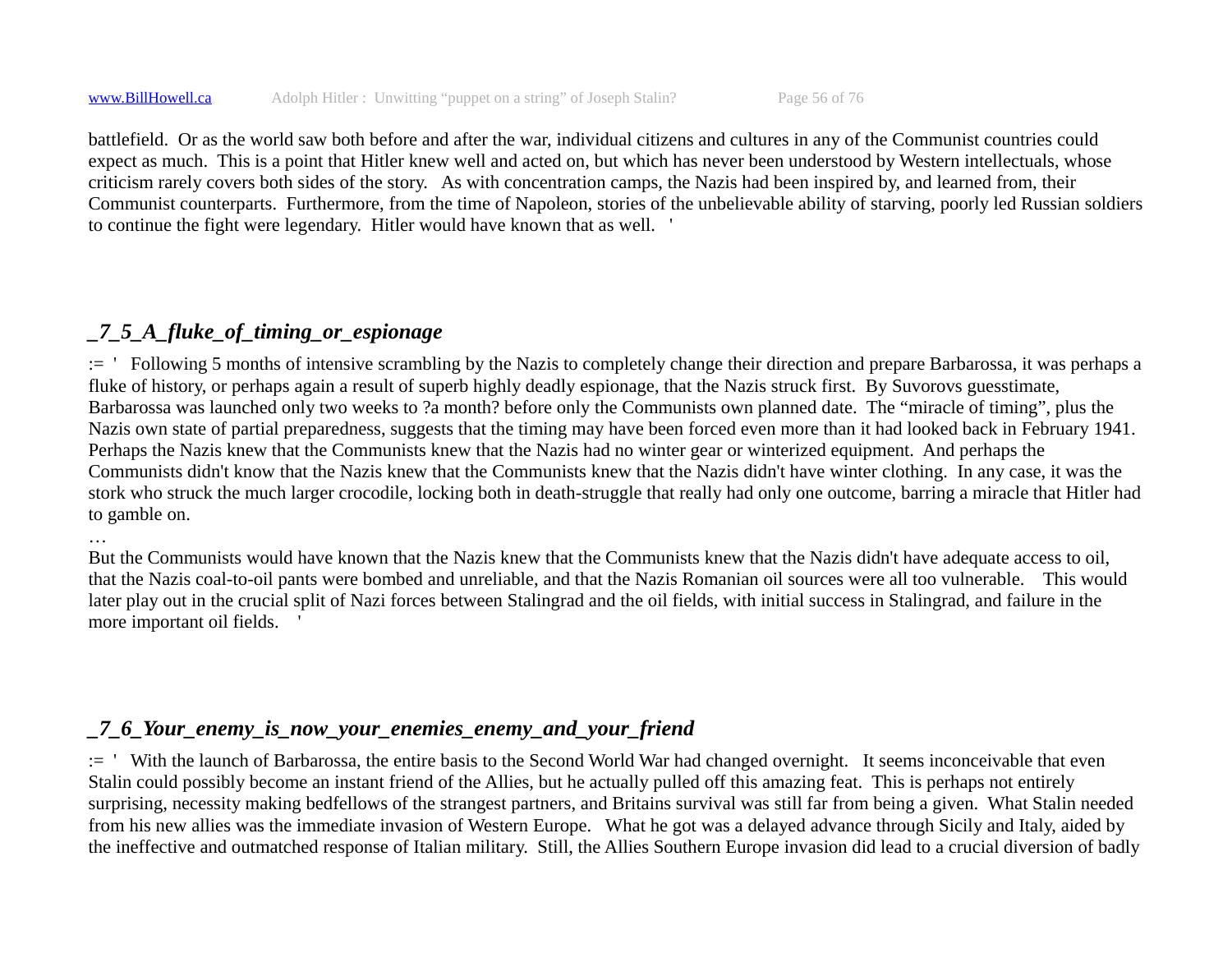#### [www.BillHowell.ca](http://www.BillHowell.ca/) Adolph Hitler : Unwitting "puppet on a string" of Joseph Stalin? Page 57 of 76

needed German personnel and equipment. But it didnt bleed the vulnerable and mauled home base of Britain. Perhaps his frustration over the delays of the Allies was well-founded - in a sense the Allies were letting the former Axis partners bet each others brains out, which was exactly the strategy Stalin used to have a chance of conquering Europe and the world.

…

But the German Blitzkrieg worked its special magic even over the vast distances in Russia, at least until the main bulwarks of Communist defenses were reached : Leningrad, Stalingrad, and Moscow. This was certainly due in no small part to the critical element of surprise that the Nazis had achieved. Mainstream thinking erroneously attributes it to poor military leadership and planning, inadequate equipment, lousy technology, and unpreparedness. Suvorovs analysis of the Communists equipment, training and technology seriously challenges this superficial mainstream thinking.

…

But was the initial success also due in part to Stalins design? Having lost his main attack military, there was little advantage in pouring good troops ad equipment into a losing front. A scorched earth policy robbed the Nazis of badly needed supplies and shelter. Huge numbers of NKVD insurgents leading both captured army and public subversives, and guaranteed that potential thoughts of Russian liberation from the Communists would give way to the forced and inevitable atrocities. The Blitzkrieg could not itself overcome the challenge of extremely stretched out and vulnerable supply lines, and the troop and equipment requirements to control captured territories far exceeded the worstcase scenarios of Western Europe, who were far more docile and accepting of conquest. Nor was the Blitzkrieg suited to urban gorilla warfare in the rubble of major cities. Not even mass starvation was sufficient to defeat the Communists, after all, they had long years of practice under the Communists. But Stalin would have foreseen that the initial, spectacular successes of the Nazis would have had a galvanizing effect on his new, wary allies. The situation amplified Allied fears, and forced their hand to provide the same kind of American material lifeline as Britain was receiving. Stalin didnt even have to pay for that. In a very short period, enemies had been converted wholesale to committed saviors. Brilliant. '

#### *\_7\_7\_Russias\_super\_winter\_to\_the\_rescue*

:= ' As per ?name? truism : "... Those who fail to learn the lessons of history are doomed to repeat it. ..." To which I add "... But those who learn the lessons of history, well they too are doomed to repeat it. ..."

…

Charles Gustav of Sweden and Napoleon Bonaparte of France are among would-be Russian conquerers who were defeated in no small part by the Russian winters. Every history and military buff knows that. In spite of his unpreparedness, Hitler would have known that as well, but didn't have much choice with the gamble. But far less well known is that the winters of defeat were not normal Russian winters, they had far more than the usual bite. Napoleons invasion occurred in the depths of the Dalton grand soar minimum of ~1790 to 1820, mild by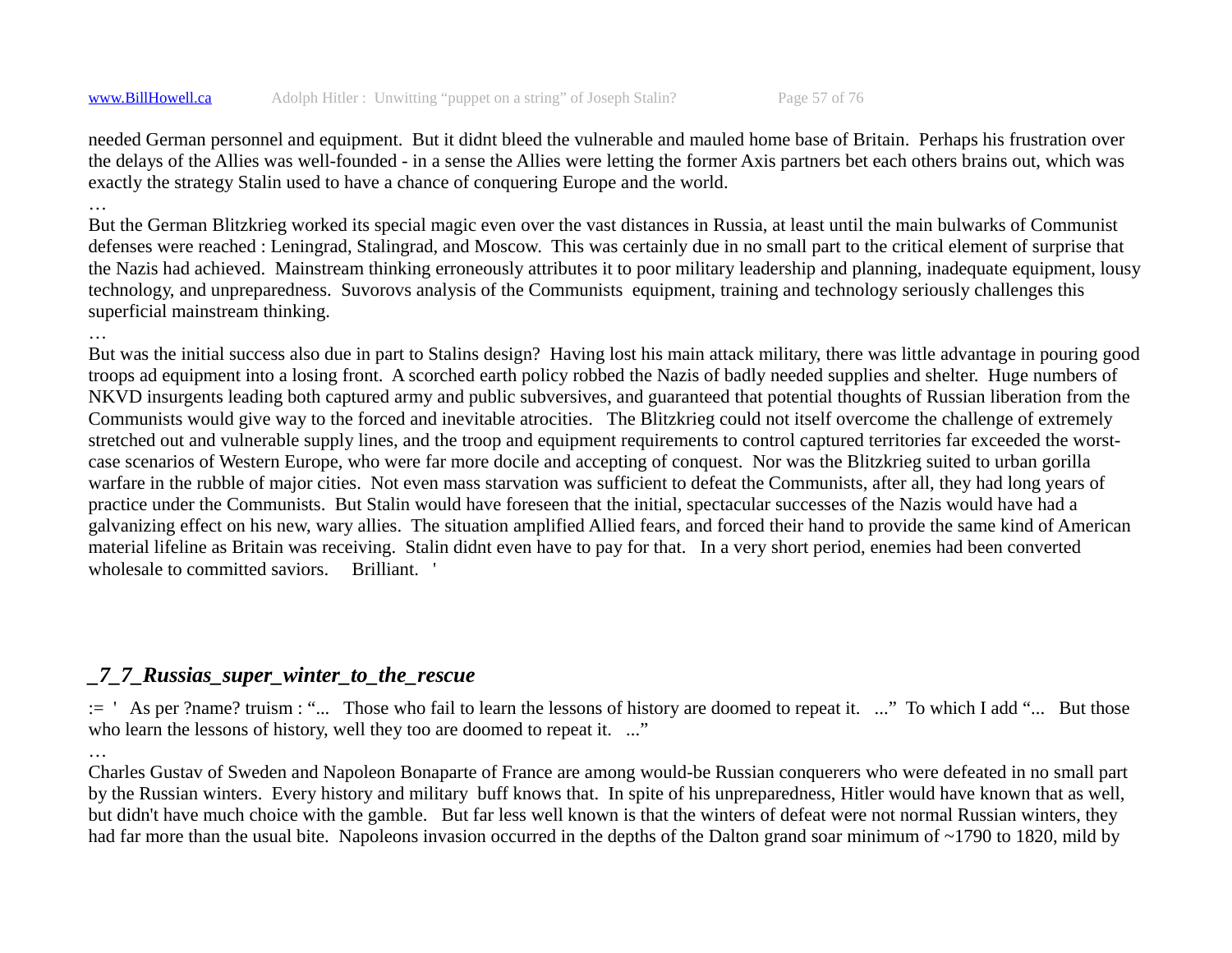the standard of other grand solar minima, but still a force to be reckoned with. As an example, the last real "summerless year", occurred in 1816. It is perhaps erroneously attributed to the after-effects of the Tambora volcanic explosion of 1815, roughly ten times the size of Krakatoa by some guesstimates. I suspect that the real basis was the Dalton minima, perhaps catalysed or assisted by the Tambora eruption, and perhaps not.

…

The 1940s was a period of relative warmth, not of a grand solar minimum. It did follow a major phase change in climate in ?1933?. Somewhat paradoxically for the idea of a major cold is that the fifty-year period of approximately ?1940 to 2000? marks the third highest level of solar activity over the last 11,000 years! But whatever the greater climate context may have been, as the graph of European continental temperatures in the twentieth century clearly shows, the fall of 1941 was a period of an intense, anomalous down-spike in temperature. Hitler knew he lacked preparedness for a normal Russian winter. What followed was perhaps more deadly than the Russian soldiers.

…

One can perhaps understand divine intervention to save Russia from Swedish and French invasions, but the Communists had systematically murdered priests and suppressed religion. Assuming that the down-spike in 1941 was of divine origin, then why would this have occurred to save the Communists? Perhaps, as my Ottawa friend Ron ?Benz? suggested, God had become a Communist? '

# *\_7\_8\_Admiral\_Yamamotos\_Pearl\_Harbour*

:= ' As the Nazi advance mired down in the Russian winter, and ran up against Leningrad and Stalingrad, and as the Japanese cleared out the Eastern Pacific and South-East Asia, the Nazis needed a major success and diversion of American power. To what extent that played in the timing of Pearl Harbour I don't know, Admiral Yamamoto famously commented on the probably impact of his orders echos eerily what Hitler and his military leaders must have felt many times over with the decision to invade Russia : "... I fear that we will awaken a sleeping dragon. ...". The Japanese must have anticipated that a war with the Americans was inevitable, but the particular timing wasn't what they wanted.

…

It is a strange thing, that Winston Churchill's desperate attempts to push the Americans fully into war, the Nazis desperate need for a diversion for the Americans, and the Japanese obligation to assist their fellow Axis, seemingly only were forced at a the right time for Stalin? Conspiracy theories have suggested that Churchill may have deliberately withheld key information about the Japanese attack precisely to drag the Americans into war, although it does seem to me that the Americans themselves had all the information they needed to be ready. I have yet to see an analysis that the failure was not a failure that resembles good ears and hearing, nor even just bad listening skills, nor even just confirmational bias and preconceived beliefs, but perhaps appropriate nudges in the right direction at the right time, likely unknown to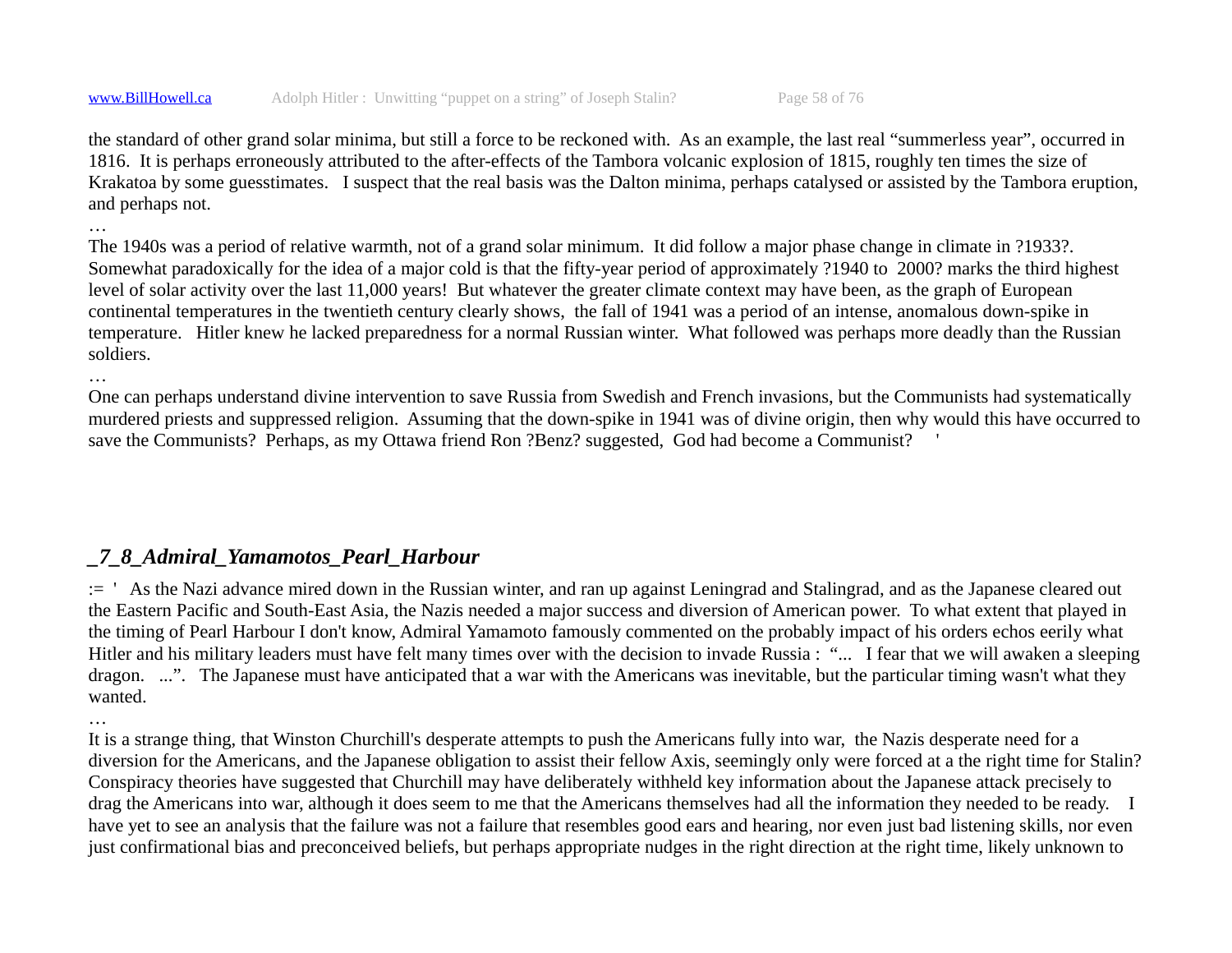#### [www.BillHowell.ca](http://www.BillHowell.ca/) Adolph Hitler : Unwitting "puppet on a string" of Joseph Stalin? Page 59 of 76

the decision maker, the puppet. Churchill might have somehow done that, but if ever such a process took place, the real master of the technique was Stalin. In any case, that is the core of the central theme of this film with respect to Hitler and the foundations of WWII, and Roosevelts role will be discussed in that context later in the film.

…

Most likely this is an illusion driven by my own bias, which is the central theme to this film, and my lack of detailed knowledge around the event. Its easy to become immersed in conspiracy theories, which seem mostly to serve as excuses for out own failures. For that reason I normally do not like to delve into them at all. But its a bit hard to imagine a "true" description of a war without conspiracy theory of some sort, as wars by nature must involve conspiracies. And keep in mind that the conventional explanations for the rise of Hitler and the Nazis, and the origins an motivations of the Second World War ARE conspiracy theories. In my view, this is not well enough recognized. "Multiple conflicting hypothesis" is my way of retaining a number of concepts, trying to avoid becoming a prisoner of concepts, instead of concepts simply being tools to use at my discretion. ... '

# *\_7\_9\_The\_rest\_is\_also\_history*

:= ' As noted several times previously, the central theme of this film is that Hitler and the Nazi party and the Second World War were, to an important degree extent, unwitting tools of Joseph Stalin. While built on shaky, incomplete, and somewhat incoherent ground, this theme has interesting, if circumstantial, points of support. At the very least, the course of events follows intentions apparently stated decades before, and certainly fits in with a very strong, often repeated, long-term central objectives of the Communists to revolutionize the world. To the authors knowledge, that objective has never been officially dropped, ??? even by the short-lived "Communism with a human face" initiated by Gorbachev ???.

…

With the launch of Barbarossa, the course of the war from June 1941 through to the surrender of the Nazis in ?month? 1945, follows a plan that diverges from the original objectives set for the war and all of world. We'll close the "central theme" analysis at this point with the observation that even with his primary plan in ruins, Stalin still managed to out-think and out-negotiate Allied powers to the Communists advantage. The Communists were the overwhelming "victors" of new conquered territories, now encompassing all of Eastern Europe, including key areas such as the Balkans and control of the Straits of Bosporus, giving Mediterranean access to their fleet. Japan had been neutralized an contained, and the addition of China to the Communist realm was well advanced, with overwhelming victory being attained within four years of the end of the war.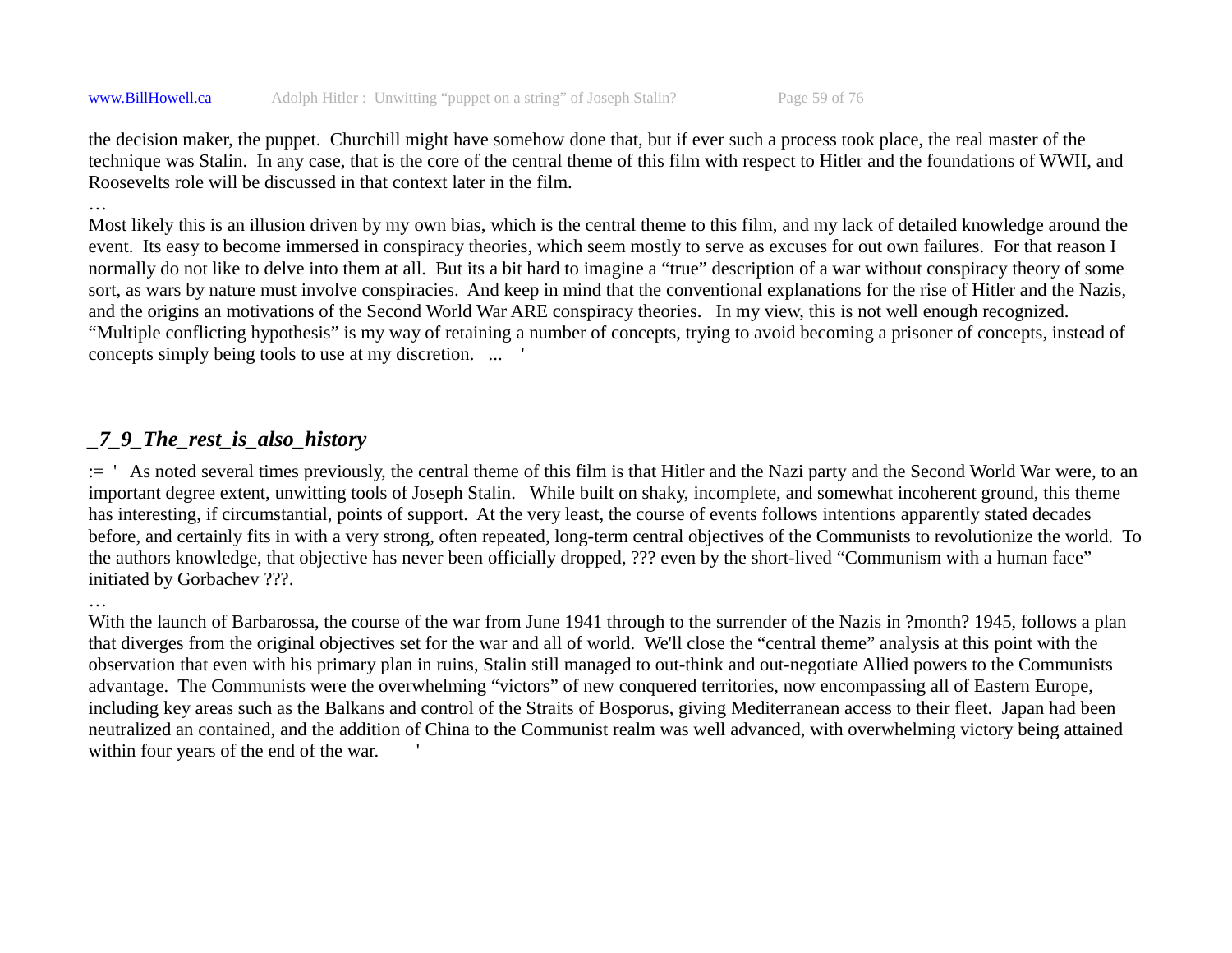[www.BillHowell.ca](http://www.BillHowell.ca/) Adolph Hitler : Unwitting "puppet on a string" of Joseph Stalin? Page 60 of 76

# endsection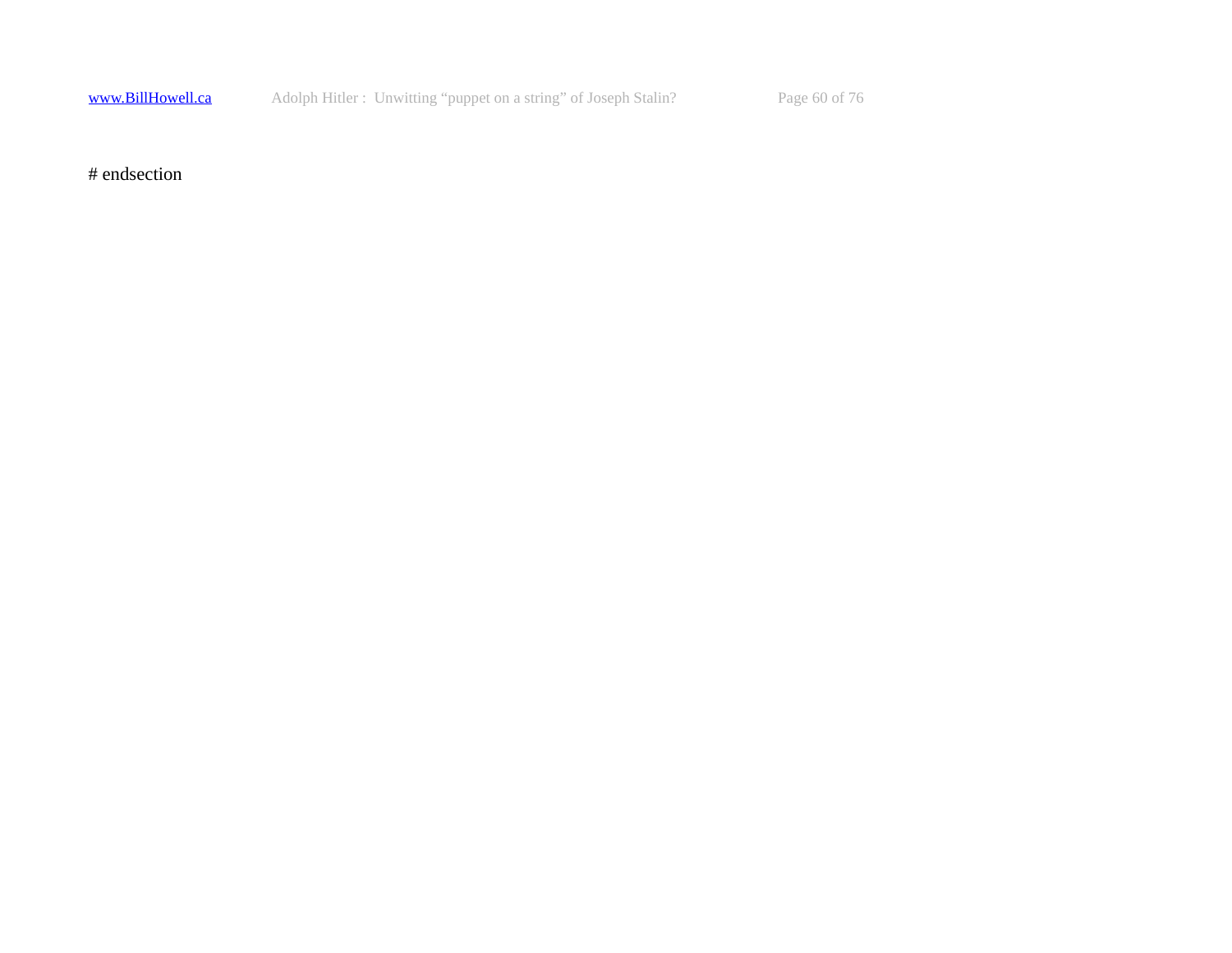## **#8. Guess who almost had your ass, Guess who almost lost it for you, Guess who saved it**

```
Guess who saved your ass IS
{<br>wait '0:00'; ID Slide
                                  wait '0:00' ;  ID_Slide     := media_start 'eog'        o           o           'slides/'  'La belle princess
et le Guerrier-Hero.png';
      % ********************************************  ;  
      wait '0:02' ;  ID_Voice     := media_start 'audacious'  o           o            'voices/'
   ' 8 1 The Allies should have lost the war.wav' ;
      wait '0:00' ;  
      wait '0:04' ;                  win_siz_mov ID_Slide     ( 500  500) ( 780    0) ; 
   wait '0:06' ; ID VenusMars := media start 'eog' \qquad \qquad 0 ( \qquad 0 \qquad 0)'images/' 'Venus & Mars - Greek marriage of Aphrodite and Ares in Homers Odyssey
                                570-425.png' ;<br>media kill ID Slide ;
   wait '1:21' ;                  media_kill ID_Slide ;  
   wait '1:23' ;  ID_Slide     := media_start 'eog'        o           o           
                               'slides/' 'Conclusions - approche.png';
      wait '1:52' ;                  media_kill ID_Slide ;  
   wait '1:54' ; ID Slide := media start 'eog' \qquad \qquad o
                                'slides/' 'Sources & references.png' ;
      % ********************************************  ;  
      wait '0:02' ;  ID_Voice     := media_start 'audacious'  o           o            'voices/'
   ' 8 2 Stalin would have you speaking Russian by now.wav' ;
      wait '0:00' ;  
      wait '0:04' ;                  win_siz_mov ID_Slide     ( 500  500) ( 780    0) ; 
   wait '0:06' ; ID VenusMars := media start 'eog' \overline{O} o (0 \ 0)'images/' 'Venus & Mars - Greek marriage of Aphrodite and Ares in Homers Odyssey
                                570425.png' ;  
   wait '1:21' ; headia kill ID Slide ;
      wait '1:23' ;  ID_Slide     := media_start 'eog'        o           o           
                                'slides/ \cdot 'Conclusions - approche.png' ;
   wait '1:52' ; https://wait '1:52' ; https://wait '1:52' ;
      wait '1:54' ;  ID_Slide     := media_start 'eog'        o           o           
                                'slides/'  'Sources & references.png' ;  
      % ********************************************  ;
```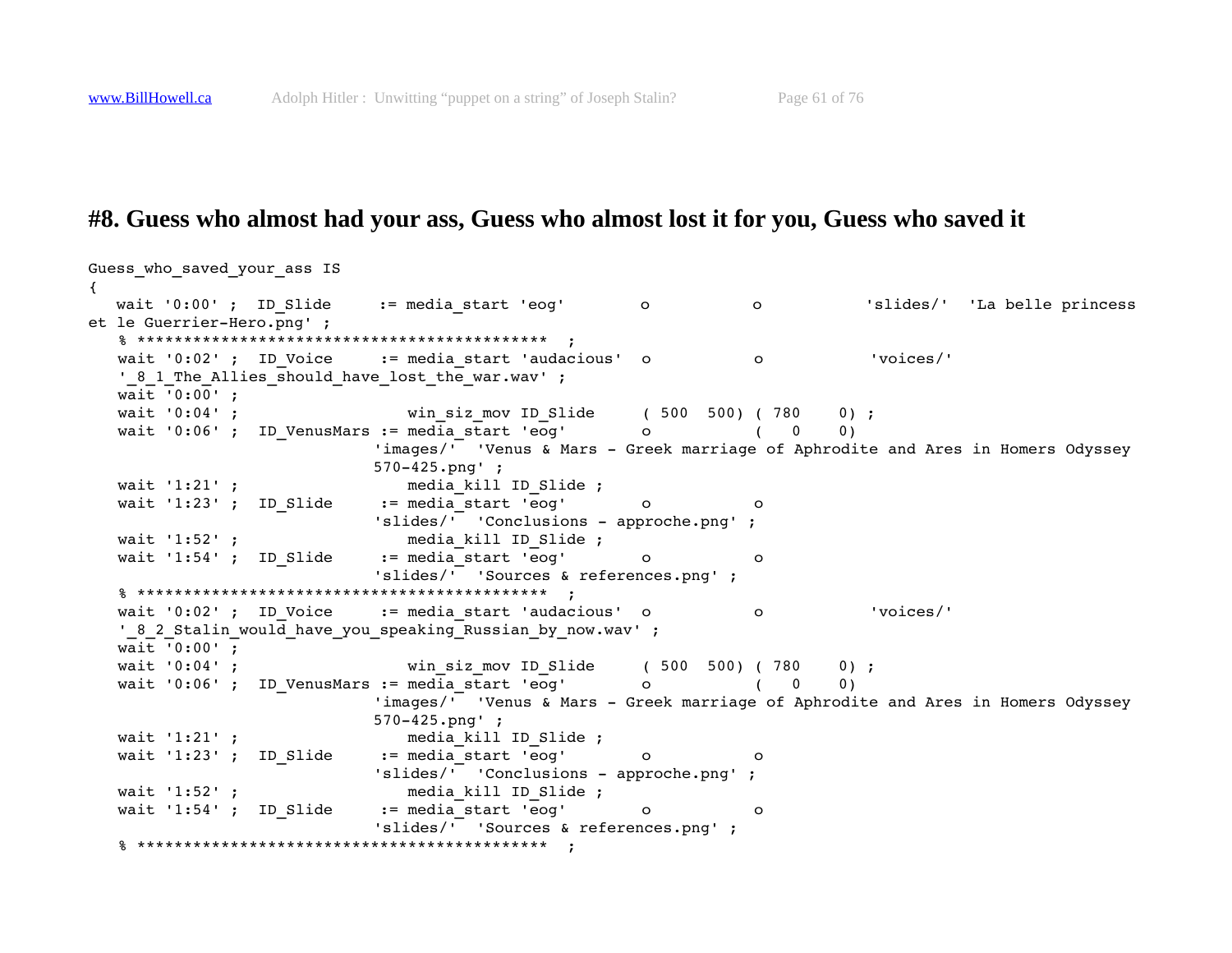```
   wait '0:02' ;  ID_Voice     := media_start 'audacious'  o           o            'voices/'
' 8 3 Roosevelt as both traitor and hero.wav' ;
   wait '0:00' ;  
   wait '0:04' ;                  win_siz_mov ID_Slide     ( 500  500) ( 780    0) ; 
wait '0:06' ; ID VenusMars := media start 'eog' \qquad \qquad 0 ( \qquad 0 \qquad 0)'images/' 'Venus & Mars - Greek marriage of Aphrodite and Ares in Homers Odyssey
                             570 - 425.png' ;
wait '1:21' ; healia kill ID Slide ;
   wait '1:23' ;  ID_Slide     := media_start 'eog'        o           o           
                             'slides/' 'Conclusions - approche.png';
   wait '1:52' ;                  media_kill ID_Slide ;  
   wait '1:54' ;  ID_Slide     := media_start 'eog'        o           o           
                             'slides/' 'Sources & references.png' ;
   % ********************************************  ;  
   wait '0:02' ;  ID_Voice     := media_start 'audacious'  o           o            'voices/'
' 8 4 Churchill and Hitler as co heroes.wav' ;
wait \frac{-}{0:00} :
   wait '0:04' ;                  win_siz_mov ID_Slide     ( 500  500) ( 780    0) ; 
wait '0:06' ; ID VenusMars := media start 'eog' \qquad \qquad 0 \qquad \qquad ( 0 0)
                             'images/' 'Venus & Mars - Greek marriage of Aphrodite and Ares in Homers Odyssey
                             570425.png' ;  
wait '1:21' ;<br>wait '1:23' ; ID Slide := media start 'eog'
   wait '1:23' ;  ID_Slide     := media_start 'eog'        o           o           
                             'slides/' 'Conclusions - approche.png';
   wait '1:52' ;                  media_kill ID_Slide ;  
wait '1:54' ; ID Slide \qquad := media start 'eog' \qquad \qquad o \qquad \qquad'slides/'  'Sources & references.png' ;  
   % ********************************************  ;  
   wait '1:52' ;  
                                 media kill ID VenusMars ;
                                 media kill ID Slide ;
```
}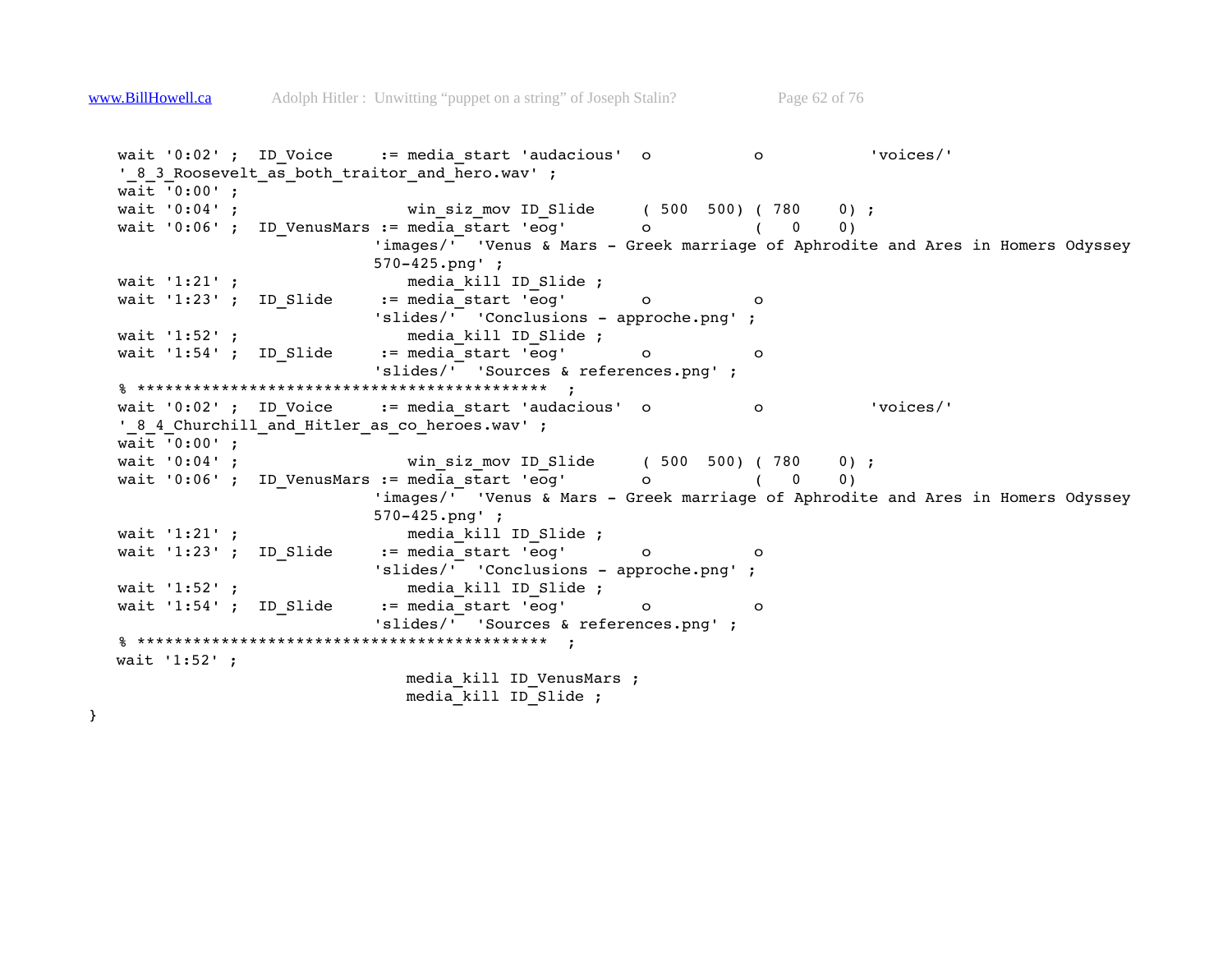# *\_8\_1\_The\_Allies\_should\_have\_lost\_the\_war*

:= ' Many decades and generations after the war, a senior Polish-born Canadian engineer hosted dinner at his home with a senior German Swiss research contractor and myself as guests. Discussions went back to the Second World War and its aftermath. The German contractor pointed out that it still seemed unbelievable to many old Germans who survived the war that they could have lost. The over-whelming material wealth and equipment of the Americans were a huge part of this, but even then the Allied battlefield effectiveness was questionable.

…

There is perhaps more to this than the old German war survivors realize, but not necessarily to the advantage of the Germans of the time. An initial lack of preparation and resolve could easily have been fatal for the Allies, and very nearly was. But the greatest threat was Communist, and but for a timing glitch of only a few weeks, the outcome of the war could have run according to the long established plan. This would NOT have been to the advantage of the Nazis, and it would have led to a radically different world.

…

While technology was central to the battlefield successes, and the Nazis failed to develop or deploy in a timely manner several potential game-changers : more accurate long-range missiles, an ultra-heavy long-range bomber, vast numbers of Me262s as a jet fighter and not just a fighter-bomber, etc. However, one technology stands well above the rest, and that was the atomic bomb. Of course, the atomic bomb was of German-Japanese origin, not Allied, and that could have easily tilted the balance. ?Missing points here - espionage to derail the German program).? It seems that the Japanese actually were in advance over the Americans in their program, until American bombing at Nagoya Japan forced them to move it to Korea. As with timing of Barbarossa, it seems that a matter of only a couple of weeks, either a fluke of timing or the product of espionage meant that the Americans used it first. But most likely, by mid-August 1945, it was too late for the Japanese anyways, too much damage had already been inflicted, and an atomic war would have been to their disadvantage given one-sided access to major industrial and population centers. A years advance by the Japanese was entirely a possibility, and that would have been a different scenario.

…

In the unlikely event that Nazism could have survive and controlled much of Europe, would the Nazis have been a "gentler and kinder" master than the Communists? My own theme is that Communism is the foundation, Fascism was a very mild, accommodative, and nationalistic form of Communism, and Socialism is the form that must be sold to wary democracies. But in essence, they share the common character that "the collective" decides what everybody and organisation must think, how they should behave, and how they are organised. Nazism was extreme by necessity, by their Communist origins, and by necessity given their true parent and real enemy. But they were quite modest compared to Communism. Or, would a Nazism at peace have actually been simply Communism with a different name, or even with the same name? Nobody knows for certain.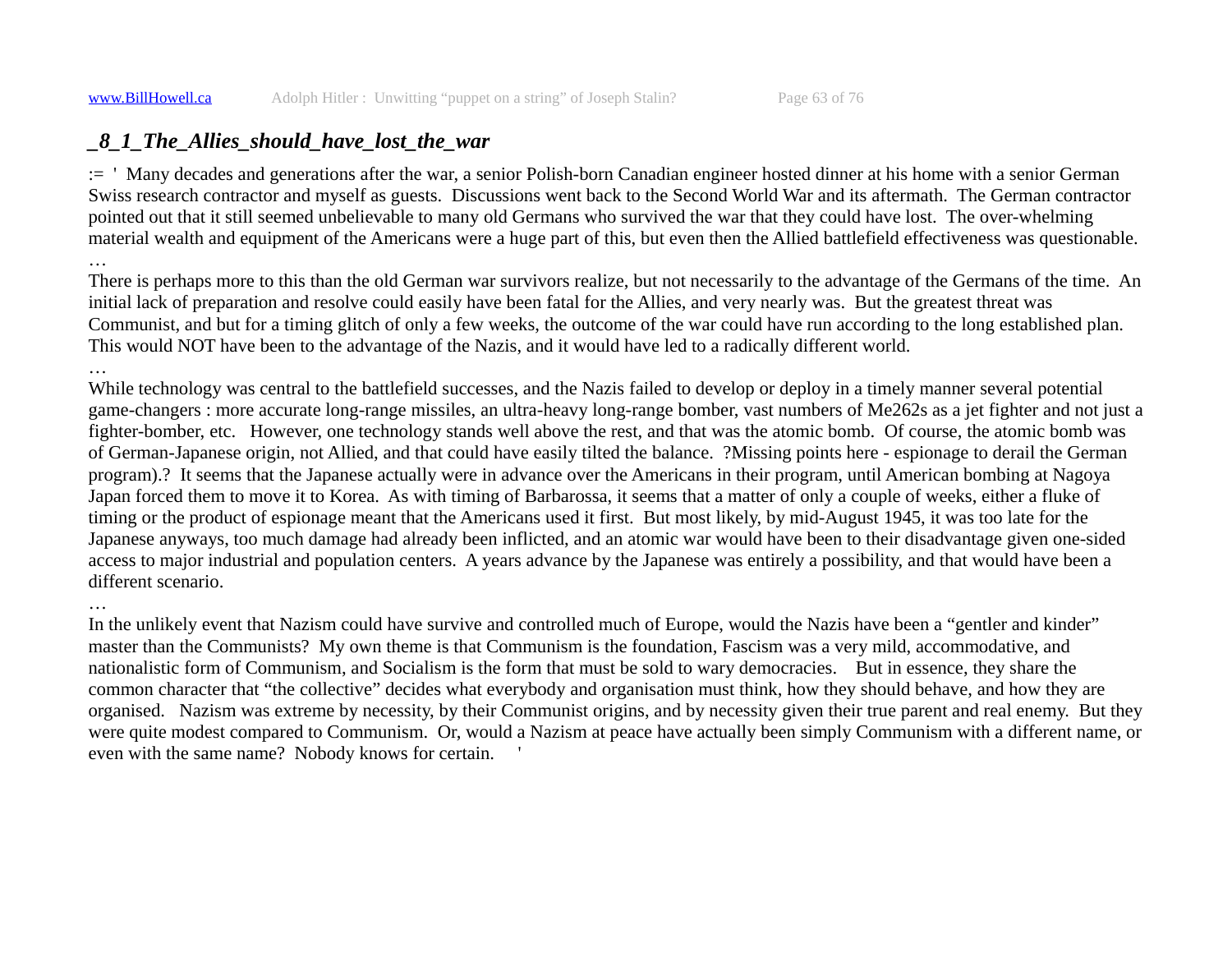# *\_8\_2\_Stalin\_would\_have\_you\_speaking\_Russian\_by\_now*

:= ' The central theme of this film is that Hitlers development and the rise to power of the Nazi party was in part a planned and active option of the Communists. That plan envisaged a German-launched war with the Western-Imperialist-Capitalist-Democracies, and the subsequent the weakening of them all to the point where the Red Army would roll through and conquer Europe, then the world. For a plan that was hatch at least by 1927, Hitler, in his unwitting role as Icebreaker, was everything Stalin hoped him to be, up until the point that Hitler refused to launch Operation Sea Lion.

…

Even if he didn't conquer the world, Stalins Communists still managed to make by far the greatest land gains of the war, and to capture the allegiance of a solid portion of Western academics, if not the Western public. To the extent that they influenced and still influence Western intellects, politics, and actions is another theme for someone else to cover. Stalins long shadow persisted for decades in Russia, perhaps more than we would like to think, in the rest of the world as well. Even if the central theme of this film is not correct, like him or not, Stalin still deserves the title of the dominant leader of the 20th century.

…

And it should also be recognized that Stalin very nearly owned your ass, according to THE Grand Plan for the Second World War, which was Stalins plan. '

#### *\_8\_3\_Roosevelt\_as\_both\_traitor\_and\_hero*

:= ' My own trail of pursuit progression that started with surprising comments in a biography about Stalin concerning his apparent role in Mao's [identification, development, promotion, networking, funding, protection] from an early point in his career. This led to the central theme of this film, that Stalin developed and used Hitler in the same way. It now makes sense to at least introduce the idea that Franklin Delano Roosevelts somewhat anomalous actions regarding the war, and those of his party and key political supporters, may not entirely be blamed on the American political scene. His behaviour, certainly up to the critical turning point of Barbarossa but also at Yalta shortly before his death, fit the Stalinist theme nicely, albeit in a fuzzy, unsupported way at present.

…

Roosevelt escaped proper culpability for his attitudes, beliefs, and central role in turning a major recession and climate shift into the Great Depression. Frankly, his philosophy and techniques resembled Socialism, with a twinge of fascism, under the convenient excuse of addressing a serious recession that he may have turned into the worst Depression of the last 100 years or so. But Roosevelt has also escaped potential blame for playing what seems to be a designated role in the near success of Hitler, but more importantly of Stalin. To begin with, while US materials, manufacturing and convoys were of critical importance at an early (but not immediate) stage of the war, the Americans did not fully and officially engage until Pearl Harbour, more than two years after its start. This situation was greatly to Hitler and Stalins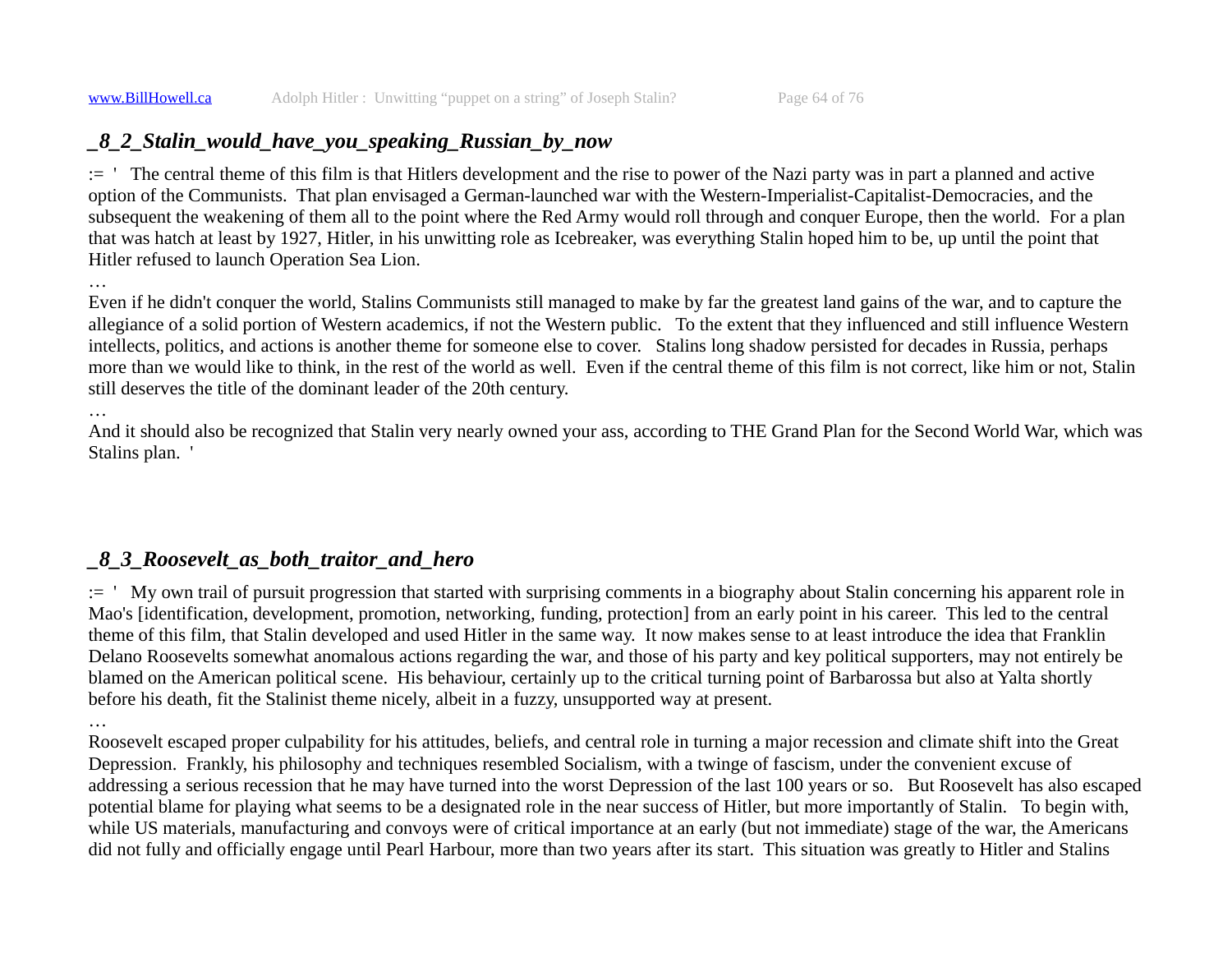#### [www.BillHowell.ca](http://www.BillHowell.ca/) Adolph Hitler : Unwitting "puppet on a string" of Joseph Stalin? Page 65 of 76

advantage. As Hitler rolled through Europe, Joseph Kennedy, father of the popular US President John F. Kennedy, had strongly argued that America should abandon Britain and accommodate the Nazis. Moreover, Roosevelt was key at Yalta in supporting Stalins consolidation of power over much of Eastern Europe. Americas role in China during and immediately after the Second World War came mostly after Rooseelts death, but perhaps his legacy was at least an important part of why China fell to the unlikely Communists.

… Altogether, Roosevelts directions and actions played no small role in condemning most of the worlds population to live in, or under the shadow of, a system that Roosevelt was at least partially sympathetic to (??? - is there any support for this???). But, as with Hitler, is it possible that Roosevelt and his power base were partially but critically a product of invisible design and guidance, at least with respect issues and developments that were key to Stalin. Unlike Hitler, Churchill, and Patton (and later Mao Tse-Tung), but perhaps very much like Douglas MacArthur, I doubt that Roosevelt ever had what it takes to realize that at any point in his career, much less at the time when critical decisions had to be made concerning the course of the war and the building of the world.

… One can only imagine what an American leader like Ronald Regan could have achieved when the world needed him most. But its easy to imagine that Roosevelt and his entourage very nearly lost your ass to the Communists. '

# *\_8\_4\_Churchill\_and\_Hitler\_as\_co\_heroes*

:= ' That Churchill was a key leader and hero of the war is a near-universal and popular theme of Allied nations. Obviously, all nations had many heros and villains, from all walks of life. But among national leaders, at least among the Anglophone nations, Churchill seemed to have a far clearer understanding of the games in play, and how to respond. Perhaps much of that was due to professional and effective groups in foreign affairs, war departments, and the intelligence communities. But his understanding went much further than just that. For example, in ? 1900 ?, Churchill supposedly stated that, ultimately, Islam might prevail, a point of view that I suspect was rare at the time, but which the intervening century has shown just how insightful he was. Apparently, that view was expressed in the ?1920's? by famed British historian Arnold J. Toynbee (up until 2010, my favorite historian of all time, in spite of modern critiques of his work and methodologies), another individual with exceptional insights, right or wrong. It is easy and obvious to cast Churchill as a hero.

But how can one possibly cast Hitler as a hero? No doubt many Germans saw him as a hero during his rise to power, and during his leadership of the country in the initial stages of the war before losses began to mount. Even decades after defeat, many still have appreciation for some of his accomplishments, such as the miraculous economic turn-around of the country, and his ability to put Germany once again among the top of the world powers. But I suspect that most Germans have a hard time classifying Hitler as a hero of the war in

<sup>…</sup>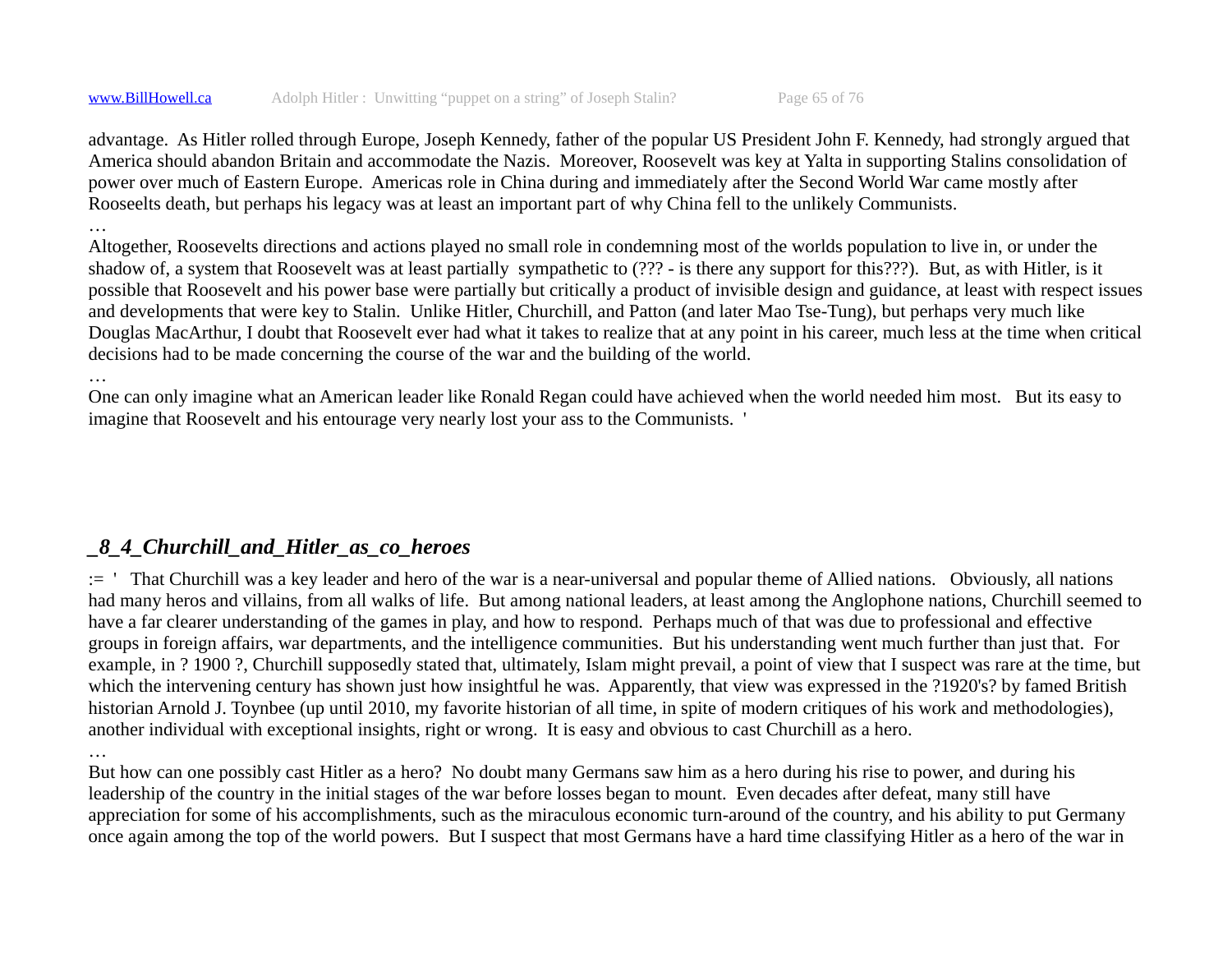#### [www.BillHowell.ca](http://www.BillHowell.ca/) Adolph Hitler : Unwitting "puppet on a string" of Joseph Stalin? Page 66 of 76

retrospect, having lost the war and ultimately having led Germany to a ruin deeper than the Versailles Treaty period. If anything, it was a German determination to rebuild, and an American environment, framework, and financing to do that, which might seem post-war heroic.

…

But in spite of the horrors he commanded, the self-centered and fatal egotism, the lies and deception, the arrogance and spiteful hatred of others, the paranoia, the murder and genocide, and the war that used Hitler as the detonator, I will make the lunatic case that if you stand on your head, cross your eyes, hold your breath for three minutes, and extrapolate wildly, Hitler was an ultimate and unrecognized hero for the Allies in a very profound way. His fatalistic attack on his puppet-master, Stalin, was the desperate, losing gamble that certainly spared Western Europe from Communism. The modern Western world owes him at least that, including our modern left-wing Western intellectuals.

…

Its hard not to laugh, to imagine that in some crazy sense, Churchill and Hitler were allies. ?But anecdotally, Churchill apparently stately in his last years, that "... perhaps we got the wrong guy ...". Patton knew that even in the heat of war. Roosevelt could never have suspected...

… In any case, you must at least thank BOTH Churchill and Hitler for saving your ass from Communism. '

# endpage

# endsection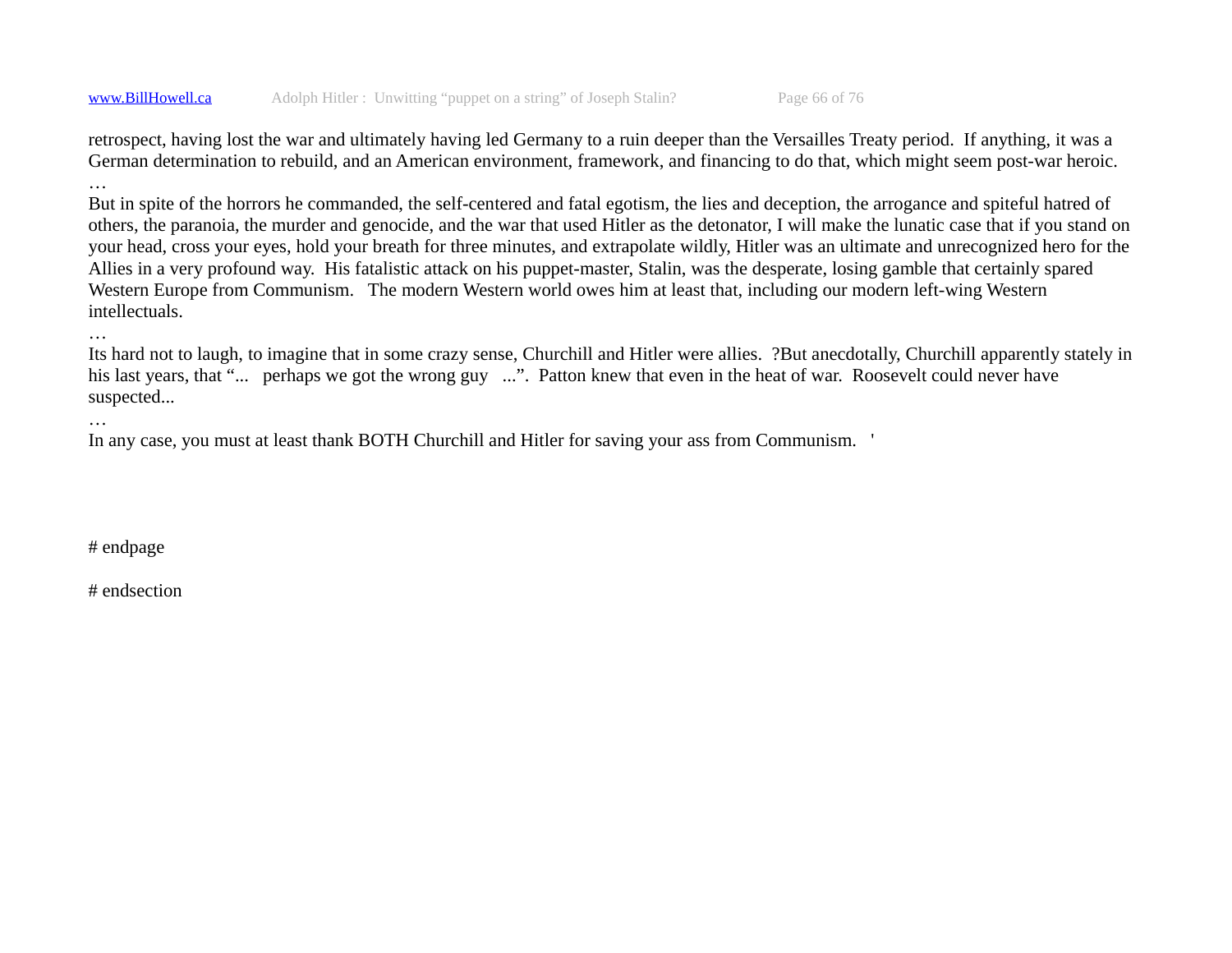# **#9. Don't believe a word I say - multiple conflicting hypothesis**

```
Dont believe a word I say IS
{
     wait '0:00' ;  ID_Slide     := media_start 'eog'        o           o           
                               'slides/' 'Conclusions - mythologie.png';
      % ********************************************  ;  
     wait '0:02' ;  ID_Voice     := media_start 'audacious'  o           o            'voices/'
   ' 9 1 Genesis and pursuit of a hunch.wav' ;
     wait '0:00' ;  
     wait '0:04' ;                  win_siz_mov ID_Slide     ( 500  500) ( 780    0) ; 
  wait '0:06' ; ID VenusMars := media start 'eog' \qquad \qquad 0 ( \qquad 0 \qquad 0)'images/' 'Venus & Mars - Greek marriage of Aphrodite and Ares in Homers Odyssey
                               570425.png' ;  
   wait '1:21' ;                  media_kill ID_Slide ;  
   wait '1:23' ;  ID_Slide     := media_start 'eog'        o           o           
                             'slides/' 'Conclusions - approche.png';
     wait '1:52' ;                  media_kill ID_Slide ;  
  wait '1:54' ; ID Slide := media start 'eog' \qquad \circ'slides/'  'Sources & references.png' ;  
      % ********************************************  ;  
     wait '0:02' ;  ID_Voice     := media_start 'audacious'  o           o            'voices/'
   ' 9 2 Central theme of this film cannot be true but neither can convention.wav' ;
     wait '0:00' ;  
     wait '0:04' ;                  win_siz_mov ID_Slide     ( 500  500) ( 780    0) ; 
  wait '0:06' ; ID VenusMars := media start 'eog' \overline{O} o (0 \ 0)'images/' 'Venus & Mars - Greek marriage of Aphrodite and Ares in Homers Odyssey
                               570425.png' ;  
  wait '1:21' ; headia kill ID Slide ;
  wait '1:23' ; ID Slide := media start 'eog' \qquad \circ \qquad \qquad o
                               'slides/ \cdot 'Conclusions - approche.png' ;
     wait '1:52' ;                  media_kill ID_Slide ;  
  wait '1:54' ; ID Slide := media start 'eog' \qquad \qquad o \qquad \qquad o
                              'slides/'  'Sources & references.png' ;  
      % ********************************************  ;
```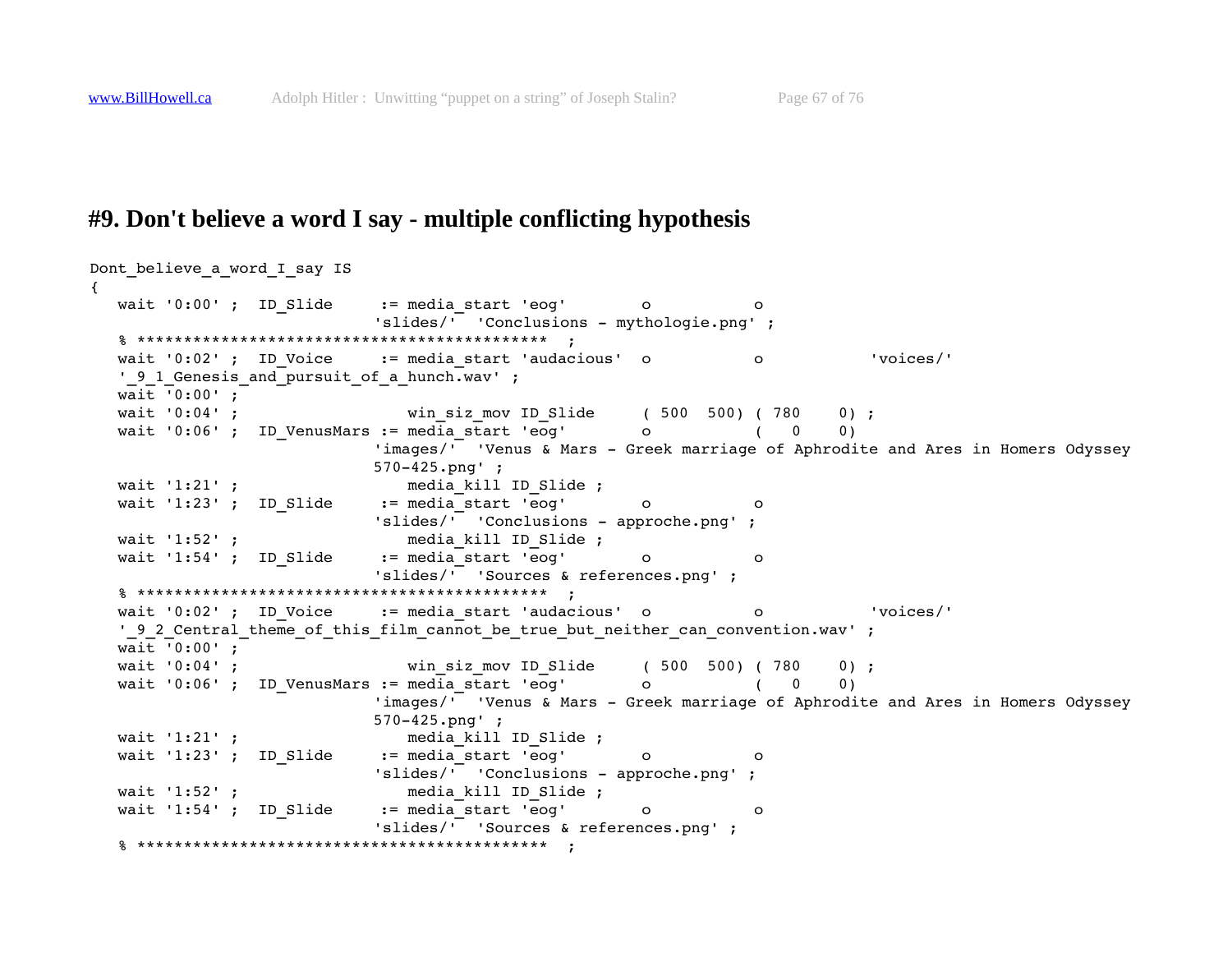```
   wait '0:02' ;  ID_Voice     := media_start 'audacious'  o           o            'voices/'
' 9 3 Multiple conflicting hypothesis always include convention.wav' ;
   wait '0:00' ;  
   wait '0:04' ;                  win_siz_mov ID_Slide     ( 500  500) ( 780    0) ; 
wait '0:06' ; ID VenusMars := media start 'eog' \qquad \qquad 0 \qquad \qquad ( \qquad \qquad 0 \qquad \qquad 0)
                            'images/' 'Venus & Mars - Greek marriage of Aphrodite and Ares in Homers Odyssey
                            570 - 425.png' ;
wait '1:21' ; hedia kill ID Slide ;
   wait '1:23' ;  ID_Slide     := media_start 'eog'        o           o           
                            'slides/' 'Conclusions - approche.png';
wait '1:52' ; hedia kill ID Slide ;
   wait '1:54' ;  ID_Slide     := media_start 'eog'        o           o           
                            'slides/' 'Sources & references.png' ;
   % ********************************************  ;  
   wait '0:02' ;  ID_Voice     := media_start 'audacious'  o           o            'voices/'
' 9 4 Its the questions not the answers.wav' ;
   wait '0:00' ;  
   wait '0:04' ;                  win_siz_mov ID_Slide     ( 500  500) ( 780    0) ; 
wait '0:06' ; ID VenusMars := media start 'eog' \qquad \qquad 0 \qquad \qquad ( 0 0)
                            'images/' 'Venus & Mars - Greek marriage of Aphrodite and Ares in Homers Odyssey
                            570425.png' ;  
wait '1:21' ; hedia kill ID Slide ;
   wait '1:23' ;  ID_Slide     := media_start 'eog'        o           o           
                            'slides/ \cdot 'Conclusions - approche.png';
   wait '1:52' ;                  media_kill ID_Slide ;  
wait '1:54' ; ID Slide := media start 'eog' \qquad \circ'slides/'  'Sources & references.png' ;  
   % ********************************************  ;  
   wait '0:02' ;  ID_Voice     := media_start 'audacious'  o           o            'voices/'
' 9 5 Missing pieces to the story.wav' ;
   wait '0:00' ;  
   wait '0:04' ;                  win_siz_mov ID_Slide     ( 500  500) ( 780    0) ; 
wait '0:06' ; ID VenusMars := media start 'eog' \overline{O} o (0 \ 0)'images/' 'Venus & Mars - Greek marriage of Aphrodite and Ares in Homers Odyssey
                            570 - 425.png';
wait '1:21' ; hedia kill ID Slide ;
wait '1:23' ; ID Slide \qquad := media start 'eog' \qquad \qquad o
                            'slides/'  'Conclusions  approche.png' ;  
wait '1:52' ; https://wait '1:52' ; https://wait '1:52' ;
```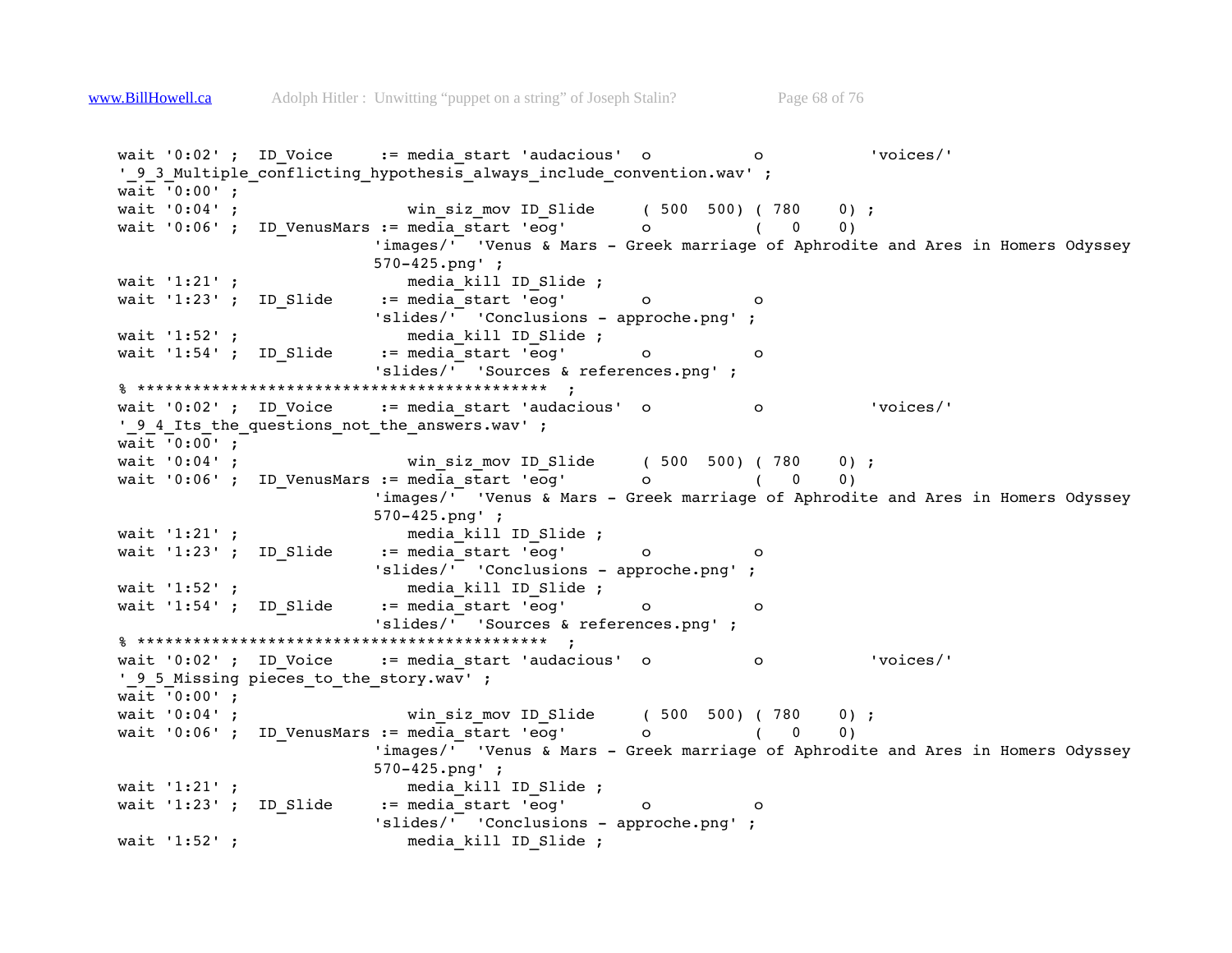[www.BillHowell.ca](http://www.BillHowell.ca/) Adolph Hitler : Unwitting "puppet on a string" of Joseph Stalin? Page 69 of 76 wait '1:54' ; ID\_Slide := media\_start 'eog' o o 'slides/' 'Sources & references.png' ; % \*\*\*\*\*\*\*\*\*\*\*\*\*\*\*\*\*\*\*\*\*\*\*\*\*\*\*\*\*\*\*\*\*\*\*\*\*\*\*\*\*\*\*\* ; wait '0:02' ; ID\_Voice := media\_start 'audacious' o o 'voices/' ' 9 5 1 Genocides as the natural state of Communism.wav' ; wait '0:00' ; wait '0:04' ;<br>wait '0:06' : ID VenusMars := media start 'eog' o (0 0) (0 0) wait '0:06' ; ID VenusMars := media start 'eog'  $\qquad \qquad$  0  $\qquad \qquad$  ( 0 0) 'images/' 'Venus & Mars - Greek marriage of Aphrodite and Ares in Homers Odyssey 570425.png' ; wait '1:21' ; hedia kill ID Slide ; wait '1:23' ; ID\_Slide := media\_start 'eog' o o 'slides/' 'Conclusions - approche.png' ; wait '1:52' ; media\_kill ID\_Slide ; wait '1:54' ; ID Slide  $\qquad :=$  media start 'eog'  $\qquad \qquad$  o  $\qquad \qquad$  o 'slides/' 'Sources & references.png' ; % \*\*\*\*\*\*\*\*\*\*\*\*\*\*\*\*\*\*\*\*\*\*\*\*\*\*\*\*\*\*\*\*\*\*\*\*\*\*\*\*\*\*\*\* ; wait '0:02' ; ID\_Voice := media\_start 'audacious' o o 'voices/' ' 9 5 2 Nuclear bombs in the wrong hands.wav' ; wait '0:00' ; wait '0:04' ; win\_siz\_mov ID\_Slide ( 500 500) ( 780 0) ; wait '0:06' ; ID VenusMars := media start 'eog'  $\qquad \qquad$  0  $( \qquad 0 \qquad 0)$ 'images/' 'Venus & Mars - Greek marriage of Aphrodite and Ares in Homers Odyssey 570425.png' ; wait '1:21' ; hedia kill ID Slide ; wait '1:23' ; ID\_Slide := media\_start 'eog' o o 'slides/' 'Conclusions - approche.png' ; wait '1:52' ; held in media kill ID Slide ; wait '1:54' ; ID\_Slide := media\_start 'eog' o o 'slides/' 'Sources & references.png' ; % \*\*\*\*\*\*\*\*\*\*\*\*\*\*\*\*\*\*\*\*\*\*\*\*\*\*\*\*\*\*\*\*\*\*\*\*\*\*\*\*\*\*\*\* ; wait '0:02' ; ID\_Voice := media\_start 'audacious' o o 'voices/' ' 9 5 3 Hitlers long range heavy bomber.wav' ; wait '0:00' ; wait '0:04' ; win\_siz\_mov ID\_Slide ( 500 500) ( 780 0) ; wait '0:06' ; ID VenusMars := media start 'eog'  $\qquad \qquad$  0  $( \qquad 0 \qquad 0)$ 'images/' 'Venus & Mars - Greek marriage of Aphrodite and Ares in Homers Odyssey 570425.png' ; wait '1:21' ; media\_kill ID\_Slide ; wait '1:23' ; ID\_Slide := media\_start 'eog' o o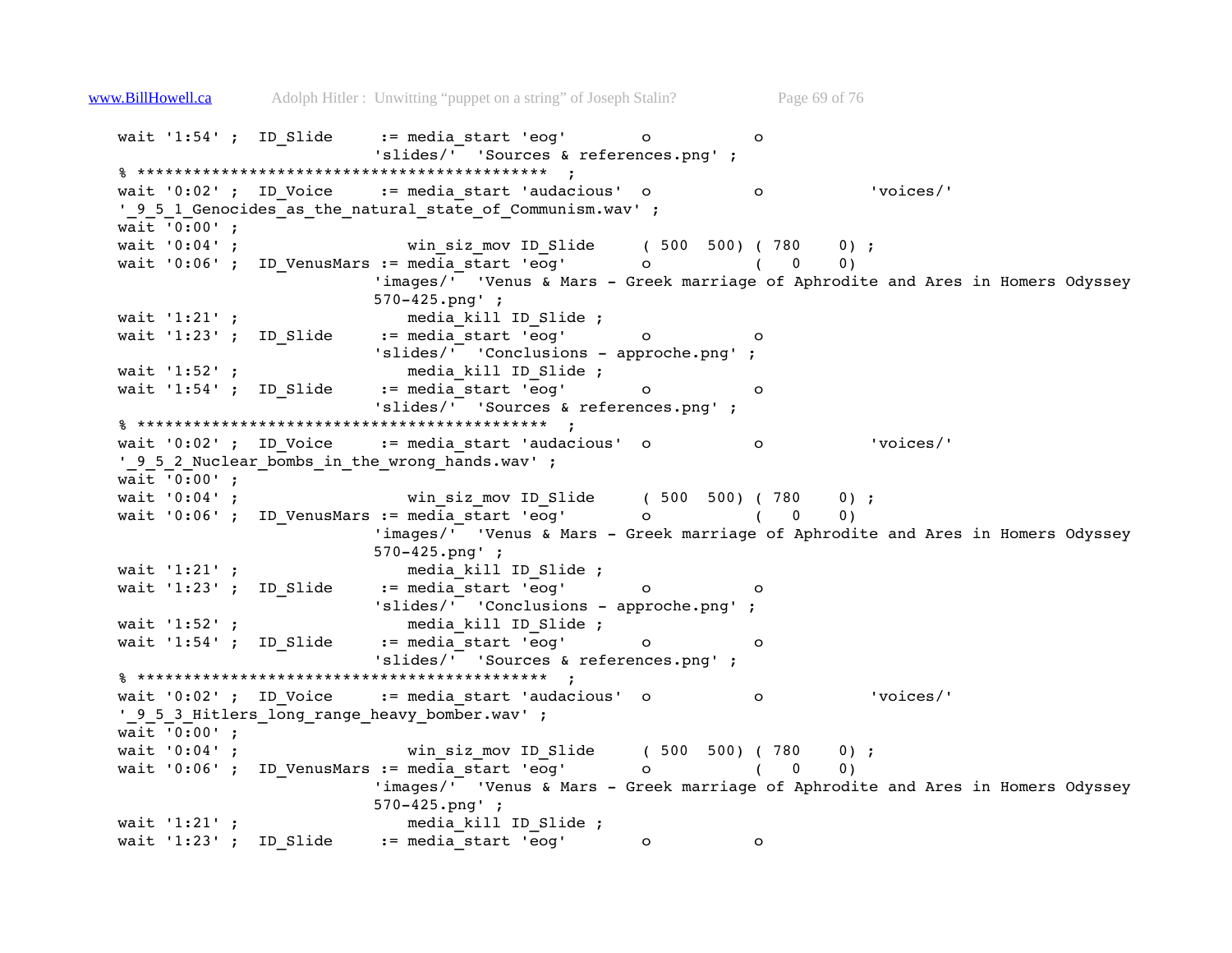```
www.BillHowell.ca Adolph Hitler : Unwitting "puppet on a string" of Joseph Stalin? Page 70 of 76
                               'slides/' 'Conclusions - approche.png';
   wait '1:52' ; health media kill ID Slide ;
   wait '1:54' ; ID Slide := media start 'eog' \qquad \qquad o \qquad \qquad o
                               'slides/'  'Sources & references.png' ;  
      % ********************************************  ;  
      wait '0:02' ;  ID_Voice     := media_start 'audacious'  o           o            'voices/'
   ' 9 5 4 Japans sun rose too early for Stalin.wav' ;
      wait '0:00' ;  
      wait '0:04' ;                  win_siz_mov ID_Slide     ( 500  500) ( 780    0) ; 
   wait '0:06' ; ID VenusMars := media start 'eog' \qquad \qquad 0 ( \qquad 0 \qquad 0)'images/' 'Venus & Mars - Greek marriage of Aphrodite and Ares in Homers Odyssey
                               570425.png' ;  
   wait '1:21' ; hedia kill ID Slide ;
      wait '1:23' ;  ID_Slide     := media_start 'eog'        o           o           
                               'slides/' 'Conclusions - approche.pnq' ;
   wait '1:52' ; headia kill ID Slide ;
   wait '1:54' ; ID Slide := media start 'eog' \qquad \qquad o \qquad \qquad o
                               'slides/' 'Sources & references.png';
      % ********************************************  ;  
      wait '0:02' ;  ID_Voice     := media_start 'audacious'  o           o            'voices/'
   ' 9 6 Open source film production.wav' ;
      wait '0:00' ;  
      wait '0:04' ;                  win_siz_mov ID_Slide     ( 500  500) ( 780    0) ; 
   wait '0:06' ; ID_VenusMars := media_start 'eog' \overline{O} o (0 \ 0)'images/' 'Venus & Mars - Greek marriage of Aphrodite and Ares in Homers Odyssey
                               570425.png' ;  
      wait '1:21' ;                  media_kill ID_Slide ;  
   wait '1:23' ; ID Slide \qquad := media start 'eog' \qquad \qquad o
                               'slides/'  'Conclusions  approche.png' ;  
   wait '1:52' ; hedia kill ID Slide ;
   wait '1:54' ; ID Slide := media start 'eog' \qquad \qquad o \qquad \qquad o
                               'slides/'  'Sources & references.png' ;  
      % ********************************************  ;  
      wait '2:15' ;                  media_kill ID_VenusMars ;  
                                  media kill ID Slide ;
```
# 10Dec2013 I'll do this much later - AFTER the main part of te film has been drafted.

}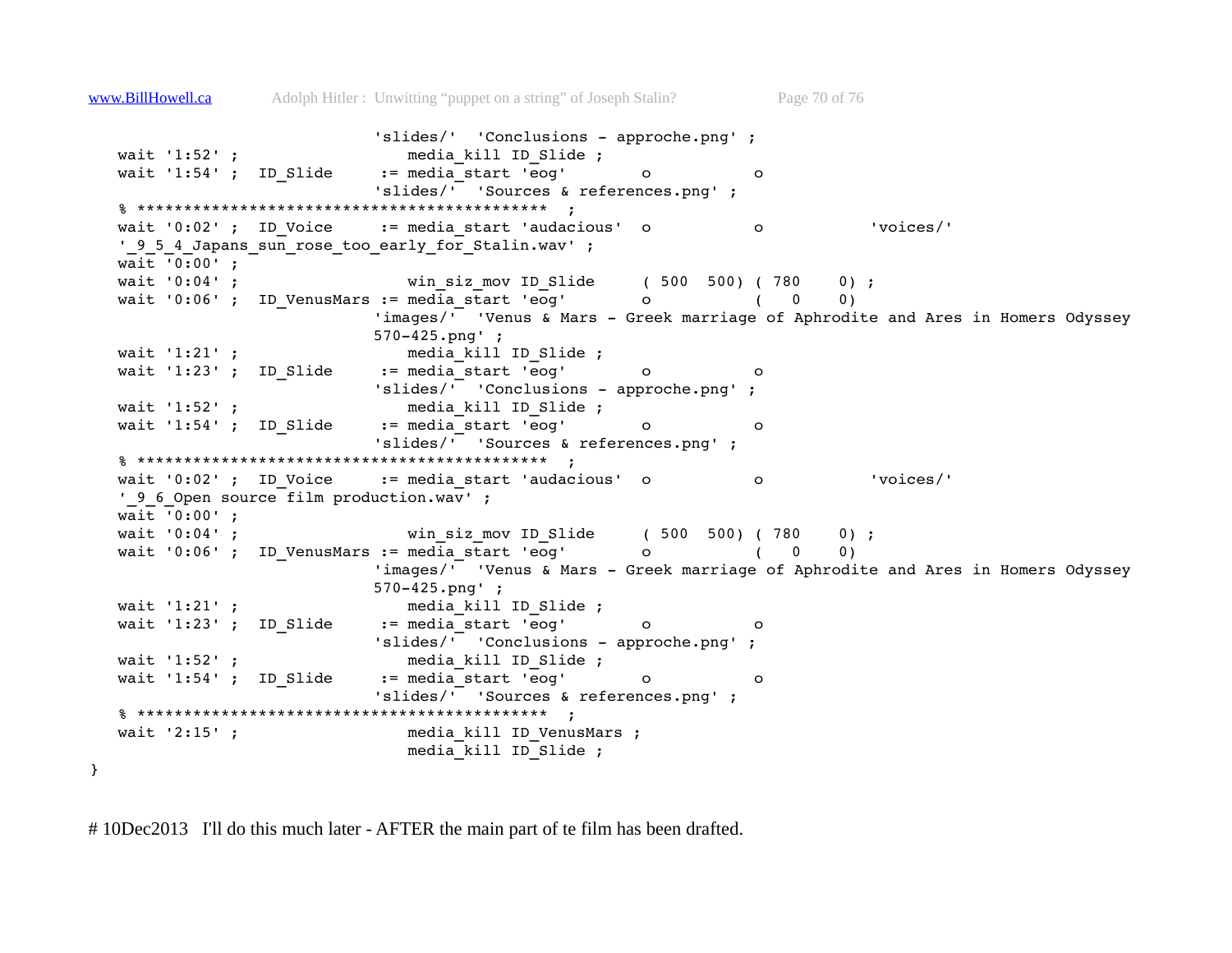# *\_9\_1\_Genesis\_and\_pursuit\_of\_a\_hunch*

:= ' …  $\cdots$ 

*\_9\_2\_Inadequate\_research\_and\_detail*

:= ' …  $\cdots$ 

## *\_9\_3\_Conspiracy\_theory\_disease*

:= ' Its easy to become immersed in conspiracy theories, which seem mostly to serve as excuses for out own failures. For that reason I normally do not like to delve into them at all. But its a bit hard to imagine a "true" description of a war without conspiracy theory of some sort, as wars by nature must involve conspiracies. And keep in mind that the conventional explanations for the rise of Hitler and the Nazis, and the origins an motivations of the Second World War ARE conspiracy theories. In my view, this is not well enough recognized. "Multiple conflicting hypothesis" is my way of retaining a number of concepts, trying to avoid becoming a prisoner of concepts, instead of concepts simply being tools to use at my discretion.  $\ldots$ <sup>'</sup>

*\_9\_4\_Central\_theme\_of\_this\_film\_cannot\_be\_true\_but\_nor\_can\_convention\_be* 

:= '

…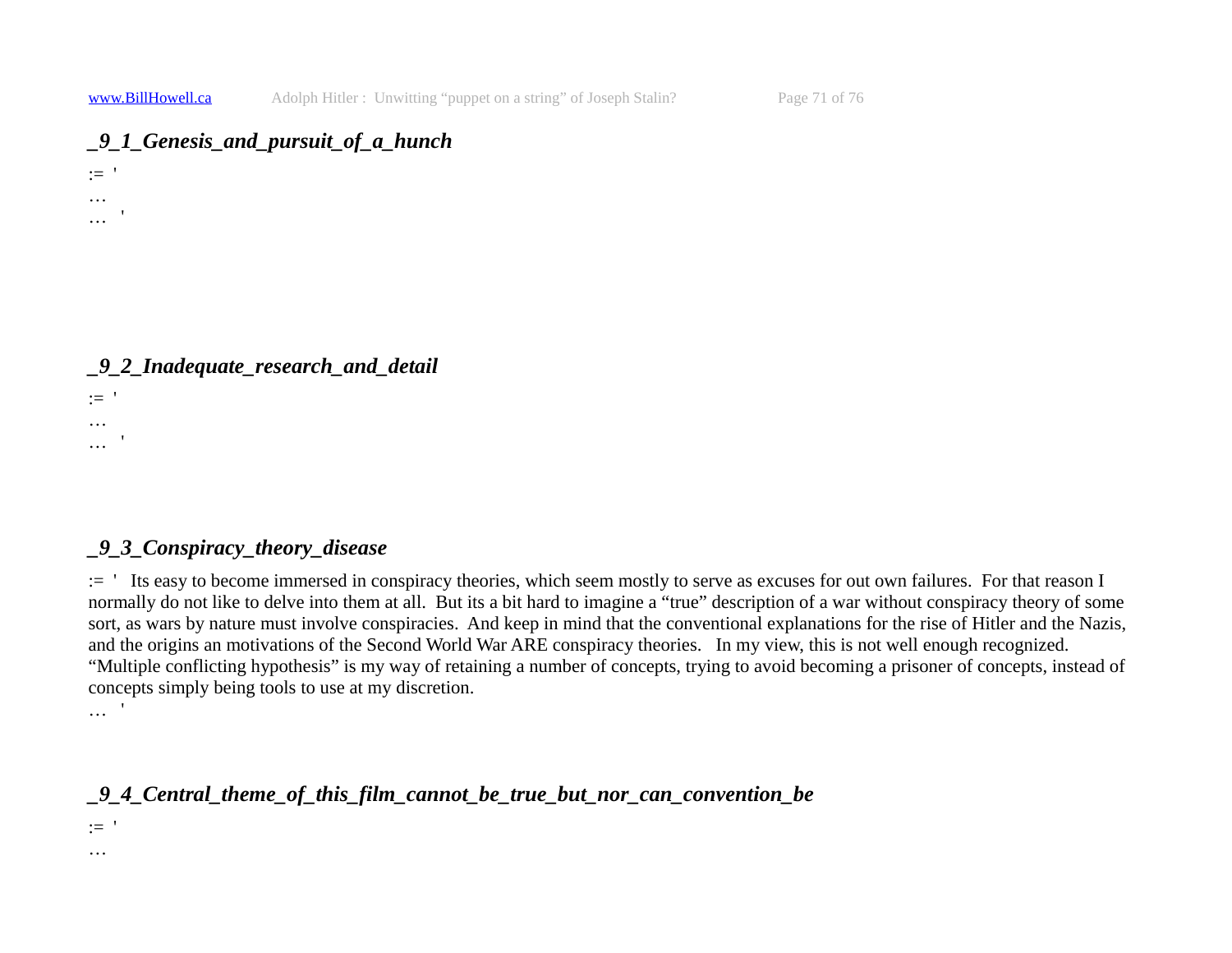# *\_9\_5\_Multiple\_conflicting\_hypothesis\_always\_include\_convention*

:= ' …  $\ldots$ <sup>'</sup>

… '



:= ' …  $\ldots$ <sup>'</sup>

*\_9\_7\_Missing\_pieces\_to\_the\_story*

:= ' … … <u>'</u>

#### **\_9\_7\_1\_Eugenics\_and\_genocides\_as\_natural\_tools\_of\_Communism**

:= ' Communist revolution, Ukranian Holomodor, Polish Katyn, Jewish Holocaust (German and Russian), Chinese against themselves …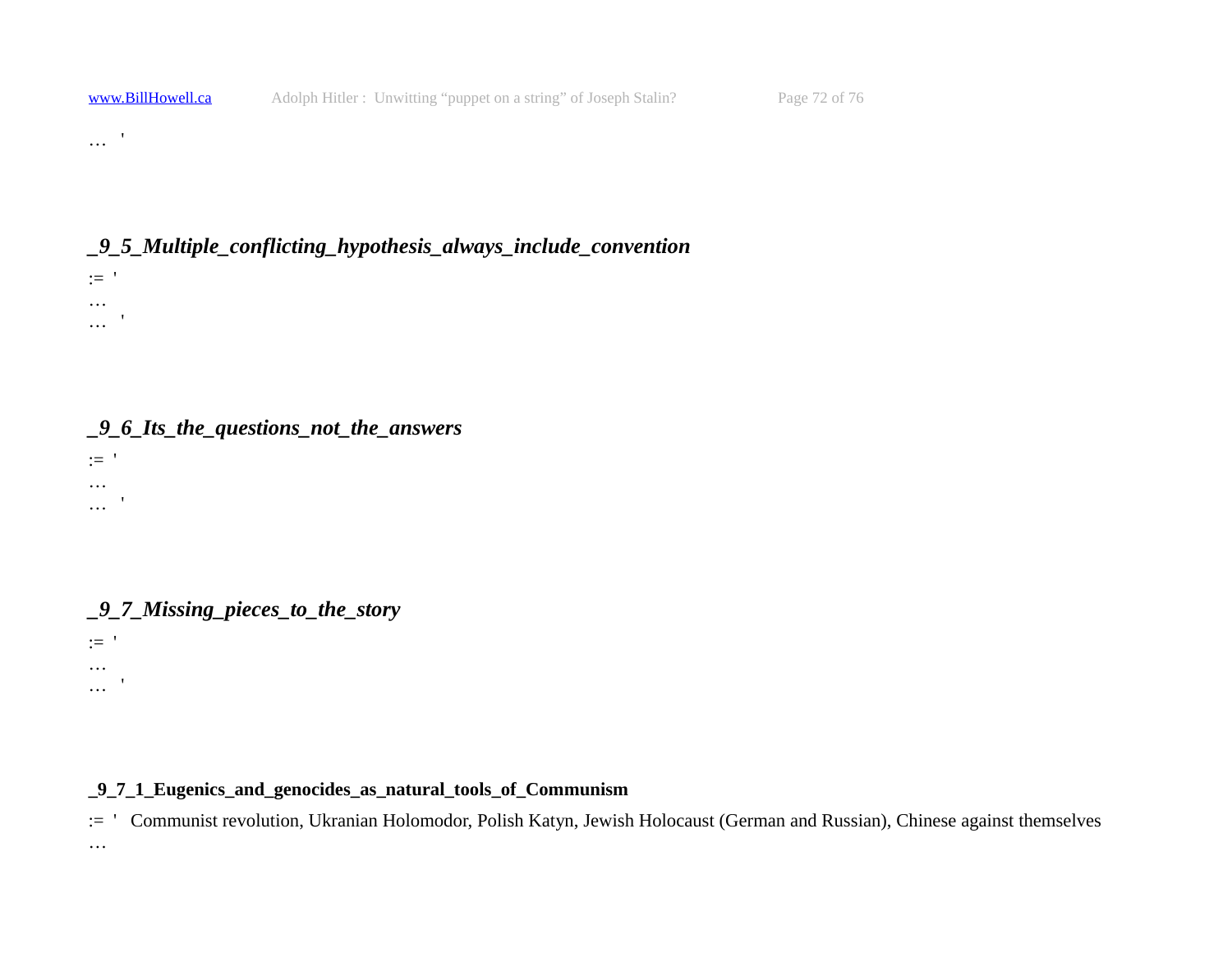#### **\_9\_7\_2\_Nuclear\_bombs\_in\_the\_wrong\_hands**

:= ' Destroyed\_progress\_in\_Germany\_and\_Japan, stolen in the nick of time, Einstein\_surprised

…

… '

… '

### **\_9\_7\_3\_Hitlers\_long\_range\_heavy\_bomber**

:= ' … Navy and convoys. Russia … '

### **\_9\_7\_4\_Japans\_sun\_rose\_too\_early\_for\_Stalin**

:= ' Of all the chessboard, the Japanese piece delayed critical action at Pearl Harbour until it was maximally useful to the Communists, more so than the Nazis.

…

Zhukarovs victory over Japan, was there a clear shipping passage across the Russian Arctic Ocean?

… '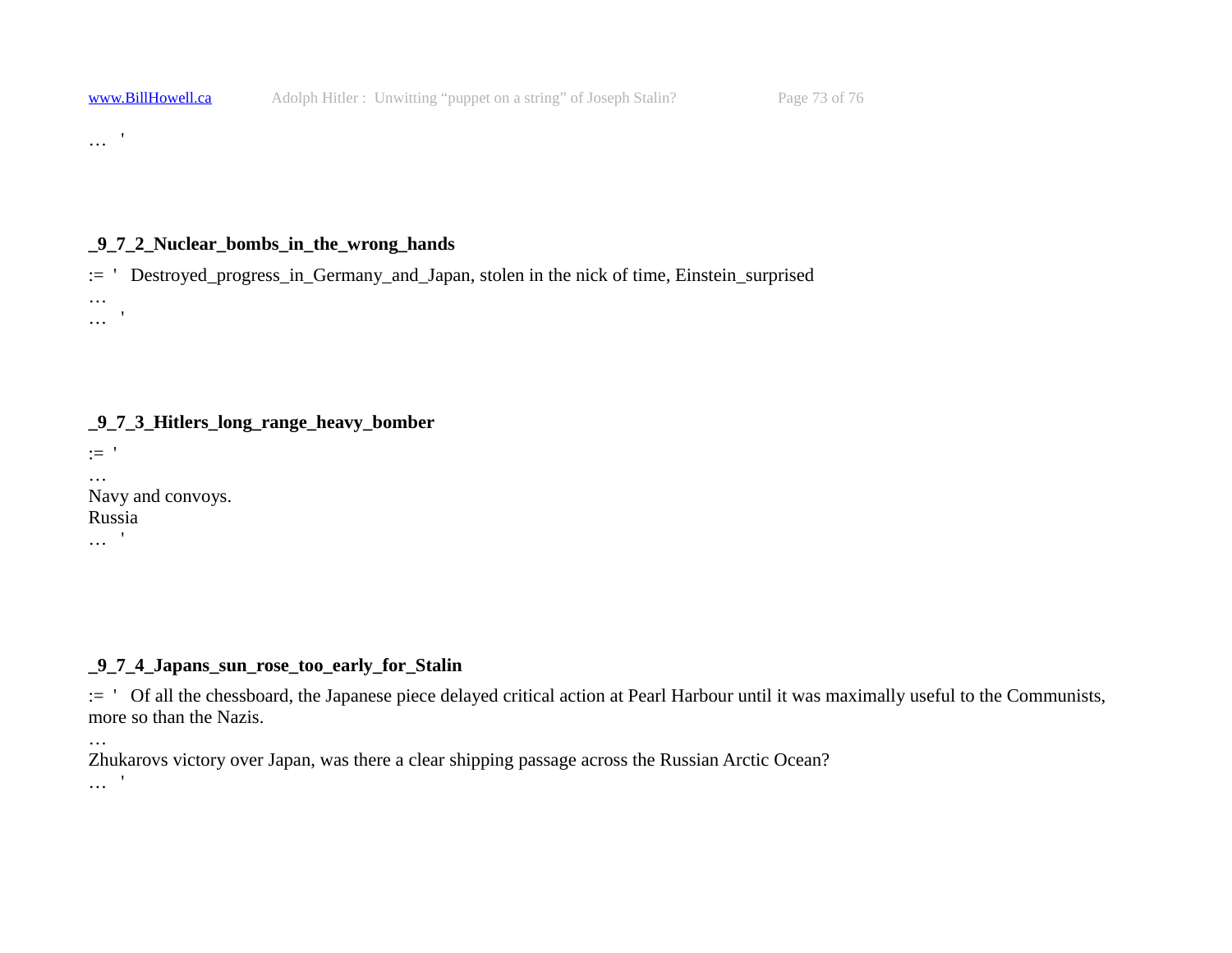# *\_9\_8\_Open source film production*

:= ' …  $\ldots$ <sup>'</sup>

# endpage

# endsection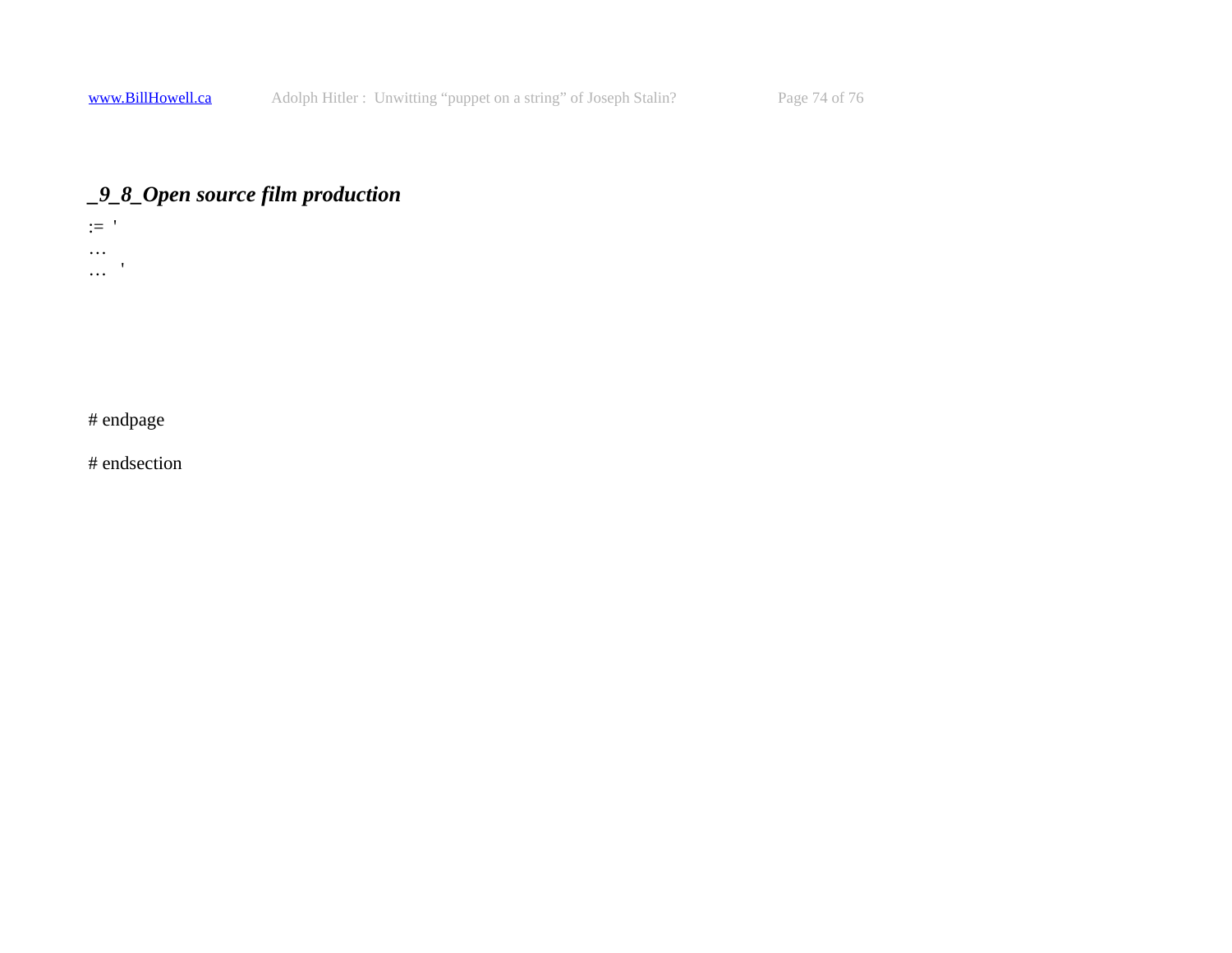## **#999 Final cleanup code, executables**

```
# ***************************************************************
# Final cleanup
Final_cleanup IS 
{  NONLOCAL timestamp_start  ID_Blue  ID_wild ;  
                                                % ;   
     wait '0:00' ;  
     wait '0:03' ;  
                                   media kill ID wild ;
                                   media kill ID Blue ;
                                                % ;   
   timestamp end := timestamp ;
     host (link 'echo >>"' pname_log '"  "' 'end  :  ' timestamp_end '"') ;  
                                                 % ;   
   timestamp factors :=(60* 60) 60 1;   Day Month Year Hour Minute Second := (8 9) (4 5 6) (22 23) (11 12) (14 15) (17 18) EACHLEFT choose 
timestamp_start ; 
      sec start := sum (timestamp factors EACHBOTH * (EACH tonumber Hour Minute Second)) ;
      Day Month Year Hour Minute Second := (8 9) (4 5 6) (22 23) (11 12) (14 15) (17 18) EACHLEFT choose 
timestamp_end ; 
      sec_end   := sum (timestamp_factors EACHBOTH * (EACH tonumber Hour Minute Second)) ;
  duration sec := sec_end - sec_start ;
   duration min := floor (duration sec / 60) ;
  duration sec := duration sec - (duration min * 60) ;
  host (link 'echo >>"' pname_log '" "' 'duration (min:sec): ' (string duration_min) ':' (string
duration sec) '"') ;
  host (link 'echo >>"' pname_log '" " "') ;
}
```
# \*\*\*\*\*\*\*\*\*\*\*\*\*\*\*\*\*\*\*\*\*\*\*\*\*\*\*\*\*\*\*\*\*\*\*\*\*\*\*\*\*\*\*\*\*\*\*\*\*\*\*\*\*\*\*\*\*\*\*\*\*\*\*